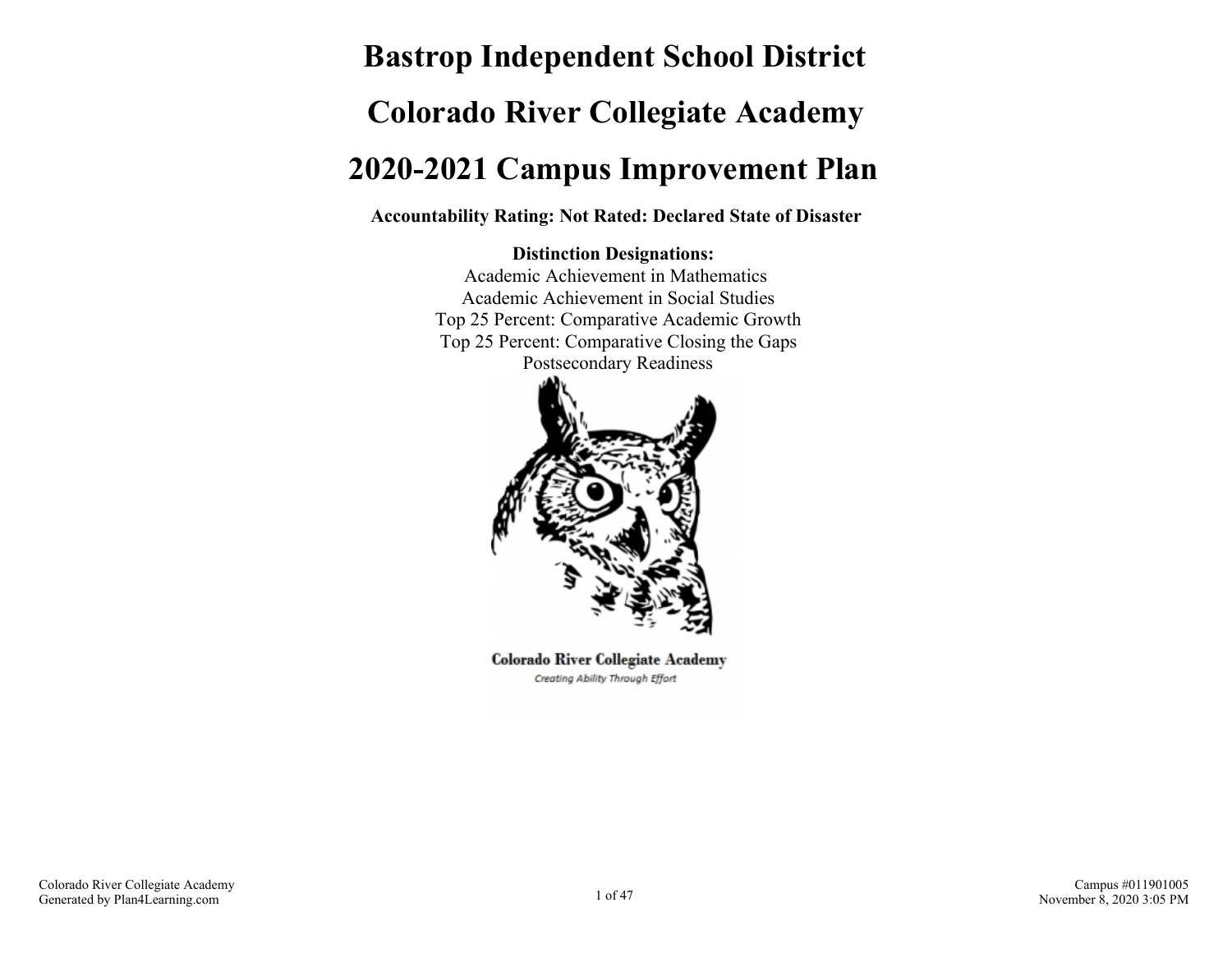## **Mission Statement**

We provide all of our students with the opportunity and educational foundation to pave the path to university success by earning an associates degree upon graduation from high school.

## **Vision**

We envision a successful future in academia for all of our students, sustained by the foundation of an excellent high school education.

## **Value Statement**

•CRCA's core values:

•We will respect the learning process. •We will exhibit professionalism at all times. •We will encourage parental and community involvement. •We will support the collaborative efforts of Bastrop ISD and Austin Community College.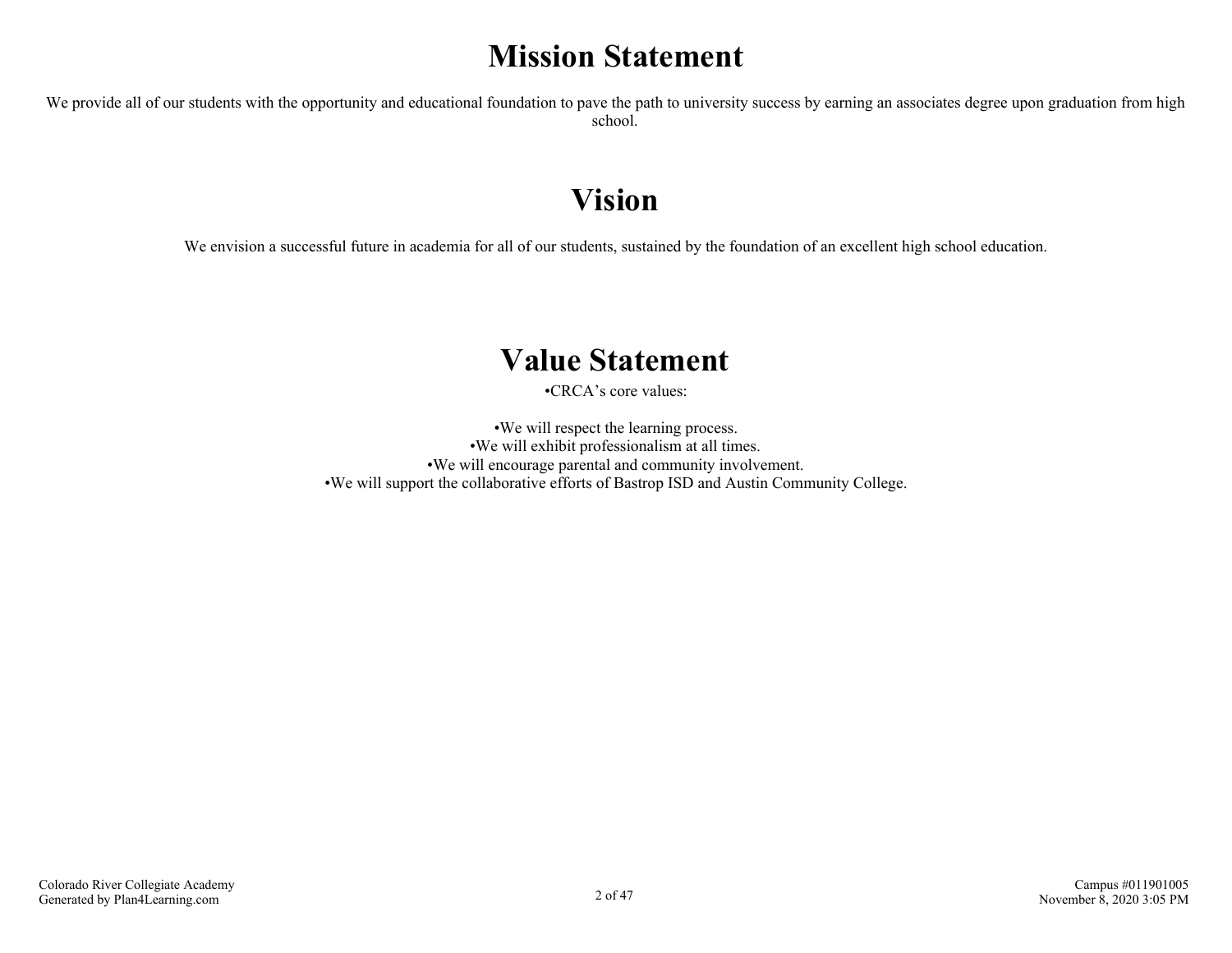## **Table of Contents**

| Comprehensive Needs Assessment                                                                                                                                                                                                                                                       | 4  |
|--------------------------------------------------------------------------------------------------------------------------------------------------------------------------------------------------------------------------------------------------------------------------------------|----|
| Demographics                                                                                                                                                                                                                                                                         |    |
| <b>Student Achievement</b>                                                                                                                                                                                                                                                           | 6  |
| School Culture and Climate                                                                                                                                                                                                                                                           | 8  |
| Staff Quality, Recruitment, and Retention                                                                                                                                                                                                                                            | 9  |
| Curriculum, Instruction, and Assessment                                                                                                                                                                                                                                              | 10 |
| Parent and Community Engagement                                                                                                                                                                                                                                                      | 13 |
| School Context and Organization                                                                                                                                                                                                                                                      | 14 |
| Technology                                                                                                                                                                                                                                                                           | 15 |
| <b>Priority Problem Statements</b>                                                                                                                                                                                                                                                   | 16 |
| Goals                                                                                                                                                                                                                                                                                | 17 |
| Goal 1: To ensure a safe and secure environment for all students, staff, and visitors and ensure the school district is prepared to effectively respond to emergencies that<br>might affect safety or security of students and staff. (SG1, SG2)                                     | 17 |
| Goal 2: To create an outstanding learning environment that equitably supports and appropriately challenges all students to reach their potential through a love of learning,<br>mastery of the basics, and cultivation of higher-order skills and postsecondary pathways. (SG1, SG3) | 22 |
| Goal 3: To foster relational capacity, engagement, trust, and confidence across all district stakeholders and partners to include teachers, students, parents, administrators,<br>school board and community. (SG2, SG4)                                                             | 36 |
| Goal 4: To ensure all school facilities $\&$ grounds are maintained and allow students $\&$ staff the opportunity to learn $\&$ work in an environment that will positively affect<br>health, behavior, engagement, learning, & overall growth in achievement. (SG2, SG4)            | 43 |
|                                                                                                                                                                                                                                                                                      |    |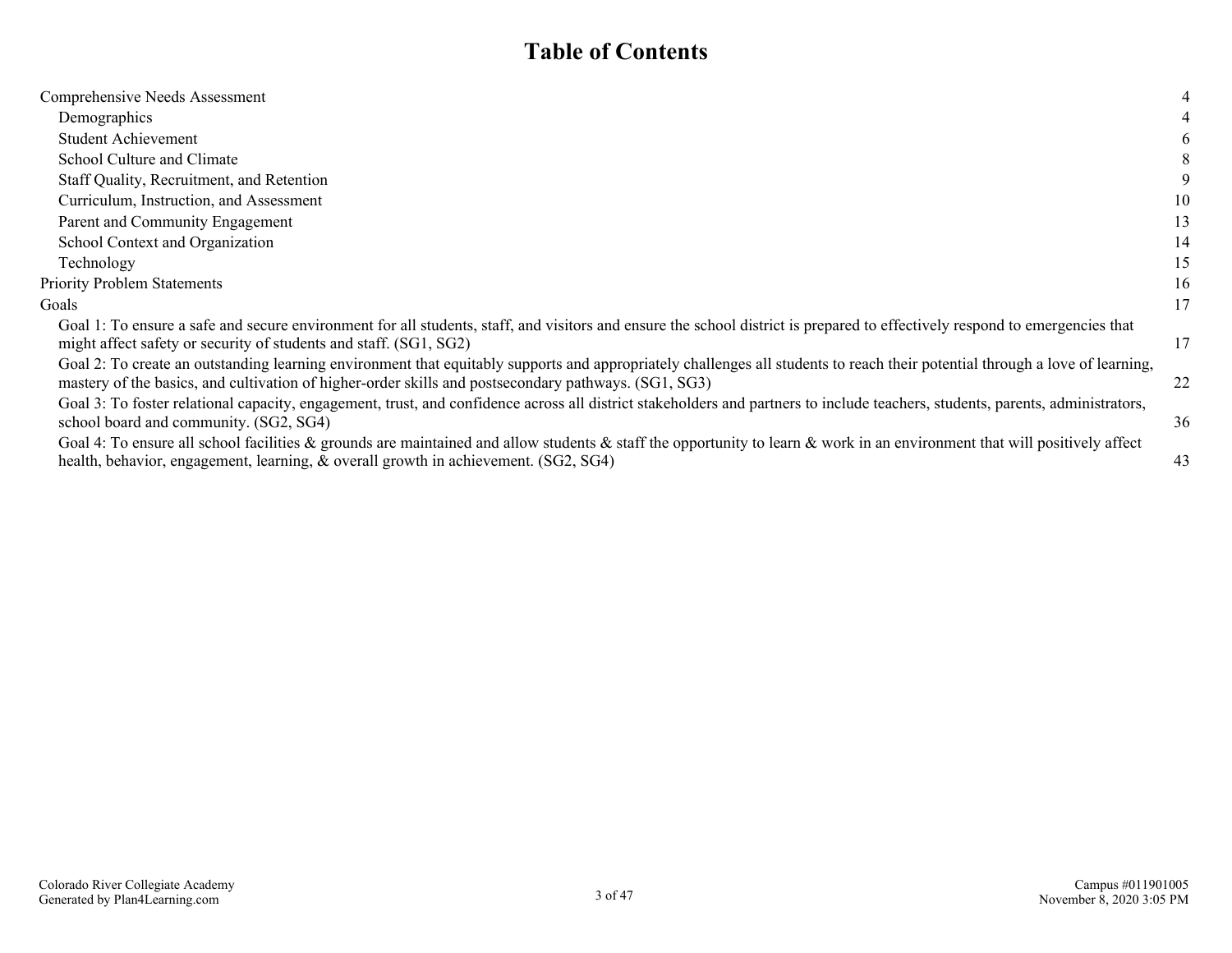## **Comprehensive Needs Assessment**

## <span id="page-3-0"></span>**Demographics**

#### **Demographics Summary**

The demographic breakdown of our 11th and 12th grade students is as follows:

- 57% Economically Disadvantaged
- 39% At Risk
- $-1.4\%$  LEP
- 2% SPED
- 74% Hispanic
- 24% White
- $\cdot$  2% Asian
- 2% African American
- 1% Two or more races

The demographic breakdown of our 10th graders is as follows:

- 47% Economically Disadvantaged
- $\cdot$  41% At Risk
- $-9.2\%$  ELL
- $\cdot$  4% SPED
- 58% Hispanic
- 35.5% White
- 4% African American
- 2.5% Asian American

The demographic breakdown of our new class of 9th graders is as follows:

- 67% Economically Disadvantaged
- $\cdot$  42% At Risk
- $13.7\%$  ELL
- 1.37% SPED
- 63% Hispanic
- $\cdot$  31.5% White
- 0% African American
- 5.5% Asian American

\*It is critical to note the demographics of the recruitment class, at the time they were recruited to CRCA. In the ECHS Blueprint, Benchmark #1, CRCA is beholden to targeting under served populations in colleges and universities. We also must target economically disadvantaged students.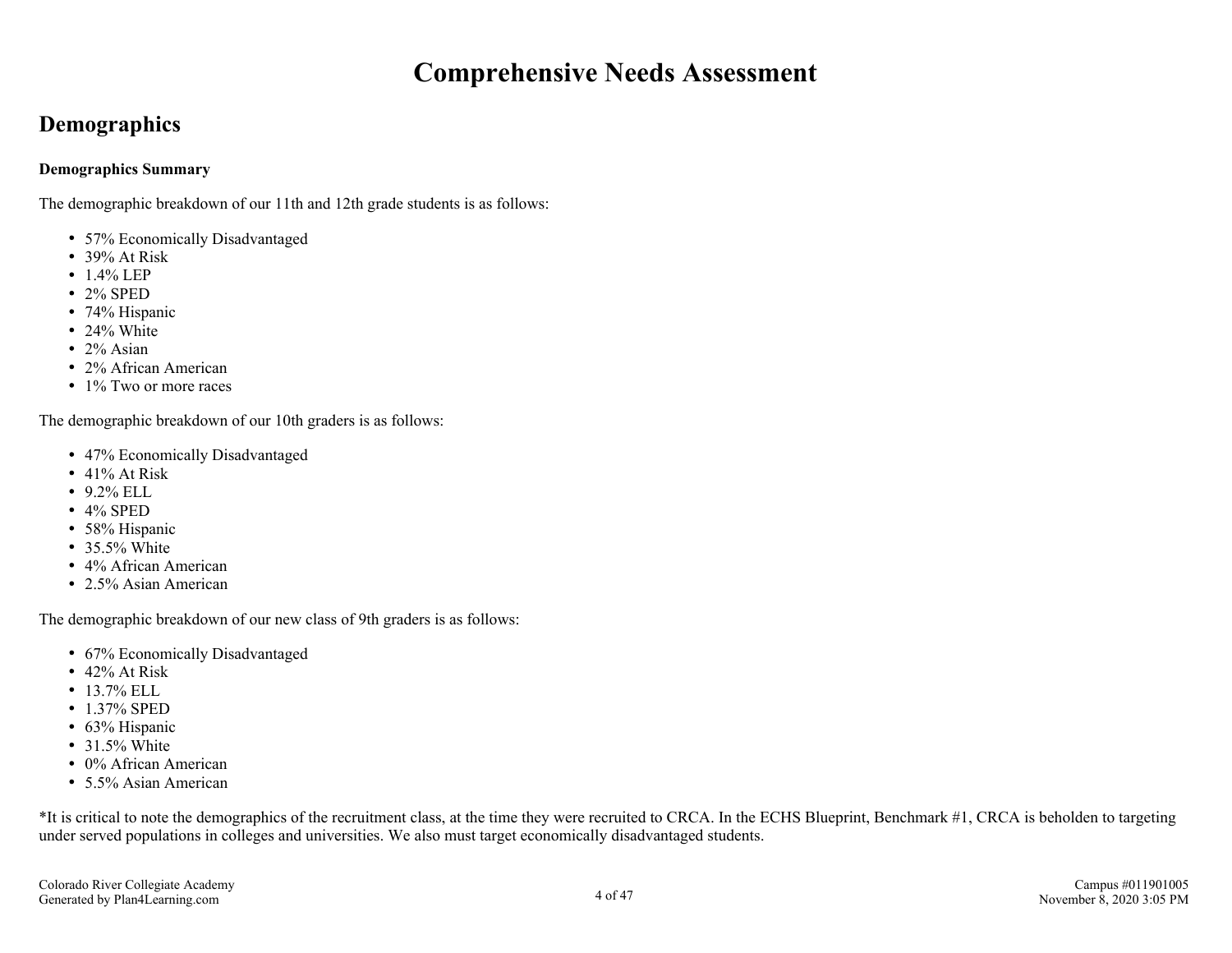#### **Demographics Strengths**

The demographic strengths of the CRCA student body, 9th through 11th grade, lie in its linguistic, racial, ethnic and SES diversity. Creating an academically high achieving student body, through recruitment efforts, that exceeds the Bastrop Independent School District's in the specific indices of the ECHS Blueprint, Benchmark #1 - Target Population, ensures CRCA's adherence to its core mission and reason for existence.

#### **Problem Statements Identifying Demographics Needs**

**Problem Statement 1 (Prioritized):** CRCA must recruit more at risk 8th grade students. **Root Cause:** Sustained recruiting outreach to at risk 8th grade students has been insufficient.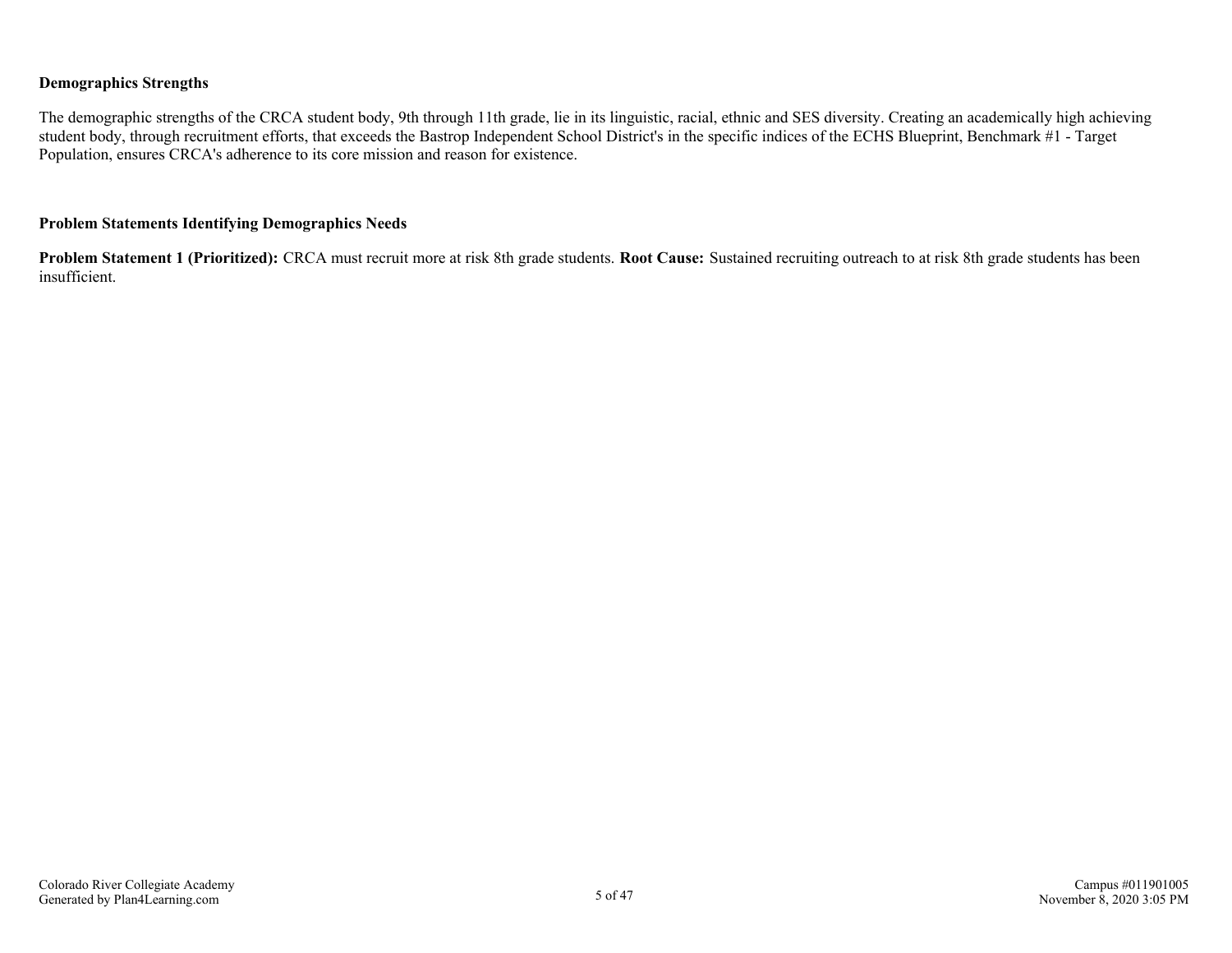## <span id="page-5-0"></span>**Student Achievement**

#### **Student Achievement Summary**

There will always be student achievement needs until all CRCA students; achieve 100% mastery of the TEKS, are TSI compliant in reading, writing and math and earn all college and high school credits necessary for graduation from both CRCA and ACC.

1. 100% of CRCA 10th, 11th and 12th grade students are TSI compliant in reading and writing.

2. 91% of CRCA 12th grade students are TSI compliant in mathematics (4 students are not). 82% of CRCA 11th grade students are TSI compliant in mathematics (9 students are not). 46% of CRCA 10th grade students are compliant in mathematics (38 are not).

3. CRCA students had a 86% Successful Course Completion Rate in the Fall of 2019. Data compiled by Austin Community College.

4. CRCA students had a 88% Successful Course Completion Rate in the Spring of 2020. Date compiled by Austin Community College.

5. CRCA students had a 74% Successful Course Completion Rate in the Summer of 2020. Date compiled by Austin Community College.

6. CRCA students had a 86% Successful Course Completion Rate for the 2019-20 school year. Data compiled by Austin Community College.

6. Three students did not meet the approach grade level mark on the 2018-19 STAAR EOC E1. Two of these students met the standard in the summer testing.

7. One student did not meet the approach grade level mark on the 2018-19 STAAR EOC E2. The student met the standard in the summer testing.

8. 100% of our students met the approach grade level standard on the 2018-19 STAAR EOC A1, BI, and US exams.

#### **Student Achievement Strengths**

CRCA earned recognition from USNWR as the 127th best public high school in Texas (top 5% in the state). CRCA student TSI compliance in reading and writing is a noted strength. Upperclassman TSI compliance in mathematics is a noted strength. The successful course completion rate, a statistic generated by Austin Community College, is calculated by dividing all of the course completions of an A, B or C by the total enrollment.

Fall 2019 PSAT mean for the class of 2021 was 1043.

Class of 2020 SAT mean (current) 1111.

In the area of state accountability, noted strengths were (distinctions):

1. Top 25% in Academic Growth

- 2. Top 25% in Closing the Gaps
- 3. Top 25% in Post Secondary Readiness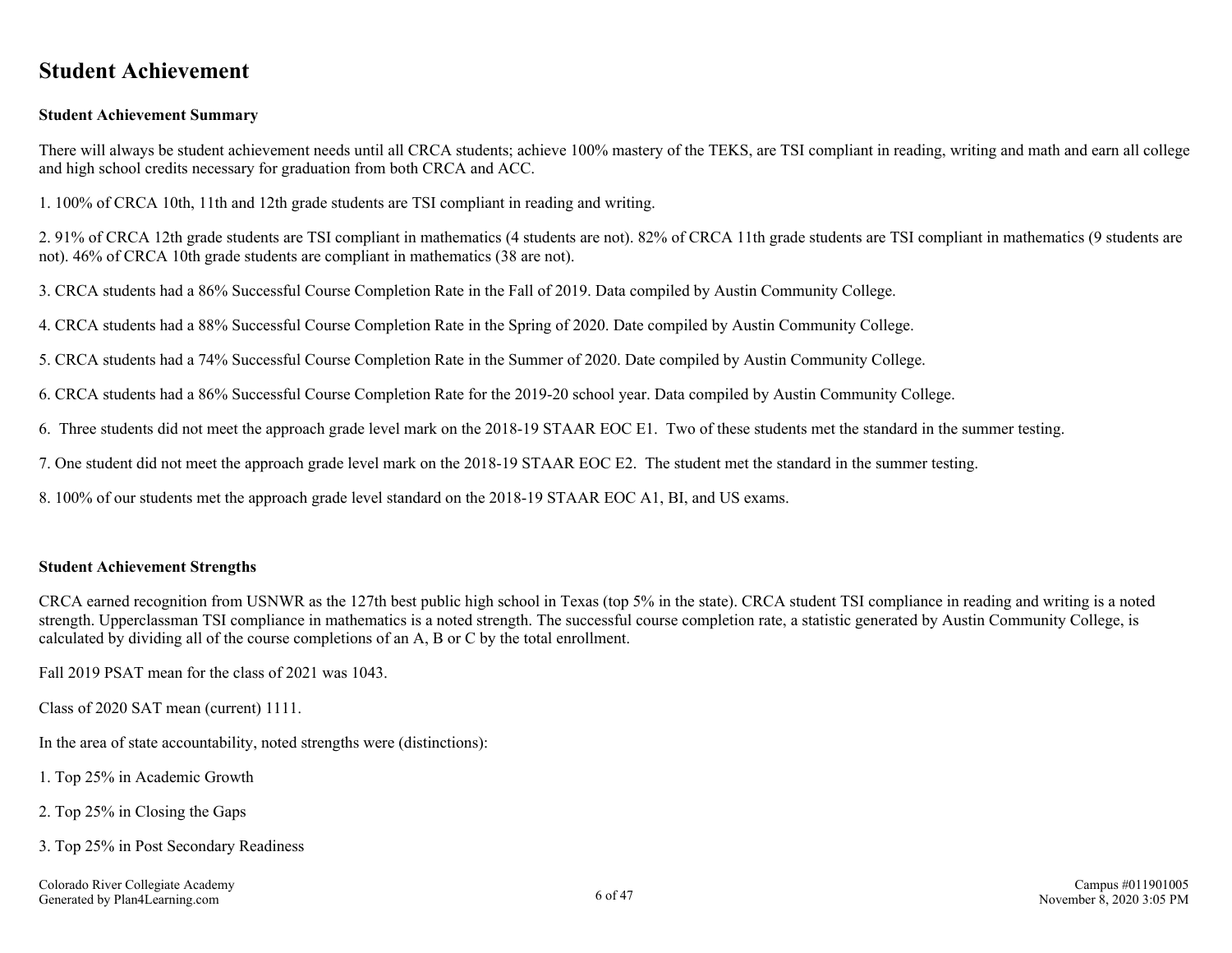5. Social Studies

The Class of 2018 earned 31 Associate Degrees.

The Class of 2019 earned 33 Associate Degrees.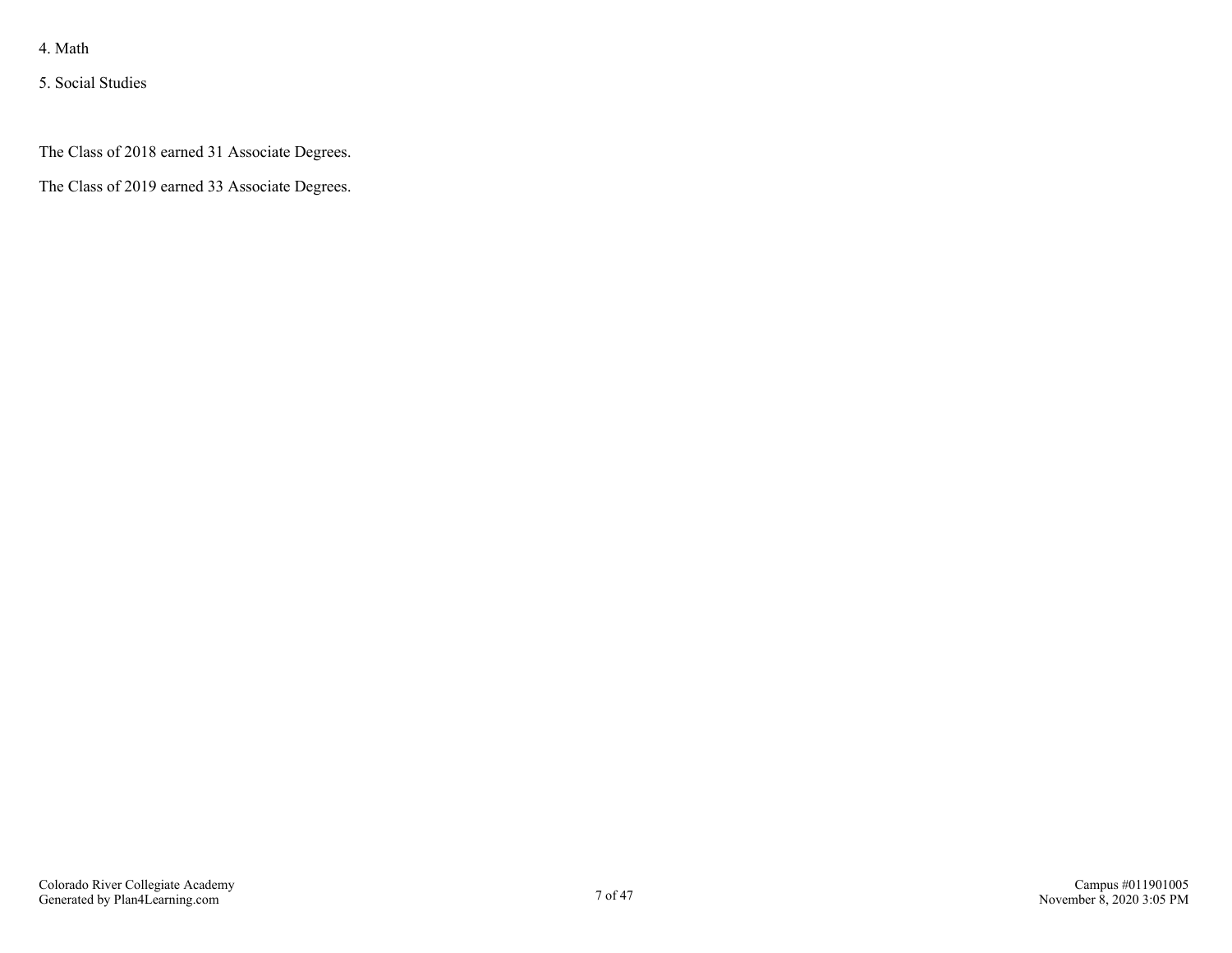## <span id="page-7-0"></span>**School Culture and Climate**

#### **School Culture and Climate Summary**

Key data points in analyzing our school's culture and climate are:

- CRCA's ADA for the 2019-20 school year was 98%.
- There were no placements for ISS during the 2019-20 school year.
- 2 students were suspended (out of school) for a total of 3 days (aggregate days of missed instruction).
- There was one placement at DAEP during the 2019-20 school year.
- There was one explusion during the 2019-20 school year.

While students give up participation in UIL Athletics and Fine Arts in order to attend CRCA, they do not live a cloistered life while at school. SUSO (Speak Up, Speak Out), STUCO and NHS are the high profile student organizations at CRCA. CRCA students also participate in Student Life, an ACC student organization. CRCA also held a student dance on 12/10/19 in our cafeteria. There was no Prom, Summer Bridge Camp or TSI Fish Camp because fo COVID19.

#### **School Culture and Climate Strengths**

CRCA's ADA is one of the primary factor's in our students' academic achievement and success. We have combined high attendance to school with minimal disruption to each student's academic program. The 9th grade PLC that meets each morning, Monday through Thursday, discusses, decides on and implements interventions for students who are struggling in academics and behavior. CRCA does not have an in school suspension area. The administration at CRCA uses restorative practices in disciplinary situations with the intent and effect of minimizing the student's time out of instruction. Simply put, our students are not out of the classroom for discipline reasons.

Beginning the 10th grade year, students are placed in a College Prep Advisory class and remain with that teacher the duration of their high school career. CRCA has two levels of CPA in the 2018-19 school year. We have also added a College Access Specialist to our staff and she has created a GO Center.

CRCA has been recognized as a National Mix It Up model school. Mix It Up is a national program that is "dedicated to reducing prejudice, improving inter-group relations and supporting equitable school experiences for our nation's children."

CRCA has also been recognized by US News and World Report, Best High Schools, with a National Bronze Medal, two years in a row (2017 and 2018). CRCA was recognized by ERP as a high poverty, high performing school in 2019.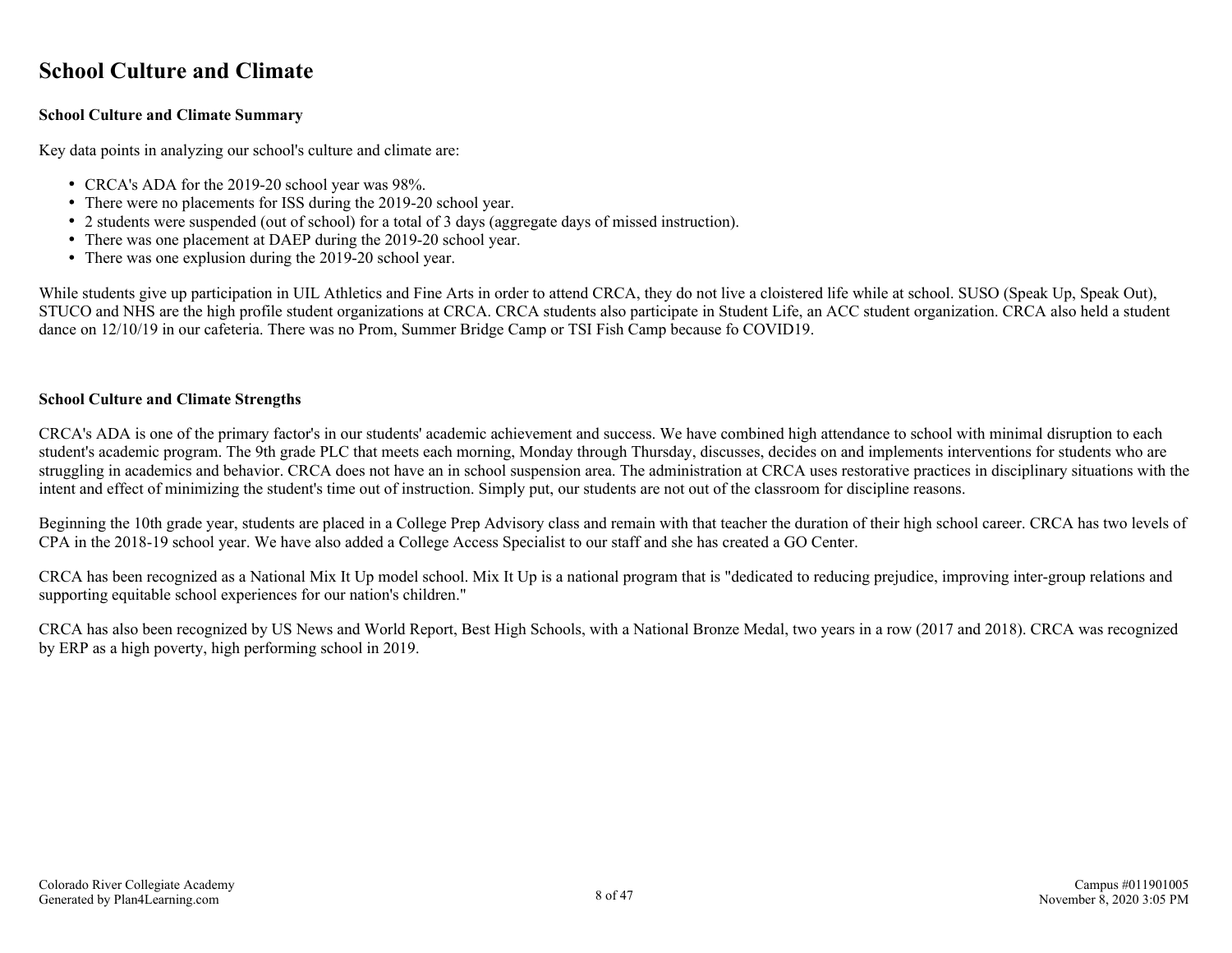## <span id="page-8-0"></span>**Staff Quality, Recruitment, and Retention**

#### **Staff Quality, Recruitment, and Retention Summary**

The staff at the Colorado River Collegiate Academy consists of:

- 3 ELA Teachers all have MAs and two are adjuncts for ACC
- 3 Math Teachers one has an MS
- 2 Science Teachers one MSs and one PhD
- 3 Social Science Teachers two have MAs, one is a PhD and two are adjuncts for ACC
- 1 College Access Specialist
- 1 Counselor

All of our teachers are highly qualified. CRCA lost four teachers this past year. One left to north Texas when her husband relocated. Another moved to Maine. Two teachers were promoted within the district. CRCA also relies on adjuncts at the ACC Elgin campus and has no say in who they are.

#### **Staff Quality, Recruitment, and Retention Strengths**

Eight of our twelve teachers are ESL certified and the four who are not are actively working on the certification. Five of our teachers are ACC adjuncts. One of our ELA teachers and one science teacher have participated in extensive NIMSI training. All three math teachers are CMAT trained and one social studies teacher has attended an Advanced Placement summer institute and was a reader for the AP World History exam this past summer. CRCA has a College Access Specialist who, in addition to monitoring the students at ACC four days a week, is actively working on the students' transition from high school and community college to university.

The CRCA teaching staff mirrors the diversity of our student body. Our teachers have an international flair, coming from the UK, Mexico, Rwanda and Chile as well as all parts of Texas. The CRCA administrative staff employs a unique interview protocol in recommending new staff members for hire.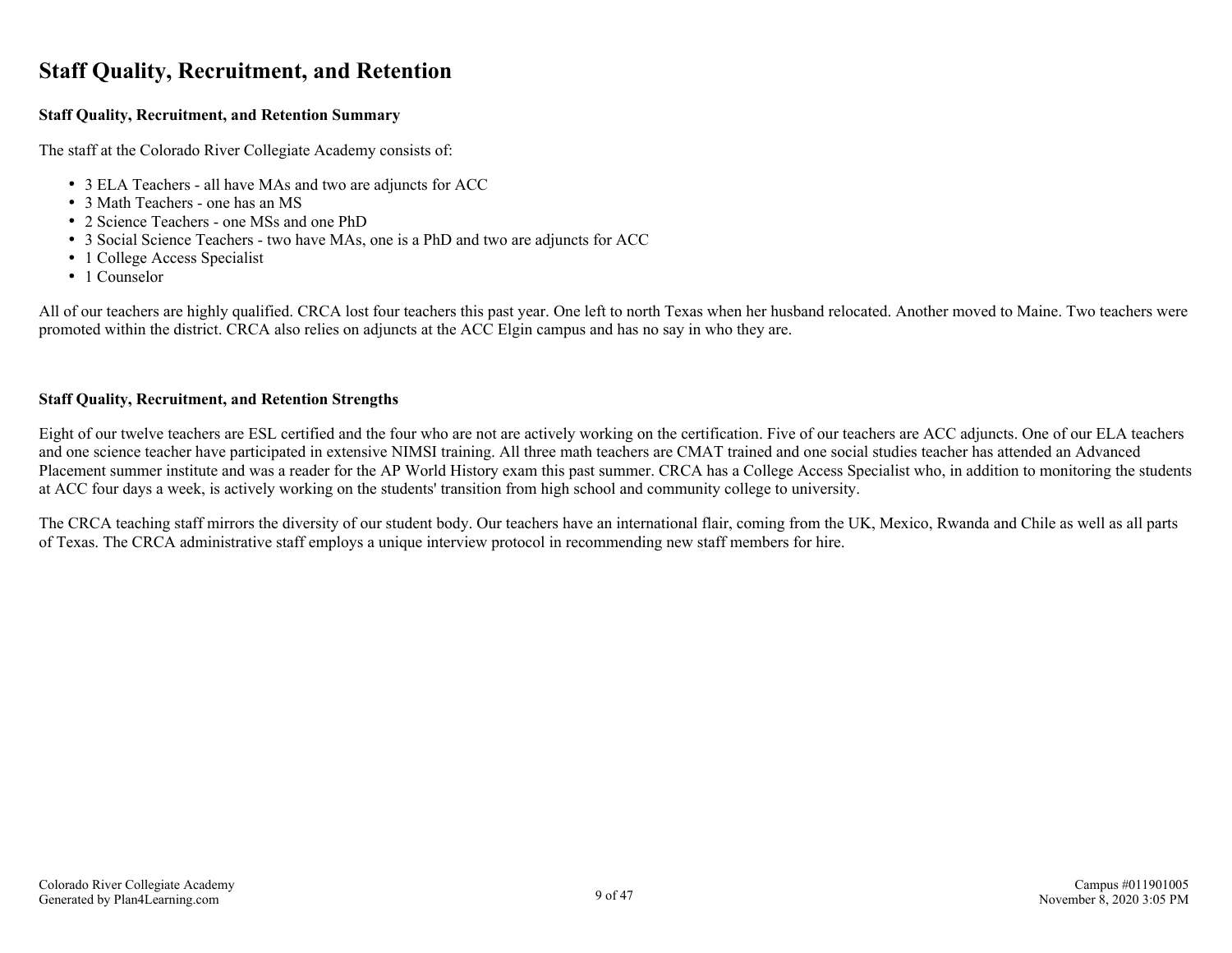### <span id="page-9-0"></span>**Curriculum, Instruction, and Assessment**

#### **Curriculum, Instruction, and Assessment Summary**

CRCA students in the tested areas of the curriculum, participate in the BISD academic targets and mock EOC assessments. CRCA district assessment data follows (2019-20 data):

- Eng 1 AT  $90/59/4$
- Eng 1 MEOC 100/96/32
- $\cdot$  Eng 2 AT 79/53/2
- Eng 2 MEOC 94/75/13
- US AT Did not particpate because of the scope and sequence of HIST 1301 at ACC
- US MEOC No Data
- Alg 1 AT 100/87/58
- Alg 1 MEOC 100/93/63
- $\bullet$  Bio AT 80/42/5
- Bio MEOC No Data

As an Early College High School, CRCA shares responsibility in curriculum and instruction with its IHE (Institute of Higher Education) partner, ACC. CRCA's crosswalk of dual credit courses is:

|                         | #        | Year/Grade Level PEIMS Course High School Course<br><b>Name</b> | <b>High School</b><br><b>Credits</b> | TCCN#                | <b>College Course Name</b>                                                          | College<br><b>Hours</b> | Dual<br>Credit<br>Course<br>Type*                |
|-------------------------|----------|-----------------------------------------------------------------|--------------------------------------|----------------------|-------------------------------------------------------------------------------------|-------------------------|--------------------------------------------------|
| Year 1/Grade 9          | 03270100 | College Readiness and<br><b>Study Skills</b>                    |                                      |                      | <b>Effective Learning:</b><br>0.5EDUC 1300 Strategies for College<br><b>Success</b> |                         | <b>IHE</b><br>3Staff; In<br>Person               |
| Total Year 1/Grade<br>9 |          |                                                                 | 0.5                                  |                      |                                                                                     |                         | 3                                                |
| Year 2/Grade 10         | 03250100 | Theatre Arts 1                                                  |                                      |                      | 1DRAM 1310 Introduction to Theatre                                                  |                         | <b>IHE</b><br>3Staff; In<br>Person<br><b>IHE</b> |
| Year 2/Grade 10         | 03440100 | Spanish 1                                                       |                                      | 1SPAN 1411 Spanish 1 |                                                                                     |                         | 4Staff; In<br>Person                             |
| Year 2/Grade 10         | 03240900 | Public Speaking 1                                               |                                      |                      | 1SPCH 1315 Public Speaking                                                          |                         | <b>IHE</b><br>3Staff; In<br>Person               |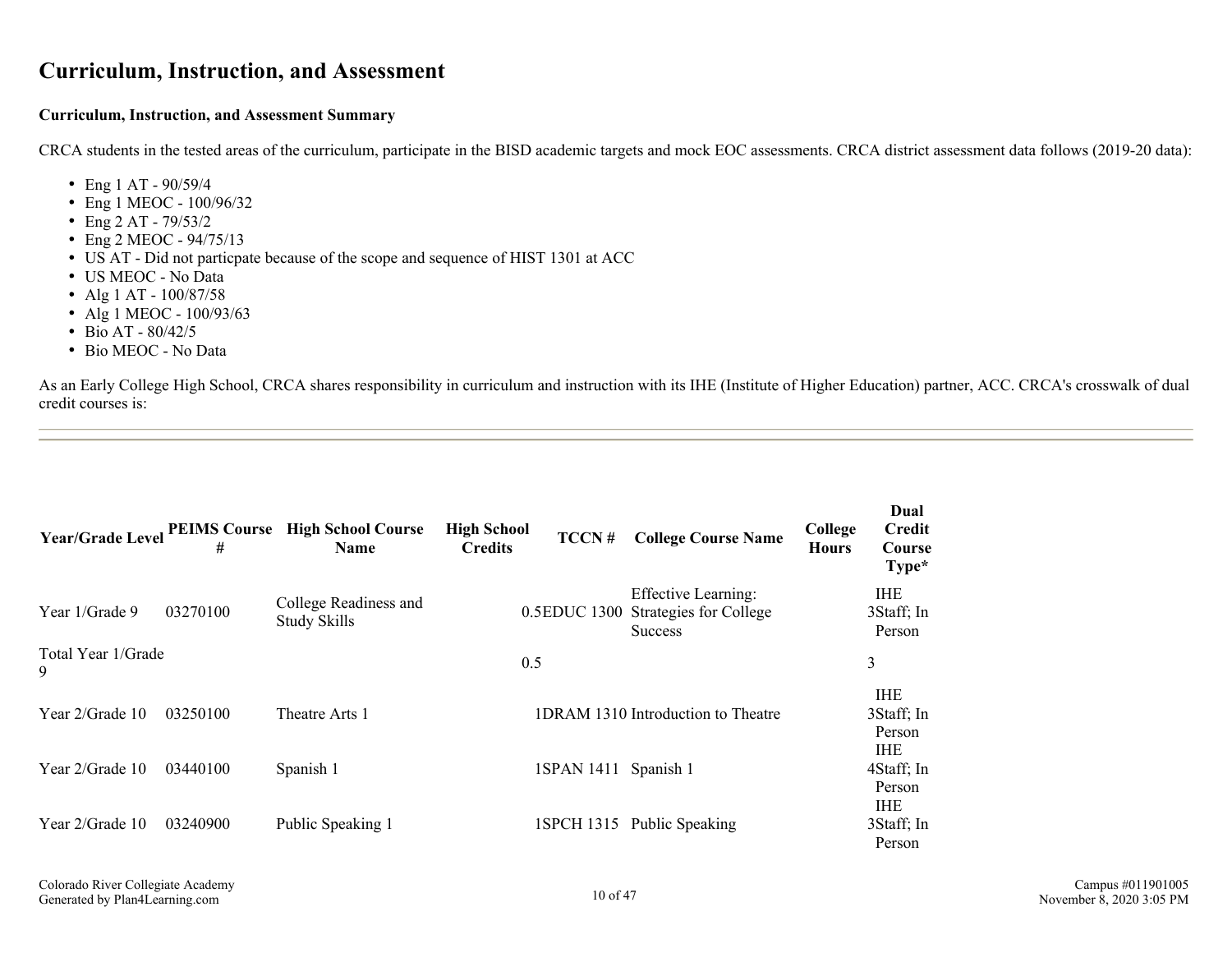| <b>Year/Grade Level</b>  |          | <b>PEIMS Course</b> High School Course<br><b>Name</b> | <b>High School</b><br>TCCN#<br><b>Credits</b> | <b>College Course Name</b>         | Dual<br>College<br><b>Credit</b><br><b>Hours</b><br>Course<br>Type* |                               |                                 |
|--------------------------|----------|-------------------------------------------------------|-----------------------------------------------|------------------------------------|---------------------------------------------------------------------|-------------------------------|---------------------------------|
| Year 2/Grade 10          | 03440200 | Spanish 2                                             | 1SPAN 1412 Spanish 2                          |                                    | <b>IHE</b><br>4Staff; In<br>Person                                  |                               |                                 |
| Total Year 2/Grade<br>10 |          |                                                       | $\overline{4}$                                |                                    | 14                                                                  |                               |                                 |
| Year 3/Grade 11          | 03220300 | English $3(A)$                                        |                                               | 0.5ENGL 1301 English Composition 1 | <b>IHE</b><br>3Staff; In<br>Person                                  |                               |                                 |
| Year 3/Grade 11          | 03380002 | Special Topics in Social<br>Studies                   | 0.5HIST 1301                                  | United States History 1            | <b>IHE</b><br>3Staff; In<br>Person                                  |                               |                                 |
| Year 3/Grade 11          | 03220300 | Spanish 3                                             | 1SPAN 2311 Spanish 3                          |                                    | <b>IHE</b><br>Person                                                | 3Staff; In *HUMA 1302         | *MATH 1314<br>(College Algebra) |
| Year 3/Grade 11          | 03220300 | English $3(B)$                                        |                                               | 0.5ENGL 1302 English Composition 2 | <b>IHE</b><br>3Staff; In<br>Person                                  |                               |                                 |
| Year 3/Grade 11          | 03340100 | <b>US History Studies</b><br>Since 1877               | 1HIST 1302                                    | United States History 2            | <b>IHE</b><br>3Staff; In<br>Person                                  |                               |                                 |
| Year 3/Grade 11          | 03370100 | Sociology                                             | 0.5SOCI 1301                                  | Introduction to<br>Sociology       | <b>IHE</b><br>3Staff; In<br>Person                                  | *MATH 1316<br>(Trigonometry)  |                                 |
| Total Year 3/Grade<br>11 |          |                                                       | $\overline{4}$                                |                                    | 18                                                                  |                               |                                 |
| Year 4/Grade 12          | 03220400 | English 4                                             |                                               | 1ENGL 2322 British Literature 1    | <b>IHE</b><br>3Staff; In<br>Person                                  |                               |                                 |
| Year 4/Grade 12          | 03330100 | <b>United States</b><br>Government                    | 0.5GOVT 2305                                  | <b>United States</b><br>Government | <b>IHE</b><br>3Staff; In<br>Person                                  |                               |                                 |
| Year 4/Grade 12          | 03020000 | <b>Environmental Science</b>                          | 1BIOL 1408 Biology                            |                                    | <b>IHE</b><br>4Staff; In<br>Person                                  |                               |                                 |
| Year 4/Grade 12          | 13016900 | <b>Statistics and Business</b><br>Decision Making     |                                               | 1MATH 1332 College Mathematics     | <b>IHE</b><br>3Staff; In<br>Person                                  | *MATH 2412 (Pre-<br>calculus) |                                 |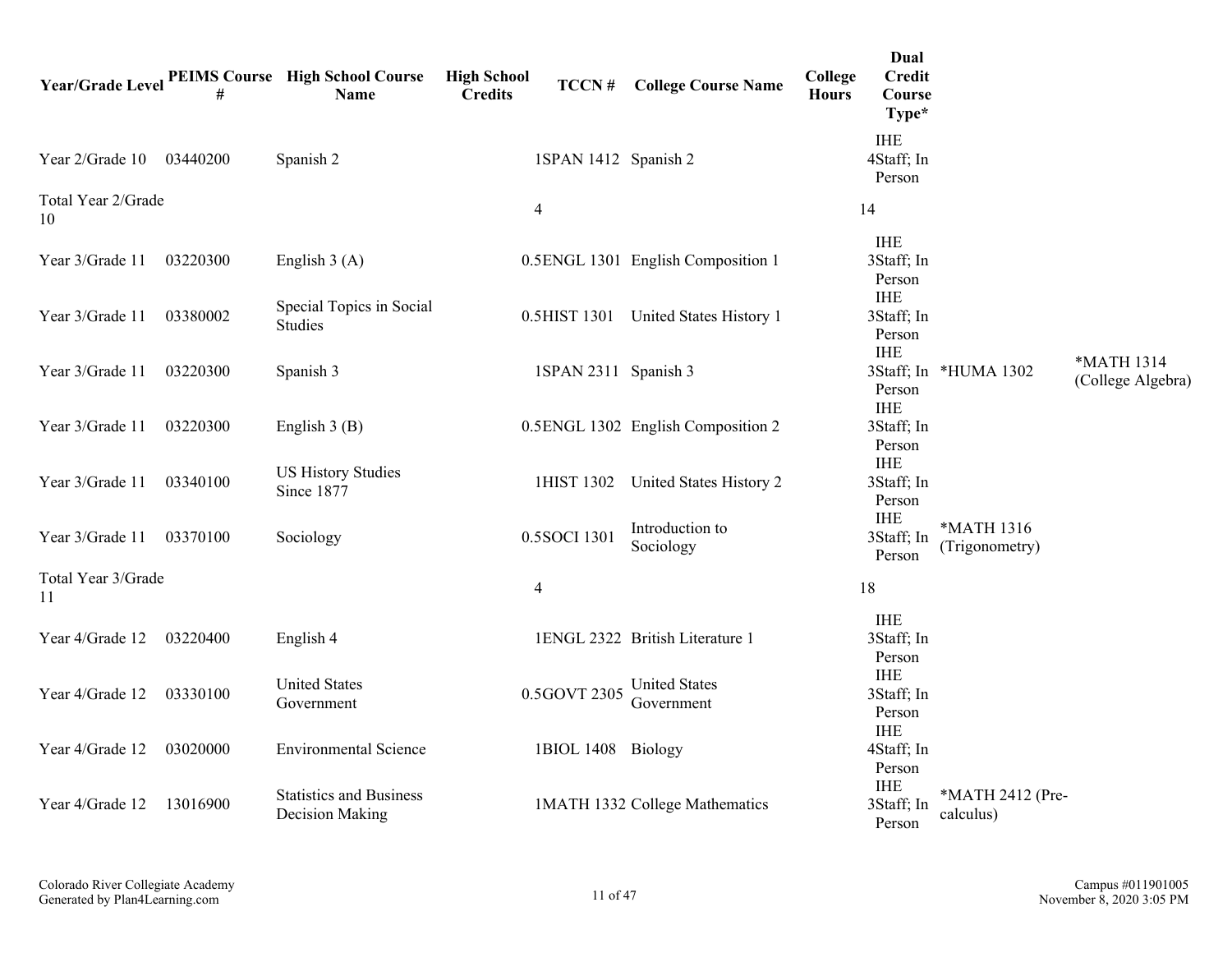|                          | #        | Year/Grade Level PEIMS Course High School Course<br>Name | <b>High School</b><br>TCCN#<br><b>Credits</b> | <b>College Course Name</b>          | College<br><b>Hours</b> | Dual<br><b>Credit</b><br>Course<br>Type* |                            |
|--------------------------|----------|----------------------------------------------------------|-----------------------------------------------|-------------------------------------|-------------------------|------------------------------------------|----------------------------|
| Year 4/Grade 12          | 03350100 | Psychology                                               | 0.5PSYC 2301                                  | Introduction to<br>Psychology       |                         | <b>IHE</b><br>3Staff; In<br>Person       |                            |
| Year 4/Grade 12          | 03380022 | Special Topics in Social<br><b>Studies</b>               | 0.5GOVT 2306                                  | Texas State and Local<br>Government |                         | <b>IHE</b><br>3Staff; In<br>Person       |                            |
| Year 4/Grade 12          | 03020000 | Earth and Space<br>Science                               | 1BIOL1309                                     | Life on Earth                       |                         | <b>IHE</b><br>3Staff; In<br>Person       | *MATH 2413<br>(Calculus 1) |
| Year 4/Grade 12          | 03310300 | Economics                                                | 0.5ECON 2301                                  | Principles of<br>Macroeconomics     |                         | <b>IHE</b><br>3Staff; In<br>Person       |                            |
| Year 4/Grade 12          |          |                                                          | 0.5                                           |                                     |                         | <b>IHE</b><br>Staff; In<br>Person        |                            |
| Total Year 4/Grade<br>12 |          |                                                          | 6                                             |                                     |                         | <b>IHE</b><br>25Staff; In<br>Person      |                            |
| Degree Plan Total        |          |                                                          | 14.5                                          |                                     | 60                      |                                          |                            |

#### **Curriculum, Instruction, and Assessment Strengths**

Early college high schools use a common instructional framework with a core of six instructional strategies. The academic success of students in ECHS, throughout Texas and the United States, is due to the intentional use of these strategies in the instructional delivery. Classrooms of profound teaching and learning, focused on a college preparatory curriculum, are created through the use of the common instructional framework. These strategies allow all students to access content, at rigorous levels, and enable our students to meet the college readiness standards. The use of the six strategies unequivocally empowers CRCA students, placing them in actively directing their learning. The strategies employed in CRCA classrooms are; collaborative group work, writing to learn, scaffolding, questioning, classroom talk and literacy groups.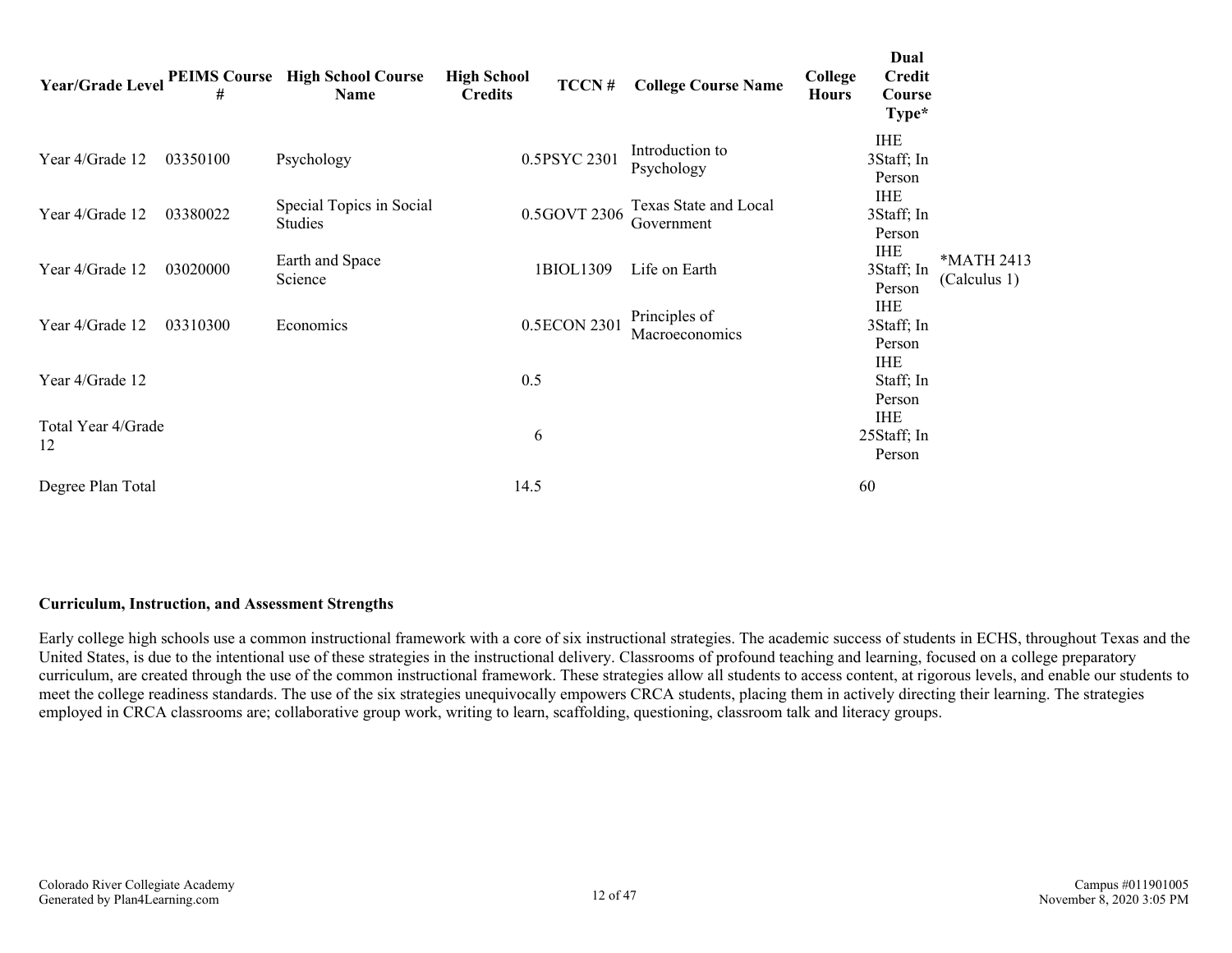## <span id="page-12-0"></span>**Parent and Community Engagement**

#### **Parent and Community Engagement Summary**

During the 2018-19 school year, CRCA held the following parent information nights:

- Grade level meetings with parents 9th  $(9/10)$ , 10th  $(9/12)$ , 11th  $(9/17)$ , 12th  $(9/19)$
- Parent Information and Recruitment Night for prospective students- 11/8, 11/10, 11/14 (@ CCMS), 2/7, 2/16, 3/2, 3/7
- Student/Parent Acceptance Night 5/20
- Open House  $9/12$
- PTSA Meetings  $9/19$ ,  $11/28$ ,
- PSAT Parent Information Night- 5/24, 5/25
- Generation Citizen Community Action Projects Presentation at the Bob Bullock Museum 5/17

Bilingual support is provided at all parent meetings. In addition to the parent meetings, the CRCA Counselor meets with every rising 9th grade parent to discuss and sign off on their student's four year plan and endorsement.

CRCA's website is kept up to date and contains important links for our college going clientele.

#### **Parent and Community Engagement Strengths**

CRCA parent meetings are well attended. The upperclassmen at CRCA participate in recruitment of younger students at Bastrop and Cedar Creek Middle Schools. CRCA's student group, SUSO, conducted two community wide service projects during the 2019-20 school year and our NHS also conducted a service project. We continue the recyling program established three years ago.

#### **Problem Statements Identifying Parent and Community Engagement Needs**

**Problem Statement 1 (Prioritized):** CRCA must recruit more at risk 8th grade students. **Root Cause:** Sustained recruiting outreach to at risk 8th grade students has been insufficient.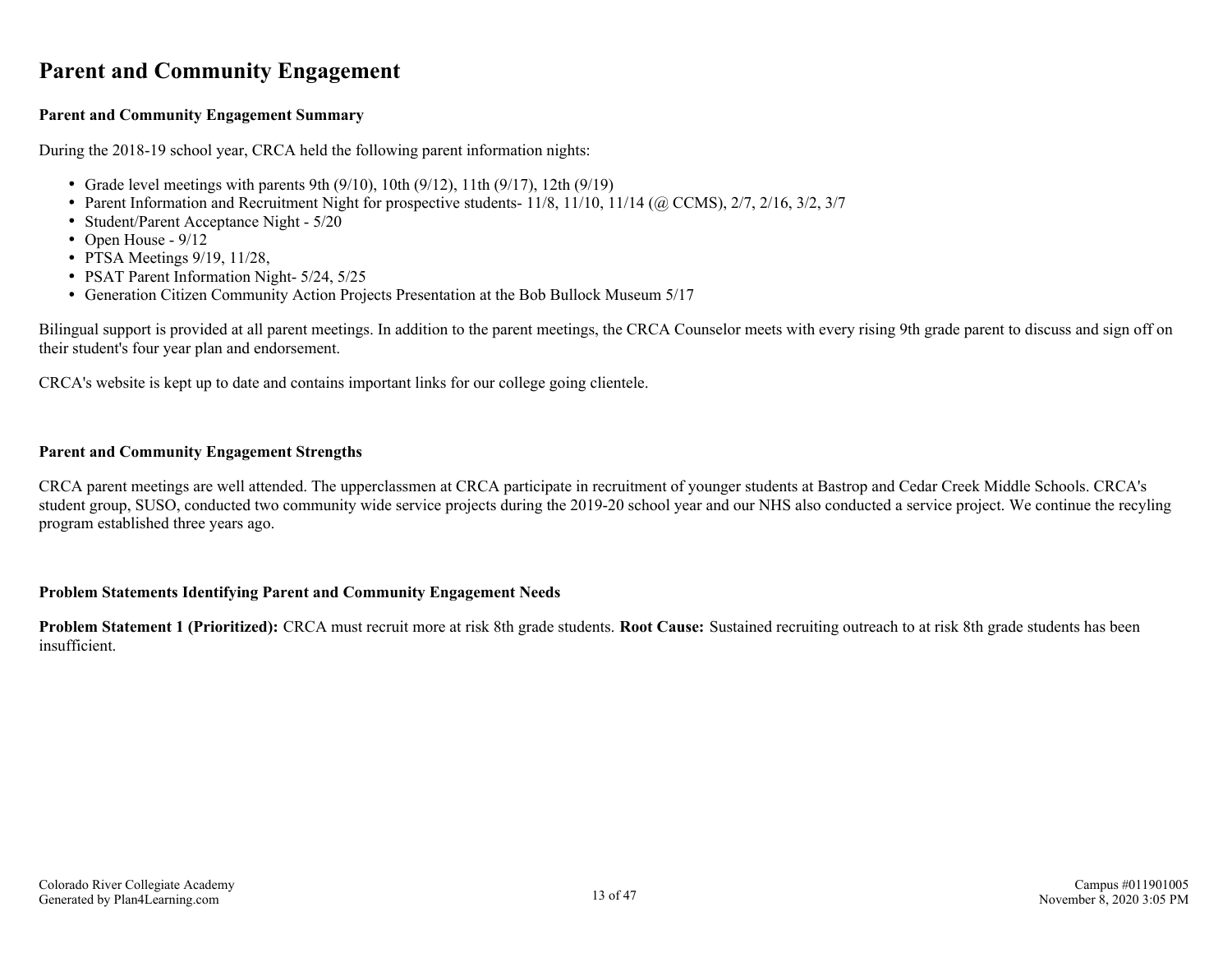## <span id="page-13-0"></span>**School Context and Organization**

#### **School Context and Organization Summary**

Instruction and guarding the time our students spend in the academic core are key drivers in the success of CRCA. To that end, the following are important considerations in determining our context and organization:

- 9th grade PLC meets Monday Thursday from 8:40 to 9:30 in the morning.
- Whole school PLC meets on Fridays from 8:00 to 8:40 in the morning.
- Teachers do not have duty stations. They are in their classrooms with students.
- The Principal assumed all of the duty assignments before and after school as well as at lunch.
- The master schedule is designed by the Principal and mitigates the disruption the CCHS shuttle has on the academic day of the students. No core academic classes are held before 9:30 in the morning or after 3:40 in the evening.
- The schedule of ACC classes is determined by the Principal and the IHE Liaison. No ACC course begins before 9:30 and all end before 2:00 in the afternoon so that our students are able to make the CCHS shuttle home.
- Intervention Fridays are scheduled in a manner to maximize student time in the class/content they need the most work with. To that end the principal schedules all students for their Friday classes.
- After school tutorials are held and the students access the Beyond the Bell bus at 6:00 in the evening in order to get home.
- An end of the year design team meeting of the entire staff is held annually to determine the effectiveness of CRCA's systems and make refinements.
- TSI testing is conducted in a manner so as to avoid disrupting teaching and learning. Most testing is conducted on Saturdays.
- CRCA has a proscribed recruitment process for 8th and 9th grade students.
- Weekly, informal meetings with the principal began in the Spring. Faculty attended as they saw fit.

#### **School Context and Organization Strengths**

CRCA's organization and structures maximize time spent on teaching and learning while efficiently accommodating the myriad of ancillary tasks necessary in running an early college high school. Although each teacher at the Colorado River Collegiate Academy is the only teacher of the course at the school, our commitment to the PLC process is unmatched. The Colorado River Collegiate Academy received 'Full Designation' from TEA beginning in the 2017-18 school year. As an ECHS, CRCA and BISD must apply for re-designation from TEA each year. The 'Full Designation' label means that CRCA has met the objectives of each of the six benchmarks in the ECHS Blueprint and does not require additional oversight from TEA in its operations.

CRCA earned national recognition from US News and World Report in 2017, 2018 and 2020. In 2020, USNWR designated CRCA as the #127th best public high school in Texas, placing the school in the top 5% of all public high schools in the state and nation.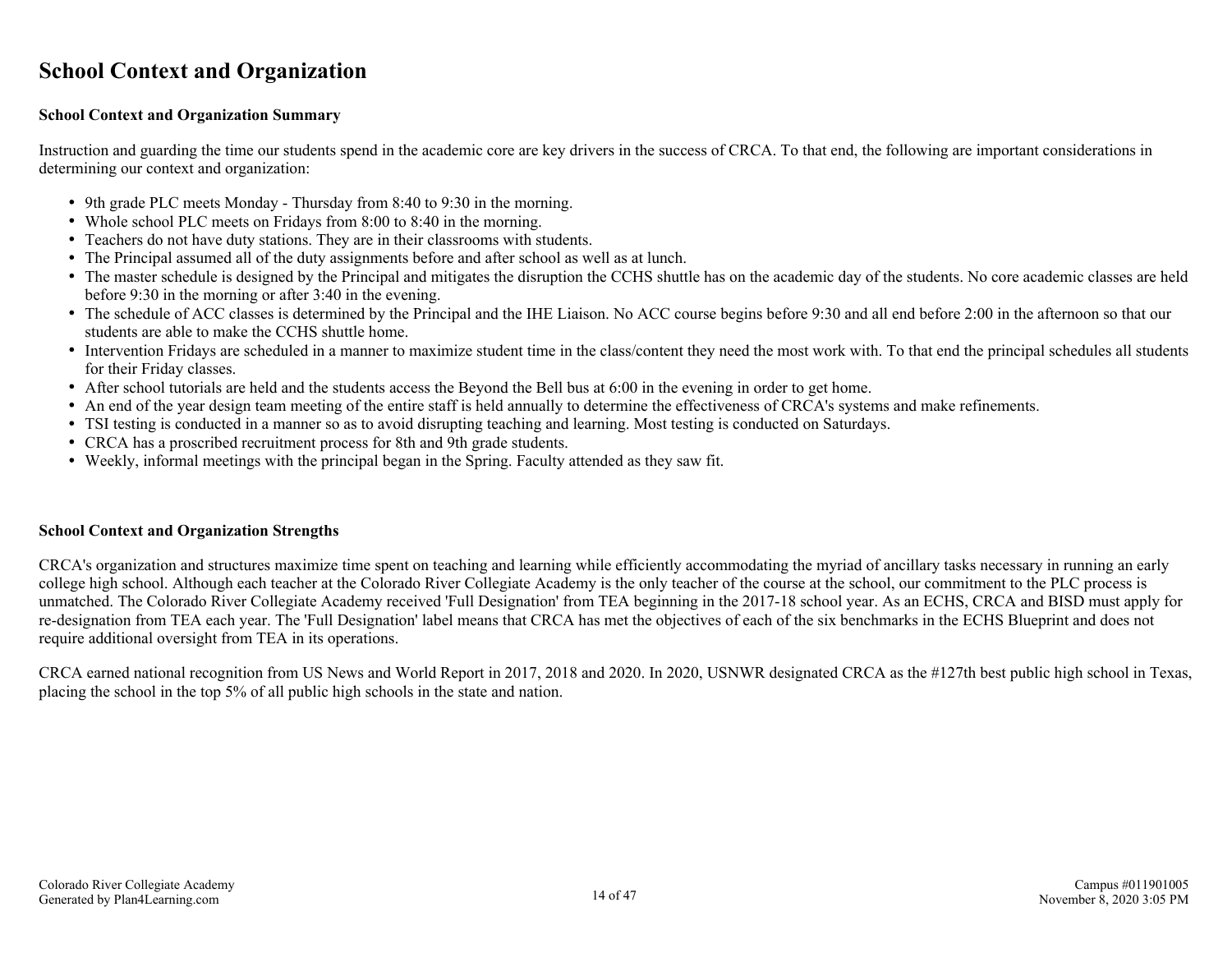## <span id="page-14-0"></span>**Technology**

#### **Technology Summary**

Important considerations in determining the state of technology and its use at CRCA during the 2018-19 school year are:

- There is a 1:1 laptop to student ratio.
- Students use Schoology (LMS) routinely in ELA.
- Google Classroom is widely used in social studies and mathematics.
- Students attending ACC use Blackboard in all classes.
- All CRCA classrooms have an interactive projector and ELMO.
- CRCA has developed a Biology and a Chemistry Lab from scratch.
- CRCA is a tech friendly campus and students are allowed to use their own technology during the instructional day.
- All state testing is conducted electronically, unless mandated otherwise by a student's ARD or 504 staffing.
- CRCA students participated in a Google Discovery/Explorations event.
- CRCA students have begun to access courses through TxVSN and ACC Online.

#### **Technology Strengths**

CRCA is the focal point in Bastrop ISD in the development of a blended learning environment. Our students interact with their ACC adjuncts and CRCA teachers in both the physical and cyber realm. Blackboard, the LMS employed by ACC faculty, is replaced by Schoology when the students are working with their CRCA teachers. Google docs and sheets are routinely used by the CRCA students in their social studies and ELA classes at CRCA.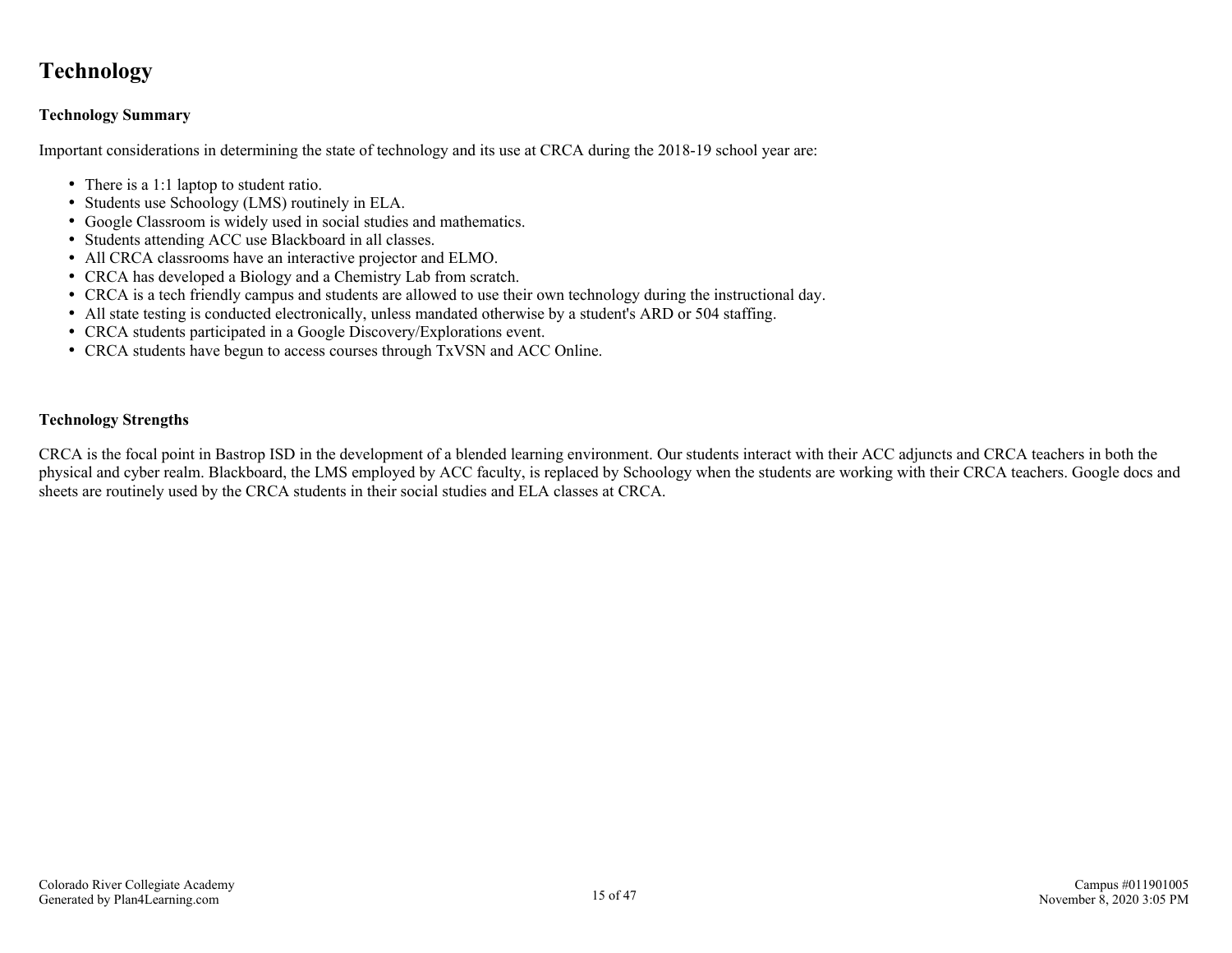## **Goals**

<span id="page-15-0"></span>Goal 1: To ensure a safe and secure environment for all students, staff, and visitors and ensure the school district is prepared to effectively respond to emergencies that might affect safety or security of students and staff. (SG1, SG2)

**Performance Objective 1:** Develop safe and supportive school teams.

**Evaluation Data Sources:** BISD Police Dept. documentation, Safe Schools Audits

| <b>Strategy 1:</b> CRCA staff will participate in campus drills and invite city and county officials to participate in these drills.                                                                                                                                                                                                                                                         |           | <b>Reviews</b>                     |     |                   |
|----------------------------------------------------------------------------------------------------------------------------------------------------------------------------------------------------------------------------------------------------------------------------------------------------------------------------------------------------------------------------------------------|-----------|------------------------------------|-----|-------------------|
| Strategy's Expected Result/Impact: CRCA will be prepared in the event of an emergency.                                                                                                                                                                                                                                                                                                       |           | Formative                          |     | Summative         |
| Staff Responsible for Monitoring: The assistant principal will schedule the drills and maintain a log of their completion.<br><b>Superintendent Goals: SG 1</b>                                                                                                                                                                                                                              | Oct       | Jan                                | Mar | June              |
| <b>Strategy 2:</b> CRCA administrators and counselors will attend district training in emergency response and create a campus safety                                                                                                                                                                                                                                                         |           | <b>Reviews</b>                     |     |                   |
| Iteam.<br><b>Strategy's Expected Result/Impact:</b> CRCA will be prepared in the event of an emergency.<br>Staff Responsible for Monitoring: The training will be monitored at the district level. The campus safety team will be<br>organized by the assistant principal.                                                                                                                   | Oct       | Formative<br>Jan                   | Mar | Summative<br>June |
| <b>Superintendent Goals: SG 1</b>                                                                                                                                                                                                                                                                                                                                                            |           |                                    |     |                   |
| Strategy 3: With assistance from the BISD Police Department, the assistant principal will schedule, monitor and assess all<br>safety drills during the 2020-21 school year.<br>Strategy's Expected Result/Impact: Safety drills will be conducted and audited. Action reviews will be conducted after<br>each safety drill.<br><b>Staff Responsible for Monitoring: Assistant Principals</b> | Oct<br>0% | <b>Reviews</b><br>Formative<br>Jan | Mar | Summative<br>June |
| <b>Superintendent Goals: SG 1</b>                                                                                                                                                                                                                                                                                                                                                            |           |                                    |     |                   |
| <b>Strategy 4:</b> With assistance from the BISD Police Department, the principal and assistant principal will develop and<br>implement a comprehensive safety plan.                                                                                                                                                                                                                         |           | <b>Reviews</b>                     |     |                   |
| Strategy's Expected Result/Impact: Safety plan will be implemented at CRCA.                                                                                                                                                                                                                                                                                                                  |           | Formative                          |     | Summative         |
| <b>Staff Responsible for Monitoring: Principal and Assistant Principal</b>                                                                                                                                                                                                                                                                                                                   | Oct       | Jan                                | Mar | June              |
| <b>Superintendent Goals: SG 1</b>                                                                                                                                                                                                                                                                                                                                                            | 0%        |                                    |     |                   |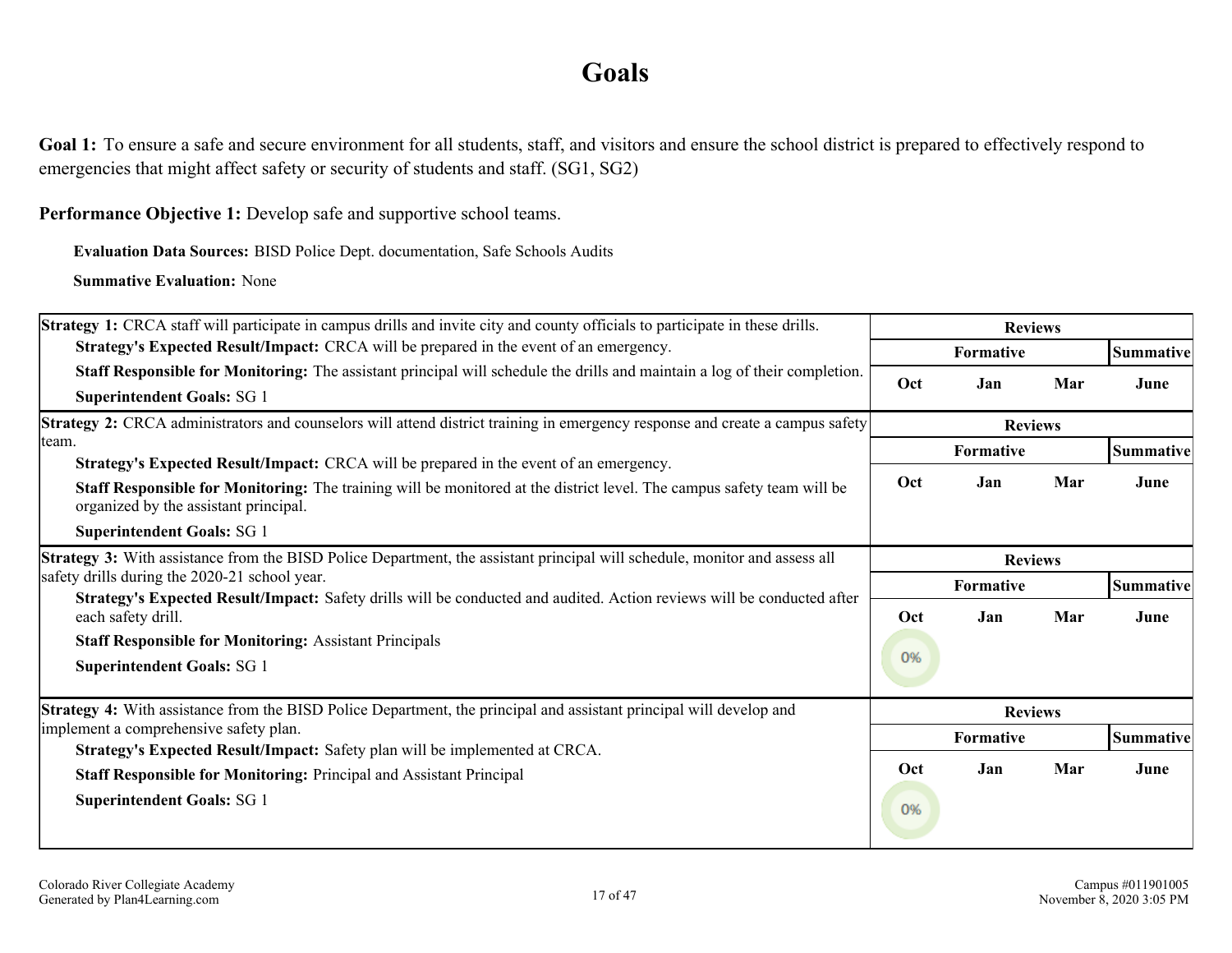| <b>Strategy 5:</b> CRCA will conduct threat assessments with ongoing training and implementation of a multi-hazard emergency                                         |                | <b>Reviews</b>   |     |                  |  |
|----------------------------------------------------------------------------------------------------------------------------------------------------------------------|----------------|------------------|-----|------------------|--|
| operations plans.                                                                                                                                                    |                | <b>Formative</b> |     | <b>Summative</b> |  |
| Strategy's Expected Result/Impact: CRCA will become a safer learning environment.                                                                                    |                |                  |     |                  |  |
| <b>Staff Responsible for Monitoring: Threat Assessment Team</b>                                                                                                      | Oct            | Jan              | Mar | June             |  |
| <b>Superintendent Goals: SG 1, SG 2</b>                                                                                                                              | 0%             |                  |     |                  |  |
| <b>Strategy 6:</b> CRCA administrative staff will incorporate COVID 19 related operational materials and roles, including;                                           | <b>Reviews</b> |                  |     |                  |  |
| COVID19 Site Coordinator, Isolation Room and COVID19 Decision Map for Employees and Students as well as campus<br>COVID19 safety protocols, signs and announcements. |                | <b>Formative</b> |     | Summative        |  |
| Strategy's Expected Result/Impact: Spread of COVID19 at CRCA will be limited.                                                                                        | Oct            | Jan              | Mar | June             |  |
| <b>Staff Responsible for Monitoring: COVID19 Site Coordinator (Principal)</b>                                                                                        |                |                  |     |                  |  |
| <b>Superintendent Goals: SG 1</b>                                                                                                                                    | 0%             |                  |     |                  |  |
| Accomplished<br>Continue/Modify<br>No Progress<br>100%<br>0%                                                                                                         | Discontinue    |                  |     |                  |  |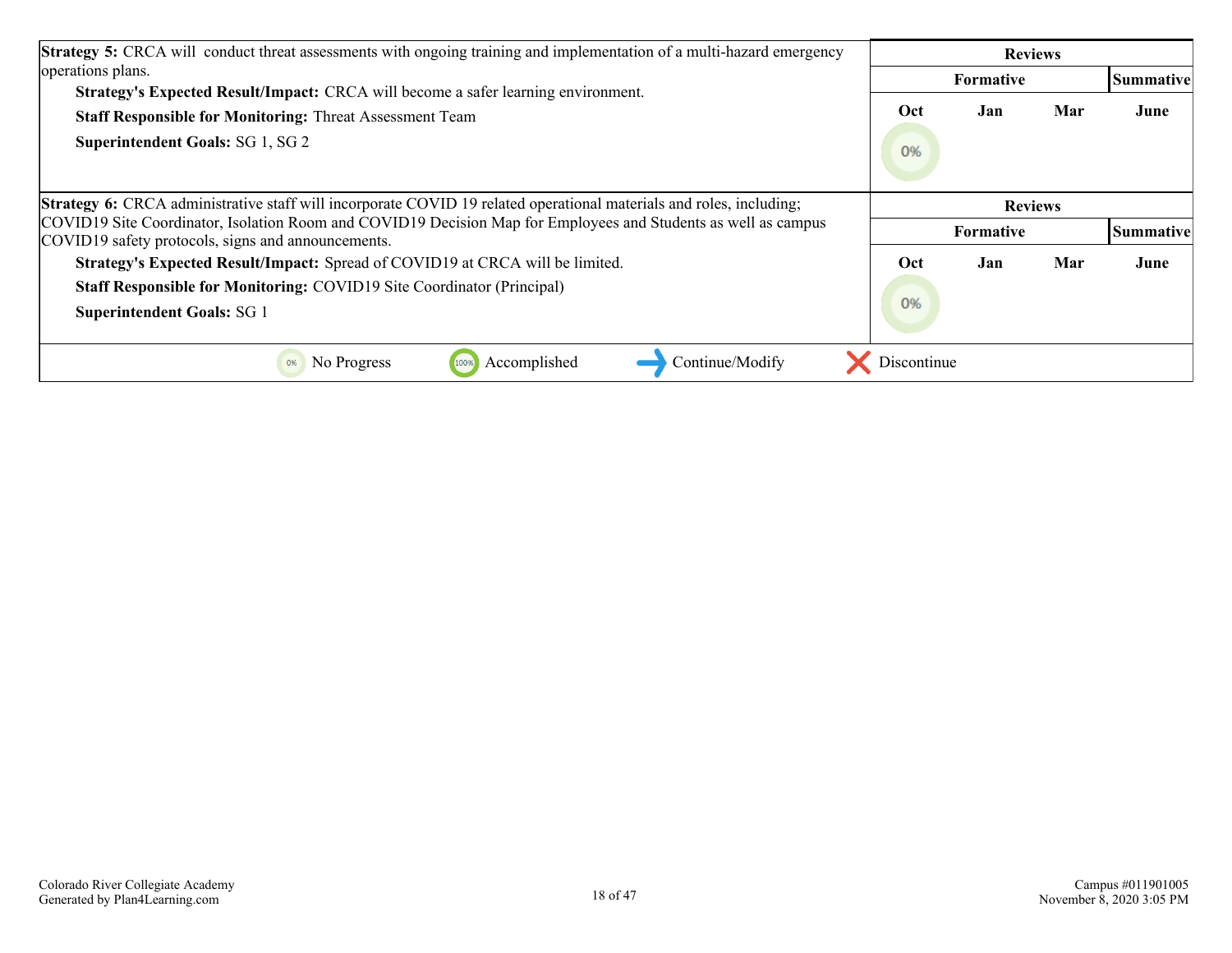Goal 1: To ensure a safe and secure environment for all students, staff, and visitors and ensure the school district is prepared to effectively respond to emergencies that might affect safety or security of students and staff. (SG1, SG2)

**Performance Objective 2:** Address student bullying and behavior consistently..

**Evaluation Data Sources:** PEIMS discipline data (current & longitudinal)

| <b>Strategy 1:</b> The principal and assistant principal will discuss all discipline infractions and agree on coding.                                                                     | <b>Reviews</b> |                |     |           |  |
|-------------------------------------------------------------------------------------------------------------------------------------------------------------------------------------------|----------------|----------------|-----|-----------|--|
| Strategy's Expected Result/Impact: Alignment of coding between administrators at CRCA.                                                                                                    |                | Formative      |     | Summative |  |
| <b>Staff Responsible for Monitoring: Principal</b>                                                                                                                                        | Oct            | Jan            | Mar | June      |  |
| <b>Strategy 2:</b> The assistant principal will advise the principal of all district changes in regards to discipline coding.                                                             |                | <b>Reviews</b> |     |           |  |
| Strategy's Expected Result/Impact: Alignment of coding to district expectations.                                                                                                          |                | Formative      |     | Summative |  |
| <b>Staff Responsible for Monitoring: Assistant Principal</b>                                                                                                                              | Oct            | Jan            | Mar | June      |  |
| <b>ESF Levers:</b> Lever 3: Positive School Culture                                                                                                                                       |                |                |     |           |  |
| <b>Strategy 3:</b> CRCA administration will conduct campus investigations that promote and support a safe and orderly learning                                                            | <b>Reviews</b> |                |     |           |  |
| environment.                                                                                                                                                                              |                | Formative      |     | Summative |  |
| Strategy's Expected Result/Impact: There will be a decrease in disciplinary and bullying incidents at CRCA.<br><b>Staff Responsible for Monitoring: Assistant Principal and Principal</b> | Oct            | Jan            | Mar | June      |  |
|                                                                                                                                                                                           |                |                |     |           |  |
| <b>ESF Levers:</b> Lever 3: Positive School Culture - Superintendent Goals: SG 1, SG 2                                                                                                    | 0%             |                |     |           |  |
|                                                                                                                                                                                           |                |                |     |           |  |
| Strategy 4: CRCA administration and teachers will implement the district wide MTSS practices and training in bullying                                                                     |                | <b>Reviews</b> |     |           |  |
| prevention.                                                                                                                                                                               |                | Formative      |     | Summative |  |
| Strategy's Expected Result/Impact: A greater number of 9th, 10th and 11th grade students will decide to stay are CRCA<br>rather than transferring to BHS or CCHS.                         | Oct            | Jan            | Mar | June      |  |
| Staff Responsible for Monitoring: Principal, Assistant Principal and Counselor                                                                                                            |                |                |     |           |  |
| <b>ESF Levers:</b> Lever 3: Positive School Culture - Superintendent Goals: SG 1, SG 2                                                                                                    | 0%             |                |     |           |  |
|                                                                                                                                                                                           |                |                |     |           |  |
| <b>Strategy 5:</b> CRCA administration will address bullying in a consistent manner with other campuses in the district per district                                                      |                | <b>Reviews</b> |     |           |  |
| training.                                                                                                                                                                                 |                | Formative      |     | Summative |  |
| Strategy's Expected Result/Impact: Bullying investigations at CRCA will follow district protocols.                                                                                        | Oct            | Jan            | Mar | June      |  |
| <b>Staff Responsible for Monitoring: Assistant Principal and Principal</b>                                                                                                                |                |                |     |           |  |
|                                                                                                                                                                                           | 0%             |                |     |           |  |
|                                                                                                                                                                                           |                |                |     |           |  |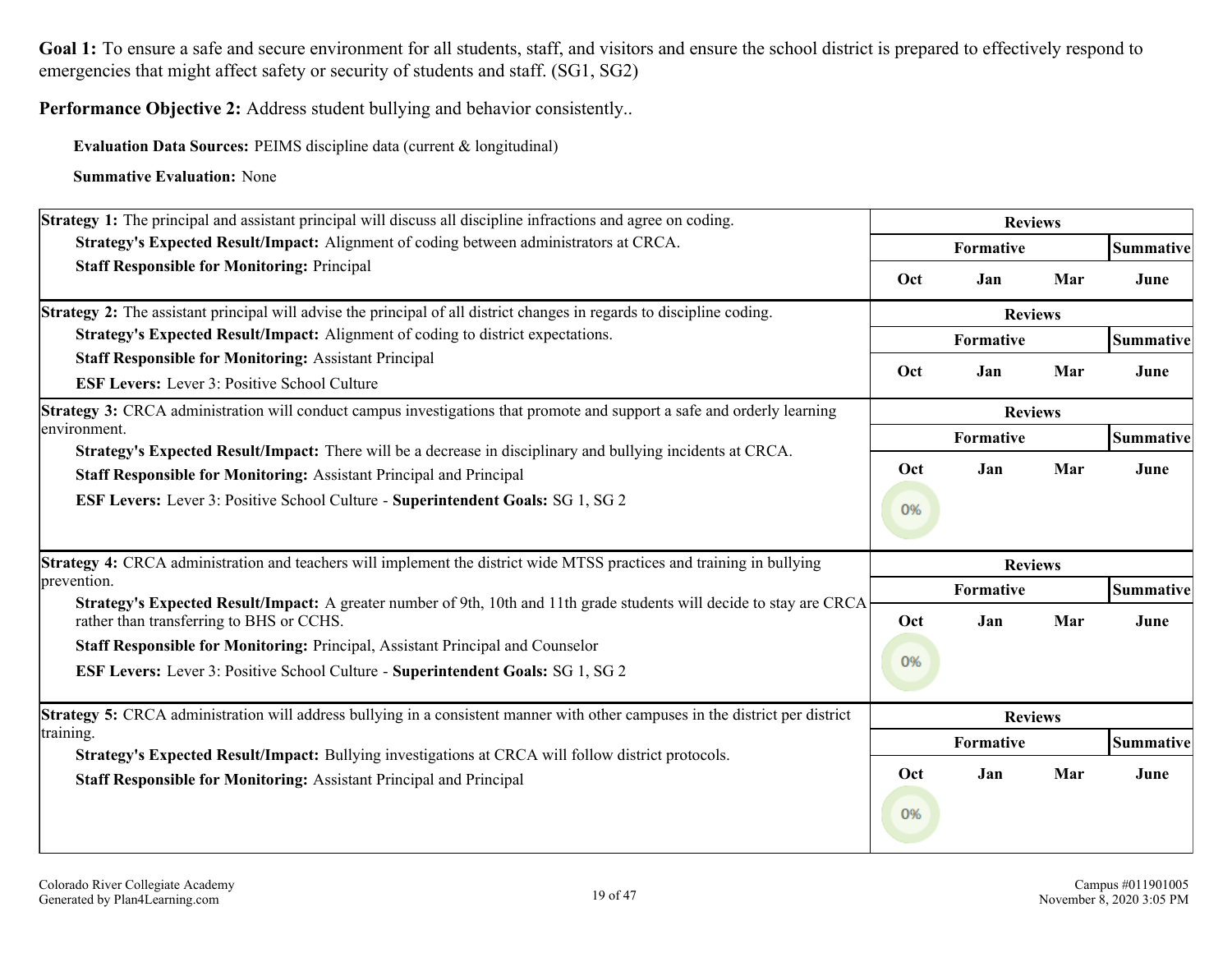| <b>Strategy 6:</b> All disciplinary infractions will be entered into Skyward by an administrator at CRCA.                     |             | <b>Reviews</b> |     |                   |
|-------------------------------------------------------------------------------------------------------------------------------|-------------|----------------|-----|-------------------|
| <b>Strategy's Expected Result/Impact:</b> Consistency in use of discipline codes and entry will result in data that is sound. |             | Formative      |     | <b> Summative</b> |
| Staff Responsible for Monitoring: Assistant Principal and Principal                                                           | Oct         | Jan            | Mar | June              |
| <b>ESF Levers:</b> Lever 3: Positive School Culture - Superintendent Goals: SG 1, SG 2                                        |             |                |     |                   |
|                                                                                                                               | 0%          |                |     |                   |
|                                                                                                                               |             |                |     |                   |
| Accomplished<br>Continue/Modify<br>No Progress<br>1009                                                                        | Discontinue |                |     |                   |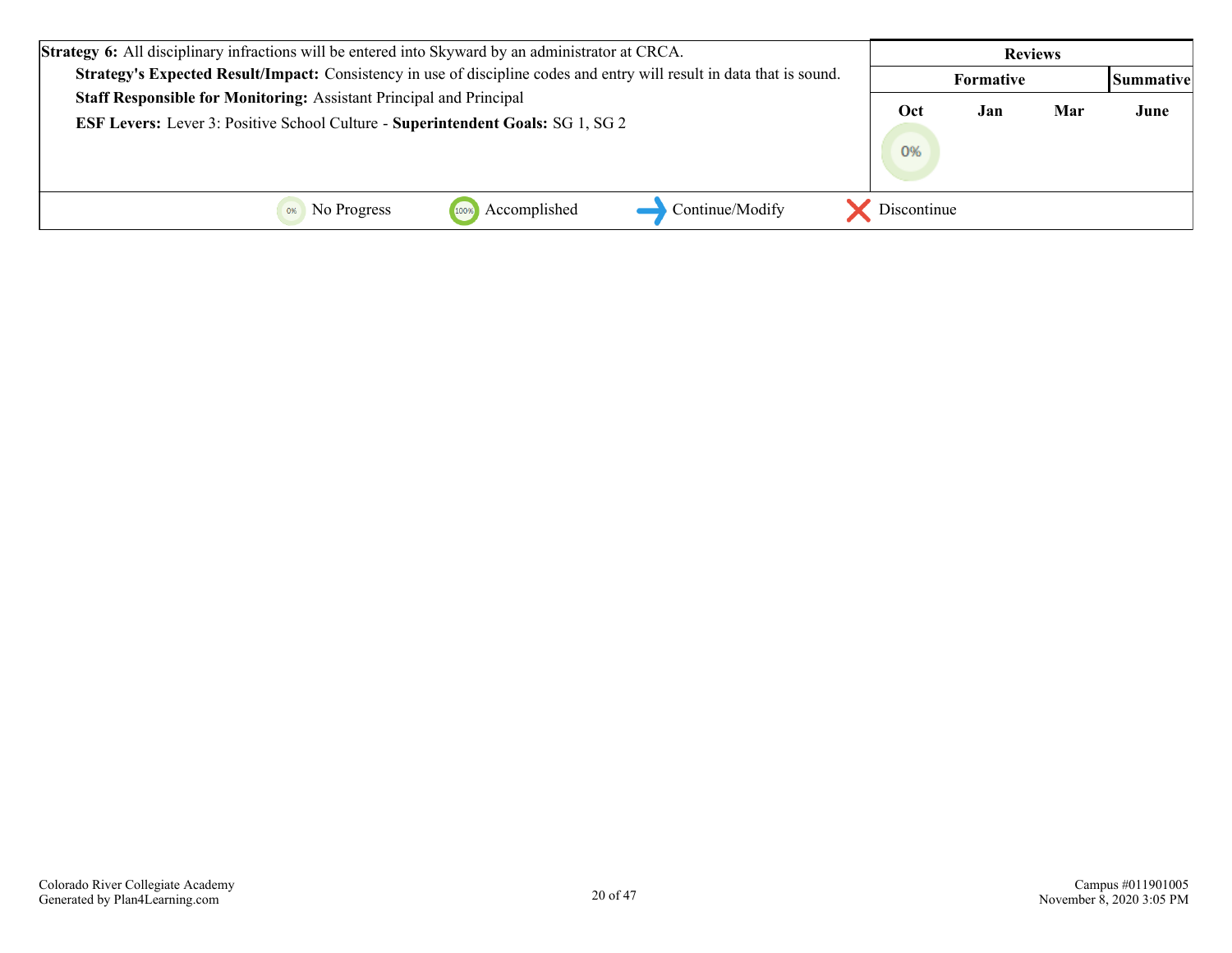Goal 1: To ensure a safe and secure environment for all students, staff, and visitors and ensure the school district is prepared to effectively respond to emergencies that might affect safety or security of students and staff. (SG1, SG2)

**Performance Objective 3:** Continuation of trauma informed practices.

**Evaluation Data Sources:** Trauma Training agendas, sign-ins (August & Monthly Faculty Mtgs) & Safe Schools Audits

| Strategy 1: All CRCA staff will attend the Trauma Informed Schools Training as well as training in sexual abuse, human                                                                  | <b>Reviews</b> |                |     |                  |  |
|-----------------------------------------------------------------------------------------------------------------------------------------------------------------------------------------|----------------|----------------|-----|------------------|--|
| trafficking and other maltreatment of children, during the district PD week to start school.                                                                                            |                | Formative      |     | Summative        |  |
| Strategy's Expected Result/Impact: CRCA faculty and staff will understand their role in preventing the abuse of<br>children and increasing their efficacy in managing student behavior. | Oct            | Jan            | Mar | June             |  |
| <b>Staff Responsible for Monitoring: Principal and Assistant Principal</b>                                                                                                              |                |                |     |                  |  |
| ESF Levers: Lever 3: Positive School Culture - Superintendent Goals: SG 1, SG 2                                                                                                         |                |                |     |                  |  |
| Strategy 2: CRCA will continue education for teachers and staff on trauma sensitive care on how grief and trauma affects                                                                | <b>Reviews</b> |                |     |                  |  |
| student learning and behavior.<br>Strategy's Expected Result/Impact: Teacher - student interaction will be more effective in all situations.                                            |                | Formative      |     | <b>Summative</b> |  |
| <b>Staff Responsible for Monitoring: Counselor, Assistant Principal and Principal</b>                                                                                                   | Oct            | Jan            | Mar | June             |  |
| ESF Levers: Lever 2: Effective, Well-Supported Teachers, Lever 3: Positive School Culture - Superintendent Goals:<br>SG 1, SG 2                                                         | 0%             |                |     |                  |  |
| Strategy 3: CRCA will establish common campus expectations through an active PBIS committee.                                                                                            |                | <b>Reviews</b> |     |                  |  |
| Strategy's Expected Result/Impact: Student behavior expectations will be consistent across classrooms and teacher at<br>CRCA.                                                           |                | Formative      |     | Summative        |  |
| <b>Staff Responsible for Monitoring: Assistant Principal</b>                                                                                                                            | Oct            | Jan            | Mar | June             |  |
| <b>ESF Levers:</b> Lever 3: Positive School Culture - Superintendent Goals: SG 1, SG 2                                                                                                  | 0%             |                |     |                  |  |
| <b>Strategy 4: CRCA Counselor and College Access Specialist will provide ongoing SEL lessons and support for all CRCA</b>                                                               |                | <b>Reviews</b> |     |                  |  |
| students.<br>Strategy's Expected Result/Impact: CRCA's low disciplinary referral rate will continue unabated.                                                                           |                | Formative      |     | <b>Summative</b> |  |
| Staff Responsible for Monitoring: Counselor and College Access Specialist                                                                                                               | Oct            | Jan            | Mar | June             |  |
| <b>ESF Levers:</b> Lever 3: Positive School Culture - Superintendent Goals: SG 1, SG 2                                                                                                  | 0%             |                |     |                  |  |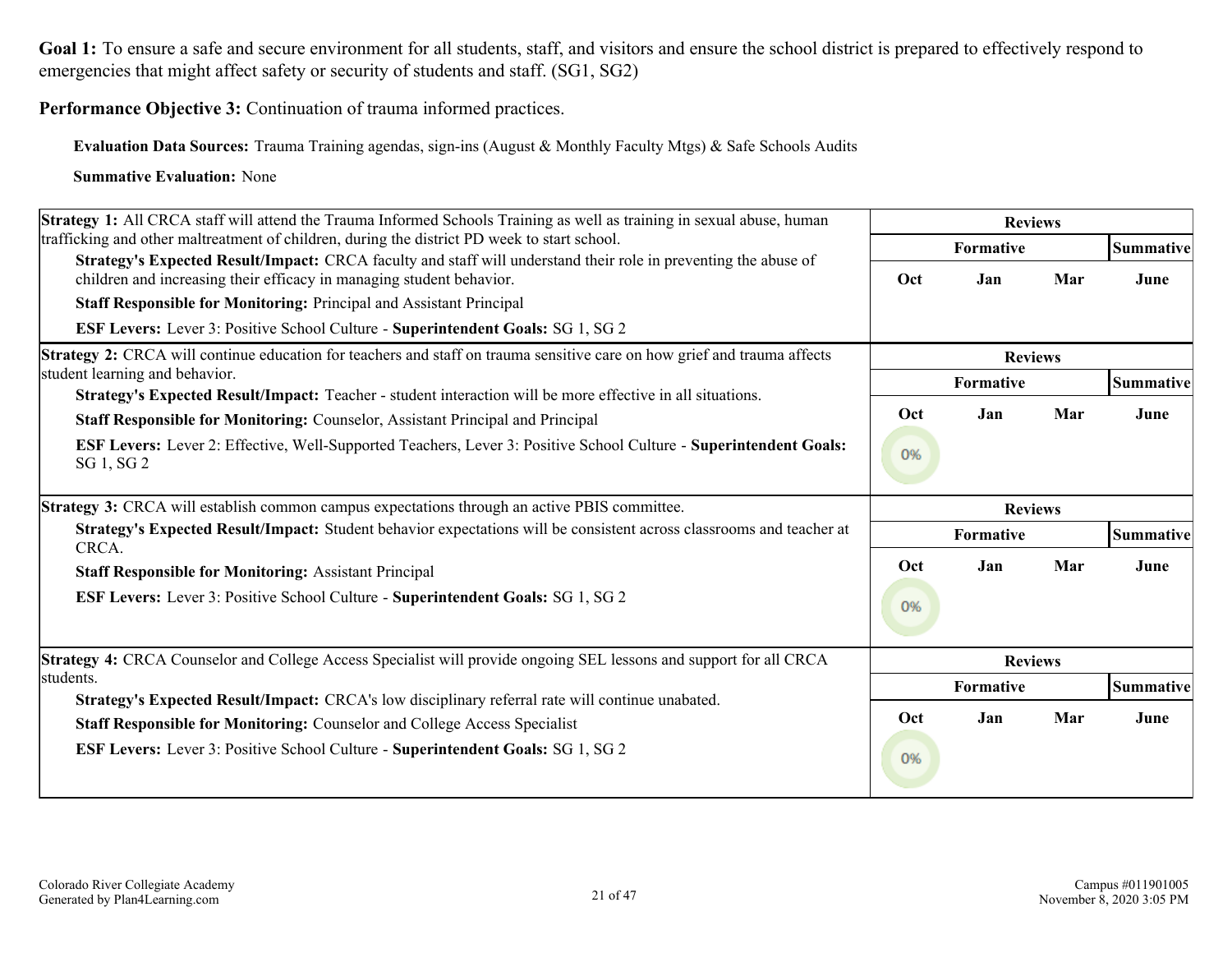| <b>Strategy 5:</b> All disciplinary data will be reviewed on a monthly basis by the safety committee and administration. | <b>Reviews</b> |                  |     |                   |
|--------------------------------------------------------------------------------------------------------------------------|----------------|------------------|-----|-------------------|
| Strategy's Expected Result/Impact: CRCA's low disciplinary referral rate will continue unabated.                         |                | <b>Formative</b> |     | <b> Summative</b> |
| <b>Staff Responsible for Monitoring: Principal</b>                                                                       | Oct            | Jan              | Mar | June              |
| <b>ESF Levers:</b> Lever 3: Positive School Culture - Superintendent Goals: SG 1, SG 2                                   | 0%             |                  |     |                   |
| Continue/Modify<br>Accomplished<br>No Progress<br>100%                                                                   | Discontinue    |                  |     |                   |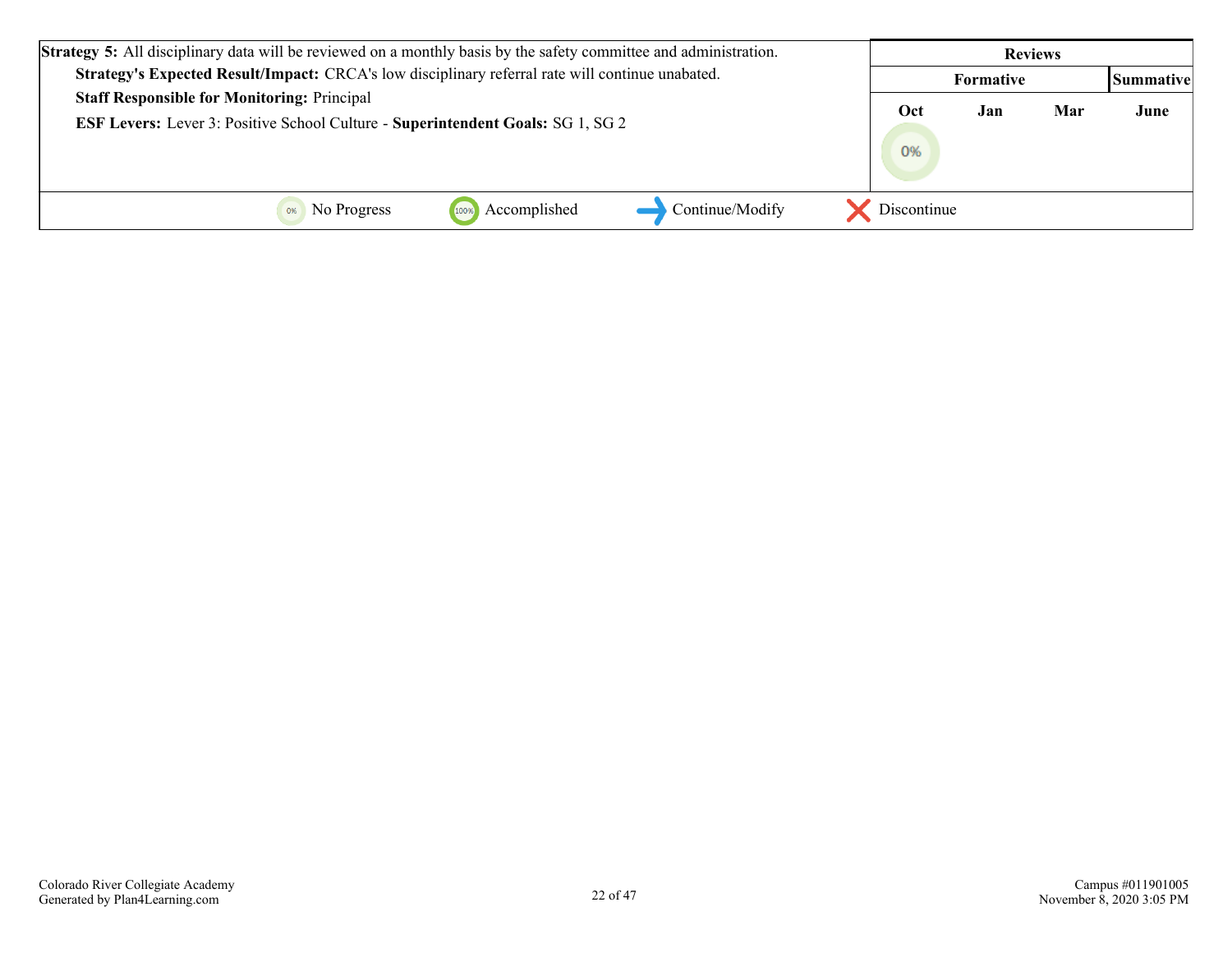<span id="page-21-0"></span>**Performance Objective 1:** Differentiated Instructional Practices

**Evaluation Data Sources:** TTESS Appraisals, Master Schedule, STAAR EOC results

| <b>Strategy 1:</b> Ensure interventions and supports are provided and documented for students to address instructional gaps and                                                                                                                      |     |                  |     |                  |
|------------------------------------------------------------------------------------------------------------------------------------------------------------------------------------------------------------------------------------------------------|-----|------------------|-----|------------------|
| deficiencies due to COVID-slide. All CRCA students are scheduled into Friday tutorial classes based on their academic needs.<br>The Friday classes are intervention and extension support classes, tailored to the individual needs of the students. |     | <b>Formative</b> |     | <b>Summative</b> |
| Strategy's Expected Result/Impact: Our defined specific, measurable targets for the percentage of students approaching,<br>meeting and mastering grade level expectations on the EOC exams are:                                                      | Oct | Jan              | Mar | June             |
| English 1 EOC - 100/80/25                                                                                                                                                                                                                            |     |                  |     |                  |
| English 2 EOC - 100/80/25                                                                                                                                                                                                                            |     |                  |     |                  |
| Algebra 1 EOC - 100/80/45                                                                                                                                                                                                                            |     |                  |     |                  |
| Biology EOC - 100/90/45                                                                                                                                                                                                                              |     |                  |     |                  |
| <b>US History EOC - 100/90/60</b>                                                                                                                                                                                                                    |     |                  |     |                  |
| <b>Staff Responsible for Monitoring:</b> The principal creates each CRCA student's Friday schedule (based on testing data).<br>The counselor loads the schedules into Skyward. The academic core teachers teach the classes.                         |     |                  |     |                  |
| <b>Superintendent Goals: SG 1, SG 3</b>                                                                                                                                                                                                              |     |                  |     |                  |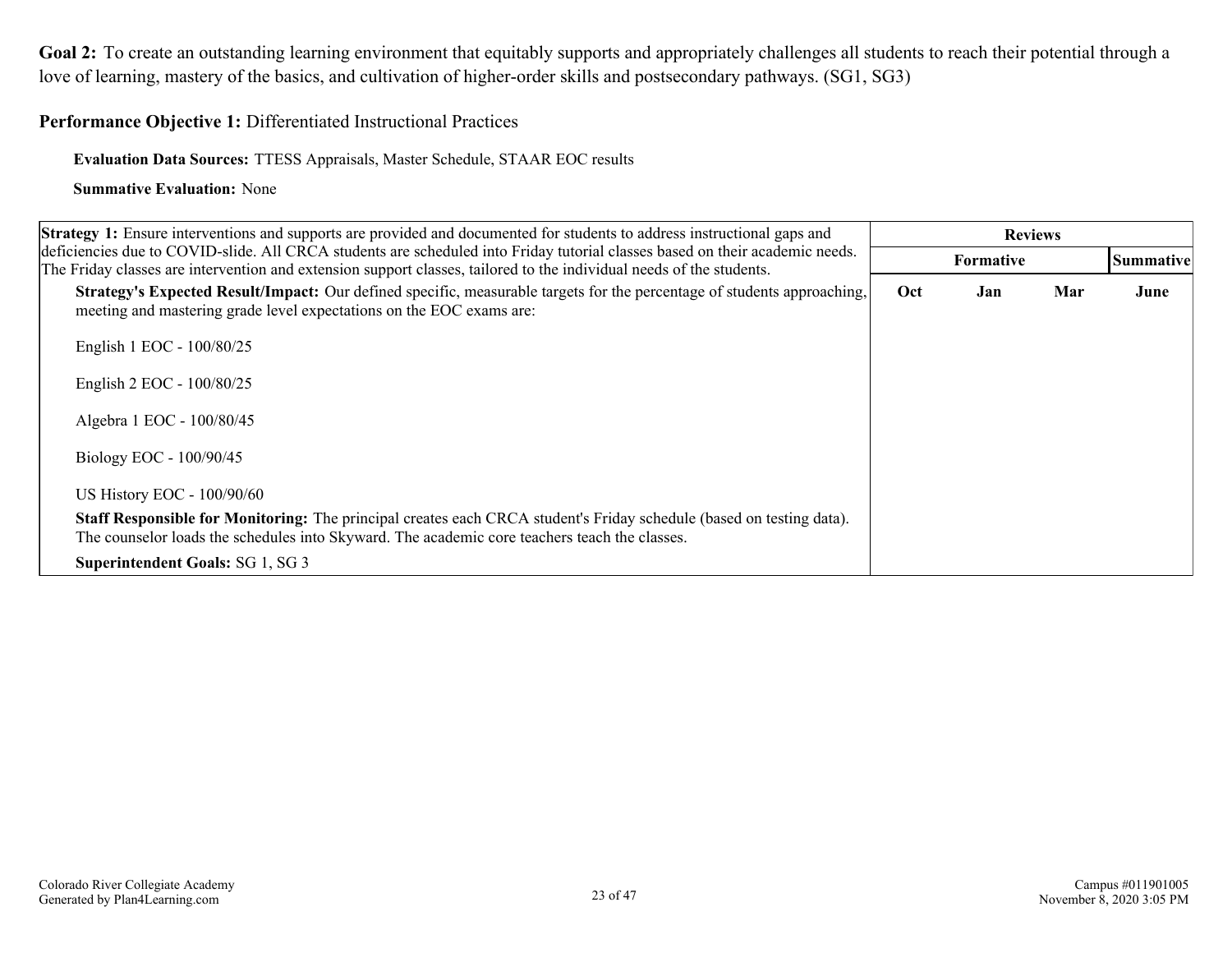| <b>Strategy 2:</b> Ensure interventions and supports are provided and documented for students to address instructional gaps and                                                                                                                             | <b>Reviews</b> |                  |     |           |  |  |
|-------------------------------------------------------------------------------------------------------------------------------------------------------------------------------------------------------------------------------------------------------------|----------------|------------------|-----|-----------|--|--|
| deficiencies due to COVID-slide. All CRCA teachers will enact a mandatory tutorial for students whose grades fall below an<br>80. English 1, English 2, Biology, Algebra 1 and US History teachers will require tutorials for students performing below the |                | <b>Formative</b> |     | Summative |  |  |
| satisfactory mark on district assessments. Students who require transportation after school will access the late bus from the BTB<br>After School Program.                                                                                                  | Oct            | Jan              | Mar | June      |  |  |
| Strategy's Expected Result/Impact: Our defined specific, measurable targets for the percentage of students approaching,<br>meeting and mastering grade level expectations on the EOC exams are:                                                             |                |                  |     |           |  |  |
| English 1 EOC - 100/80/25                                                                                                                                                                                                                                   |                |                  |     |           |  |  |
| English 2 EOC - 100/80/25                                                                                                                                                                                                                                   |                |                  |     |           |  |  |
| Algebra 1 EOC - 100/80/45                                                                                                                                                                                                                                   |                |                  |     |           |  |  |
| Biology EOC - 100/90/45                                                                                                                                                                                                                                     |                |                  |     |           |  |  |
| US History EOC - 100/90/60                                                                                                                                                                                                                                  |                |                  |     |           |  |  |
| Staff Responsible for Monitoring: Academic core teachers will run the tutorials before and after school.                                                                                                                                                    |                |                  |     |           |  |  |
| Superintendent Goals: SG 1, SG 3                                                                                                                                                                                                                            |                |                  |     |           |  |  |
| <b>Strategy 3:</b> Ensure interventions and supports are provided and documented for students to address instructional gaps and                                                                                                                             |                | <b>Reviews</b>   |     |           |  |  |
| deficiencies due to COVID-slide. A zero period RTI is built into every student's schedule. Zero period is 3:40 to 4:10 each day.<br>Strategy's Expected Result/Impact: Our defined specific, measurable targets for the percentage of students approaching, |                | Formative        |     | Summative |  |  |
| meeting and mastering grade level expectations on the EOC exams are:                                                                                                                                                                                        | Oct            | Jan              | Mar | June      |  |  |
| English 1 EOC - 100/80/25                                                                                                                                                                                                                                   |                |                  |     |           |  |  |
| English 2 EOC - 100/80/25                                                                                                                                                                                                                                   |                |                  |     |           |  |  |
| Algebra 1 EOC - 100/80/45                                                                                                                                                                                                                                   |                |                  |     |           |  |  |
| Biology EOC - 100/90/45                                                                                                                                                                                                                                     |                |                  |     |           |  |  |
| US History EOC - 100/90/60                                                                                                                                                                                                                                  |                |                  |     |           |  |  |
| Staff Responsible for Monitoring: The counselor has scheduled all of the students. Each teacher is on duty and has a<br>section.                                                                                                                            |                |                  |     |           |  |  |
| <b>Superintendent Goals: SG 1, SG 3</b>                                                                                                                                                                                                                     |                |                  |     |           |  |  |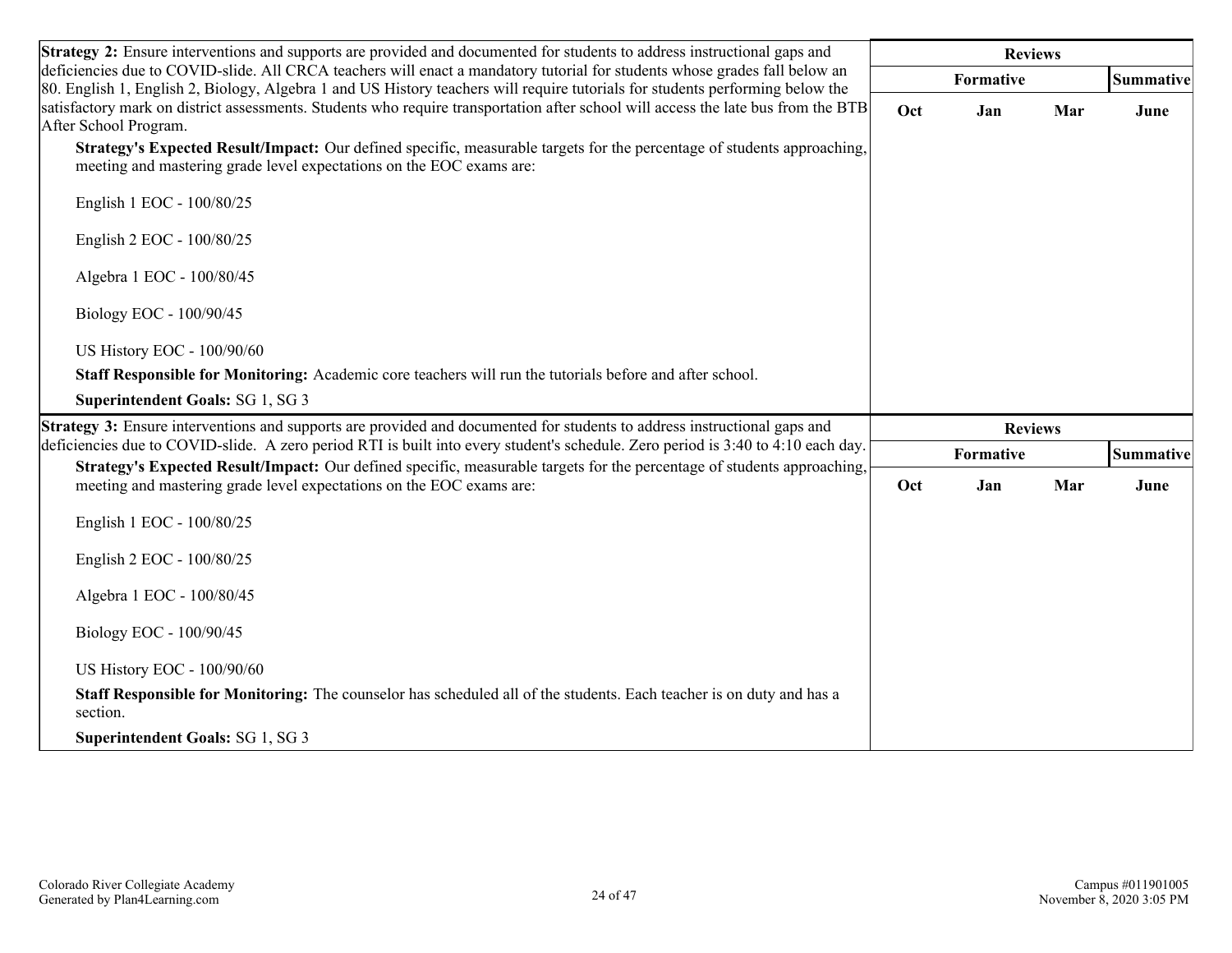| <b>Strategy 4:</b> Train, support and monitor the fidelity of use of B.I.G. 8 strategies across disciplines at CRCA. The required                                                                                                                                                                                                  | <b>Reviews</b> |                  |     |                  |
|------------------------------------------------------------------------------------------------------------------------------------------------------------------------------------------------------------------------------------------------------------------------------------------------------------------------------------|----------------|------------------|-----|------------------|
| training of teachers for evaluation and appraisal in TTESS will be conducted during the beginning of the year PD week<br>Strategy's Expected Result/Impact: Teachers will know the TTESS timeline, process and their responsibilities regarding                                                                                    |                | Formative        |     | <b>Summative</b> |
| the evaluation.                                                                                                                                                                                                                                                                                                                    | Oct            | Jan              | Mar | June             |
| Staff Responsible for Monitoring: The campus will use the online TTESS Cube training and documentation of teacher<br>completion will be kept by the TTESS appraisers.                                                                                                                                                              |                |                  |     |                  |
| Superintendent Goals: SG 1, SG 3                                                                                                                                                                                                                                                                                                   |                |                  |     |                  |
| Strategy 5: Train, support and monitor the fidelity of use of B.I.G. 8 strategies across disciplines at CRCA. All CRCA teachers                                                                                                                                                                                                    |                | <b>Reviews</b>   |     |                  |
| will participate in the goal setting, pre-conference, formal observation, lesson reflection, post and summative conference cycles<br>of TTESS during the 2020-21 school year.                                                                                                                                                      |                | Formative        |     | <b>Summative</b> |
| Strategy's Expected Result/Impact: Implementation of the TTESS process will improve each teacher's skills inside the<br>classroom.                                                                                                                                                                                                 | Oct            | Jan              | Mar | June             |
| Staff Responsible for Monitoring: The principal and assistant principal will be certified appraisers in TTESS and<br>conduct all aspects of the program with their designated teachers. All parts of the process will be contained in Eduphoria.<br>Electronic signatures will signify completion.                                 |                |                  |     |                  |
| Superintendent Goals: SG 1, SG 3                                                                                                                                                                                                                                                                                                   |                |                  |     |                  |
| Strategy 6: Train, support and monitor the fidelity of use of B.I.G. 8 strategies across disciplines at CRCA. Walkthrough                                                                                                                                                                                                          | <b>Reviews</b> |                  |     |                  |
| evaluations will be conducted in an effort to increase instructional effectiveness, teacher understanding of the TTESS rubric and<br>student achievement.                                                                                                                                                                          |                | Formative        |     |                  |
| Strategy's Expected Result/Impact: Each teacher's understanding of the TTESS rubric will increase over the school<br>year.                                                                                                                                                                                                         | Oct            | Jan              | Mar | June             |
| Staff Responsible for Monitoring: The principal and assistant principal will be certified appraisers in TTESS and<br>conduct all aspects of the program with their designated teachers. Walkthrough evaluations will be documented in<br>Eduphoria and electronic signatures will signify the teachers' receipt of the appraisals. |                |                  |     |                  |
| Superintendent Goals: SG 1, SG 3                                                                                                                                                                                                                                                                                                   |                |                  |     |                  |
| Strategy 7: Train, support and monitor the fidelity of use of B.I.G. 8 strategies across disciplines at CRCA. Each administrator                                                                                                                                                                                                   |                | <b>Reviews</b>   |     |                  |
| will conduct five walkthroughs a week.<br>Strategy's Expected Result/Impact: Walkthrough evaluations will be documented and signed for in Eduphoria and the                                                                                                                                                                        |                | Formative        |     | <b>Summative</b> |
| C&I Google Form.                                                                                                                                                                                                                                                                                                                   | Oct            | Jan              | Mar | June             |
| Staff Responsible for Monitoring: The principal and assistant principal are responsible for conducting campus<br>walkthroughs.                                                                                                                                                                                                     |                |                  |     |                  |
| <b>Strategy 8:</b> Require all CRCA teachers to be ESL endorsed.                                                                                                                                                                                                                                                                   |                | <b>Reviews</b>   |     |                  |
| Strategy's Expected Result/Impact: The five CRCA teachers that are not ESL endorsed will earn their certification by<br>the end of the school year.                                                                                                                                                                                |                | <b>Formative</b> |     | <b>Summative</b> |
| <b>Staff Responsible for Monitoring: Principal</b>                                                                                                                                                                                                                                                                                 | Oct            | Jan              | Mar | June             |
| Superintendent Goals: SG 1, SG 3                                                                                                                                                                                                                                                                                                   | 0%             |                  |     |                  |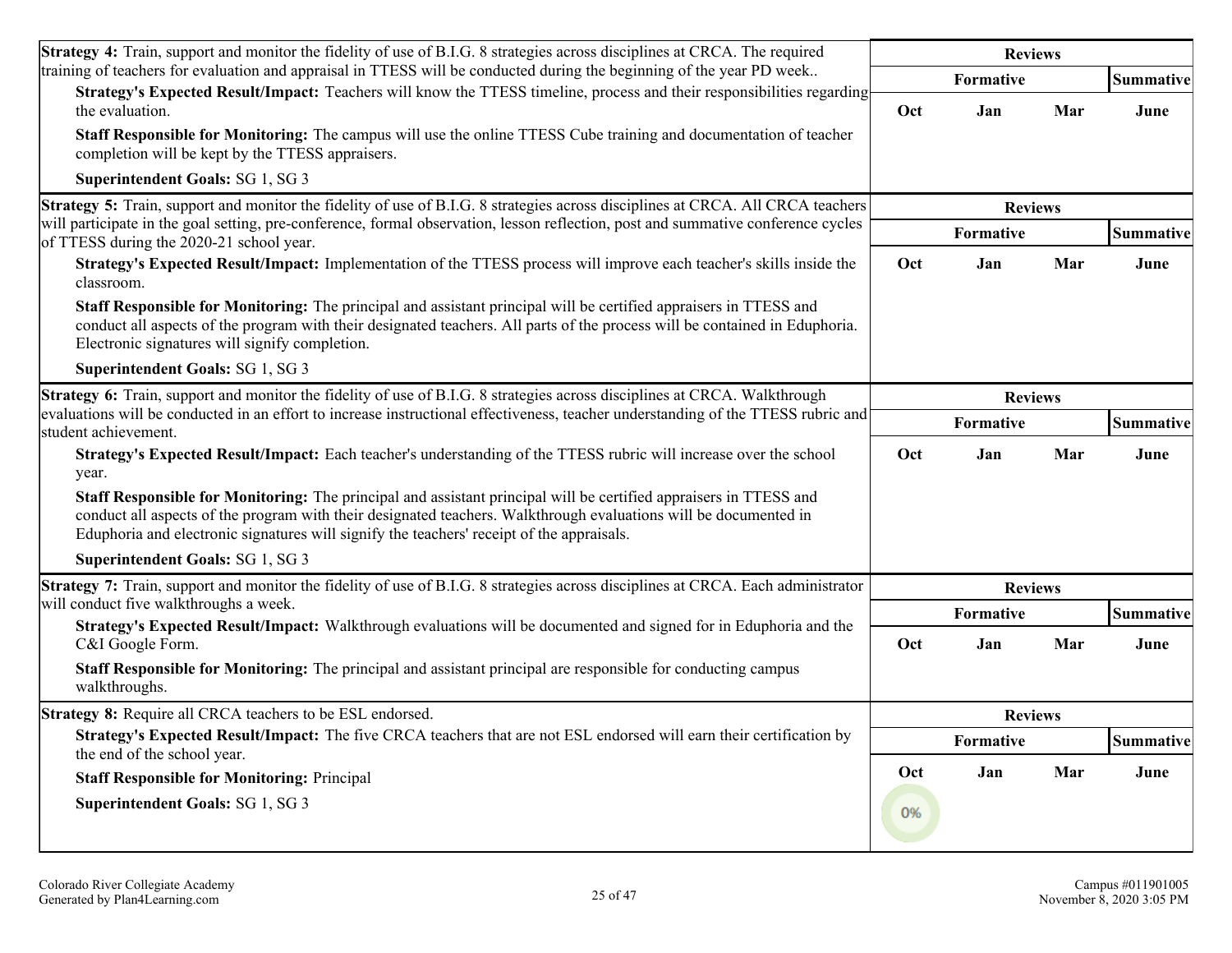| Strategy 9: Refine, support and monitor CRCA's content based ESL program.                                                                                                                                                                                |             | <b>Reviews</b> |     |           |
|----------------------------------------------------------------------------------------------------------------------------------------------------------------------------------------------------------------------------------------------------------|-------------|----------------|-----|-----------|
| Strategy's Expected Result/Impact: ESL student success will increase.                                                                                                                                                                                    |             | Formative      |     | Summative |
| <b>Staff Responsible for Monitoring: LPAC</b><br>Superintendent Goals: SG 1, SG 3                                                                                                                                                                        | Oct<br>0%   | Jan            | Mar | June      |
| <b>Strategy 10:</b> Ensure interventions and supports are provided and documented for students to address instructional gaps and                                                                                                                         |             | <b>Reviews</b> |     |           |
| deficiencies due to COVID-slide. English Learners and special education students attending CRCA access the same academic<br>supports as the rest of the student body. These supports are augmented by their individual accommodations per their LPAC and |             | Formative      |     | Summative |
| IEP directives.<br>Strategy's Expected Result/Impact: Our defined specific, measurable targets for the percentage of students approaching,<br>meeting and mastering grade level expectations on the EOC exams are:                                       | Oct         | Jan            | Mar | June      |
| English 1 EOC - 100/80/25                                                                                                                                                                                                                                |             |                |     |           |
| English 2 EOC - 100/80/25                                                                                                                                                                                                                                |             |                |     |           |
| Algebra 1 EOC - 100/80/45                                                                                                                                                                                                                                |             |                |     |           |
| Biology EOC - 100/90/45                                                                                                                                                                                                                                  |             |                |     |           |
| US History EOC - 100/90/60                                                                                                                                                                                                                               |             |                |     |           |
| <b>Staff Responsible for Monitoring:</b> The principal is the testing coordinator and insures that accommodations are provided<br>for.                                                                                                                   |             |                |     |           |
| Accomplished<br>Continue/Modify<br>No Progress<br>100%<br>0%                                                                                                                                                                                             | Discontinue |                |     |           |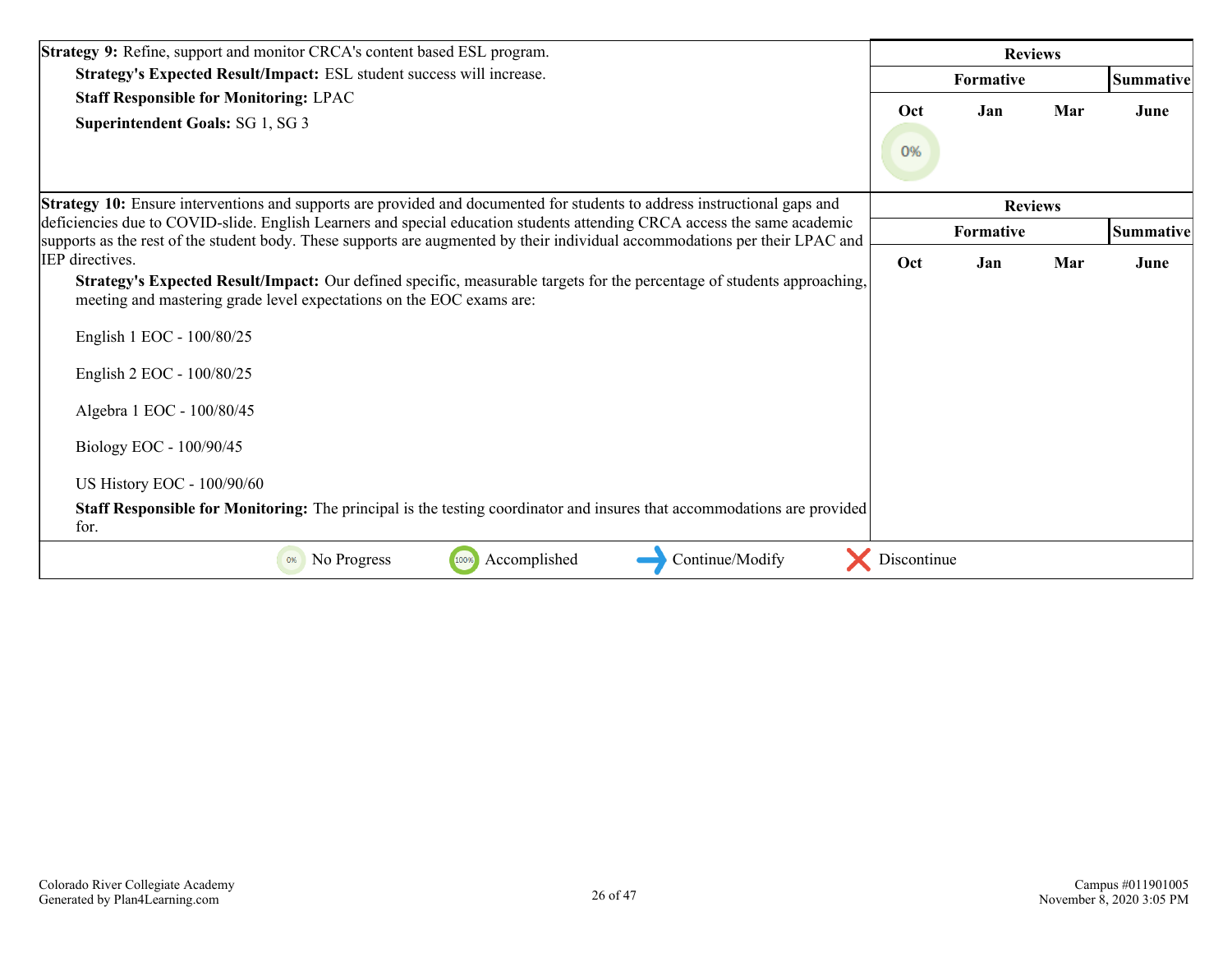**Performance Objective 2:** Building Capacity for School Improvement

**Evaluation Data Sources:** PLC Agendas, CRCA Design Team Meeting (EoY)

| Strategy 1: Provide training and support to teacher leads on the effective facilitation of PLCs. The CRCA 9th grade team will                                                                                                                                                                                                                                                                                                                                                                                                                                        | <b>Reviews</b> |                  |     |                  |
|----------------------------------------------------------------------------------------------------------------------------------------------------------------------------------------------------------------------------------------------------------------------------------------------------------------------------------------------------------------------------------------------------------------------------------------------------------------------------------------------------------------------------------------------------------------------|----------------|------------------|-----|------------------|
| meet in PLC, Monday - Thursday, from 8:40 to 9:30. The PLC will determine student interventions, conduct parent contact,<br>review assessment data and make recommendations to the school's administrative staff regarding the 9th grade students and                                                                                                                                                                                                                                                                                                                |                | <b>Formative</b> |     | <b>Summative</b> |
| ltheir individual needs.<br><b>Strategy's Expected Result/Impact:</b> Domains 1-3 in the state accountability system will provide the documentation of<br>whether the 9th grade PLC was successful.                                                                                                                                                                                                                                                                                                                                                                  | Oct            | Jan              | Mar | June             |
| <b>Staff Responsible for Monitoring:</b> The CRCA assistant principal will monitor the 9th grade PLC.                                                                                                                                                                                                                                                                                                                                                                                                                                                                |                |                  |     |                  |
| Superintendent Goals: SG 1, SG 3                                                                                                                                                                                                                                                                                                                                                                                                                                                                                                                                     |                |                  |     |                  |
| Strategy 2: Provide support and coaching to CRCA teachers. CRCA administration will grow its own Austin Community                                                                                                                                                                                                                                                                                                                                                                                                                                                    |                | <b>Reviews</b>   |     |                  |
| College adjunct instructors. Teachers who are SACS (Southern Association of Colleges and Schools) certified are given<br>preference in staffing positions at CRCA. SACS certified teachers are motivated to apply at ACC. ACC is very receptive to                                                                                                                                                                                                                                                                                                                   | Formative      |                  |     | <b>Summative</b> |
| accepting our teachers. All who have gone through the process have become adjuncts.<br>Strategy's Expected Result/Impact: At the end of the 2019-20 school year, CRCA will have the following adjuncts on<br>staff:<br>1. One EDUC 1300 instructor<br>2. One BIOL 1408 instructor<br>3. Two ENGL 1301/1302 instructors<br>4. Two ENGL 2322 instructor<br>5. One HIST 1301/1302 instructor<br>Staff Responsible for Monitoring: The principal and IHE liaison are responsible for guiding teachers through the<br>process.<br><b>Superintendent Goals: SG 1, SG 3</b> | Oct            | Jan              | Mar | June             |
| Accomplished<br>No Progress<br>Continue/Modify<br>100%<br>0%                                                                                                                                                                                                                                                                                                                                                                                                                                                                                                         | Discontinue    |                  |     |                  |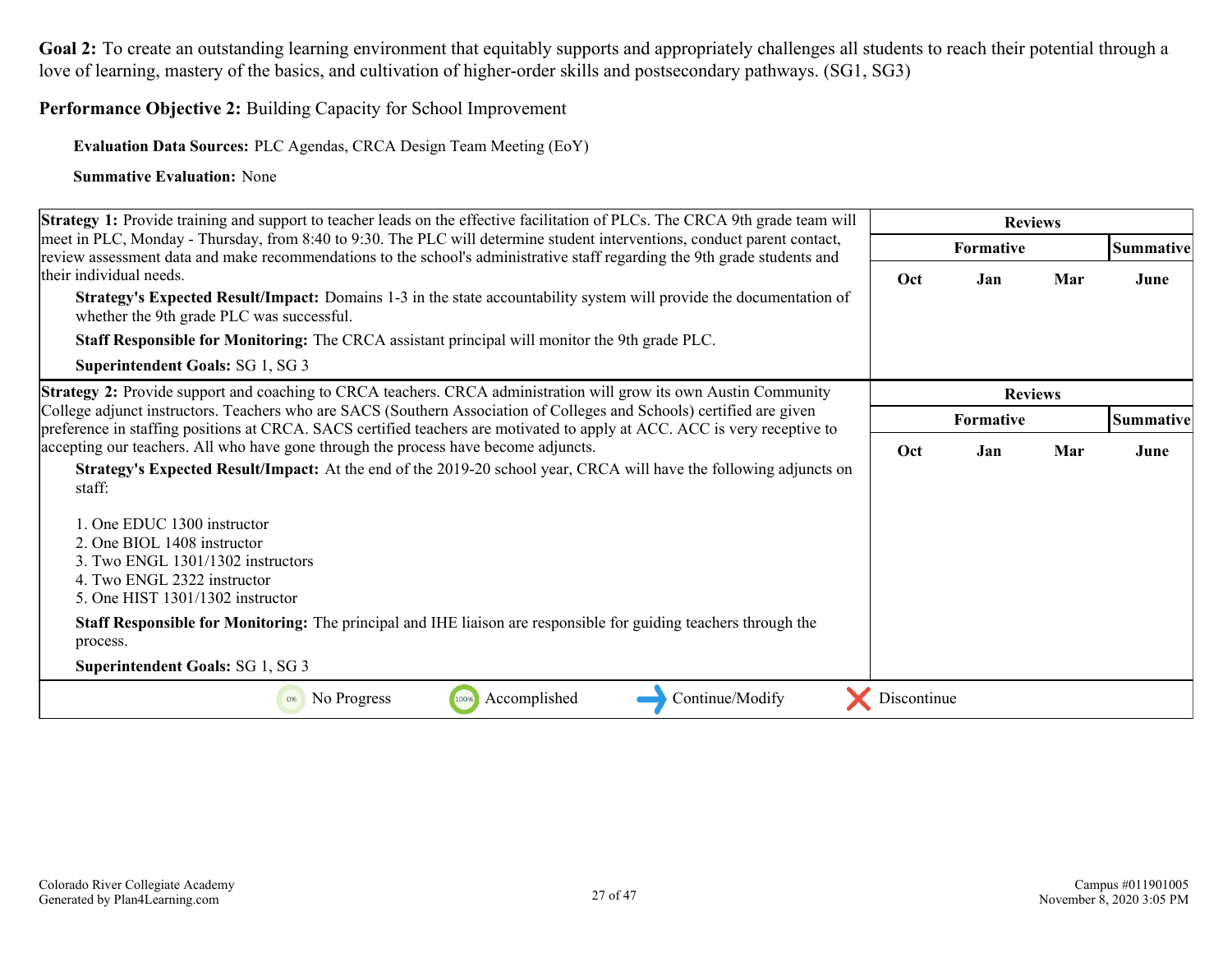**Performance Objective 3:** Increase the percent of graduates meeting College, Career and Military Readiness.

**Evaluation Data Sources:** TSI Data, Dual Credit Data, Number of students earning Associate Degrees

| Strategy 1: Provide training and support for SAT, ACT, TSI readiness and dual credit attainment. All CRCA students are                                                                                                  | <b>Reviews</b> |                  |                |           |
|-------------------------------------------------------------------------------------------------------------------------------------------------------------------------------------------------------------------------|----------------|------------------|----------------|-----------|
| scheduled into Friday tutorial classes based on their academic needs. The Friday classes are intervention and extension support<br>classes, tailored to the individual needs of the students.                           |                | Formative        |                | Summative |
| Strategy's Expected Result/Impact: Our defined specific, measurable targets for the percentage of students approaching,<br>meeting and mastering grade level expectations on the EOC exams are:                         | Oct            | Jan              | Mar            | June      |
| English 1 EOC - 100/80/25                                                                                                                                                                                               |                |                  |                |           |
| English 2 EOC - 100/80/25                                                                                                                                                                                               |                |                  |                |           |
| Algebra 1 EOC - 100/80/45                                                                                                                                                                                               |                |                  |                |           |
| Biology EOC - 100/90/45                                                                                                                                                                                                 |                |                  |                |           |
| US History EOC - 100/90/60                                                                                                                                                                                              |                |                  |                |           |
| Maintain 85% completion rate in college level courses at ACC.                                                                                                                                                           |                |                  |                |           |
| Staff Responsible for Monitoring: The principal creates each CRCA student's Friday schedule (based on testing data).<br>The counselor loads the schedules into Skyward. The academic core teachers teach the classes.   |                |                  |                |           |
| Comprehensive Support Strategy - Additional Targeted Support Strategy - Superintendent Goals: SG 1, SG 3                                                                                                                |                |                  |                |           |
| <b>Strategy 2:</b> Provide support for dual credit attainment All CRCA 11th grade students will take a US History course at CRCA                                                                                        |                |                  | <b>Reviews</b> |           |
| that mirrors HIST 1301/1302 at ACC. The instructor for ACC HIST 1301 and 1302 will be a CRCA teacher who will also run<br>the Friday intervention on campus. CRCA 11th grade students take HIST 1301/1302 at ACC Elgin. |                | <b>Formative</b> |                | Summative |
| Strategy's Expected Result/Impact: Our defined specific, measurable targets for the percentage of students approaching,<br>meeting and mastering grade level expectations on the EOC exams are:                         | Oct            | Jan              | Mar            | June      |
| US History EOC - 100/90/60                                                                                                                                                                                              |                |                  |                |           |
| Maintain 85% completion rate in college level courses at ACC.                                                                                                                                                           |                |                  |                |           |
| <b>Staff Responsible for Monitoring:</b> The 11th grade social studies teacher is responsible for teaching the course. The<br>principal schedules the students in the course.                                           |                |                  |                |           |
| Comprehensive Support Strategy - Additional Targeted Support Strategy - Superintendent Goals: SG 1, SG 3                                                                                                                |                |                  |                |           |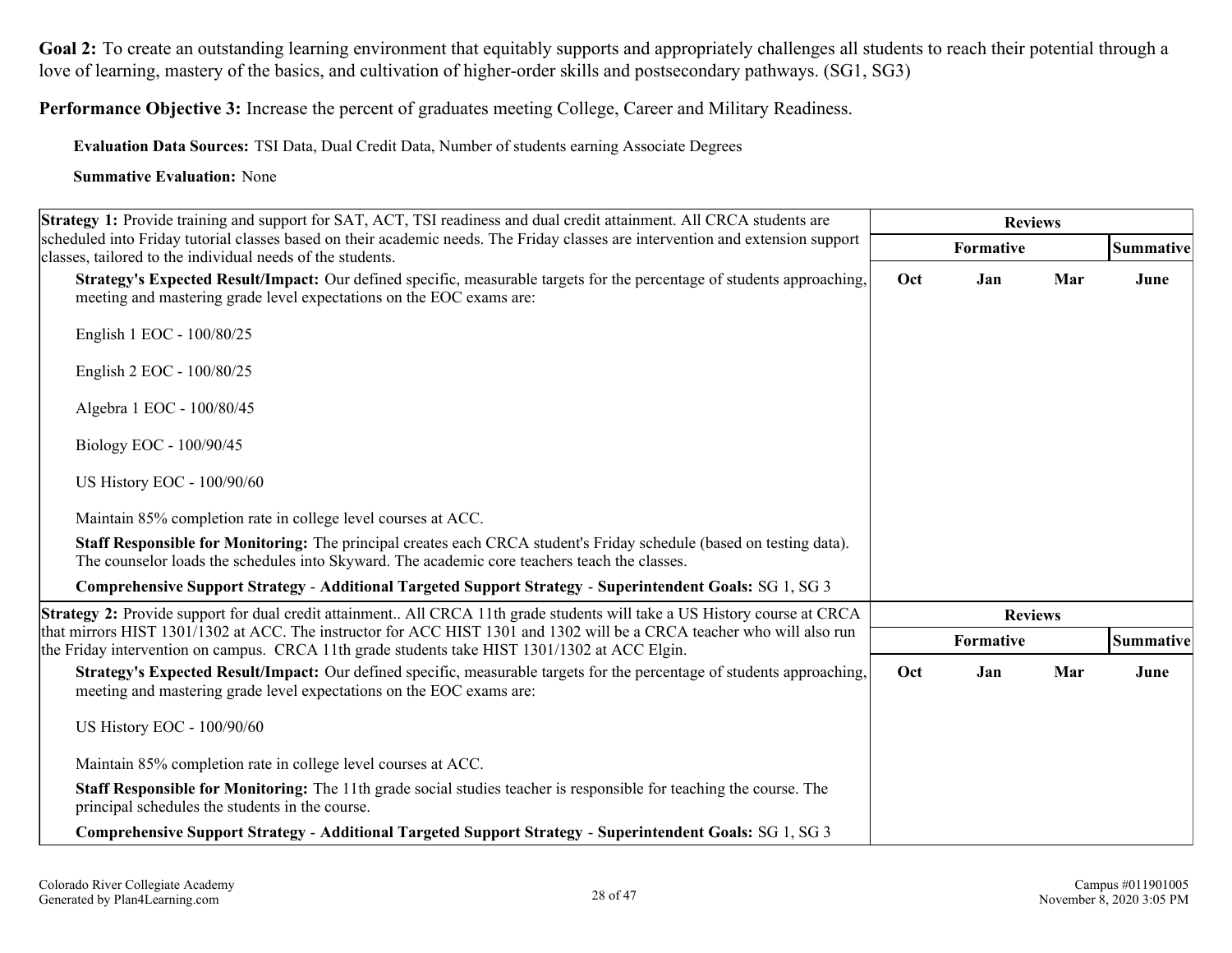| <b>Strategy 3:</b> Provide training and support for SAT, ACT, TSI readiness. A zero period RTI is built into every student's                                                                                                                                                   | <b>Reviews</b> |                |     |                  |
|--------------------------------------------------------------------------------------------------------------------------------------------------------------------------------------------------------------------------------------------------------------------------------|----------------|----------------|-----|------------------|
| schedule. Zero period is 3:40 to 4:10 each day.                                                                                                                                                                                                                                |                | Formative      |     | <b>Summative</b> |
| Strategy's Expected Result/Impact: Our defined specific, measurable targets for the percentage of students approaching,<br>meeting and mastering grade level expectations on the EOC exams are:                                                                                | Oct            | Jan            | Mar | June             |
| English 1 EOC - 100/80/25                                                                                                                                                                                                                                                      |                |                |     |                  |
| English 2 EOC - 100/80/25                                                                                                                                                                                                                                                      |                |                |     |                  |
| Algebra 1 EOC - 100/80/45                                                                                                                                                                                                                                                      |                |                |     |                  |
| Biology EOC - 100/90/45                                                                                                                                                                                                                                                        |                |                |     |                  |
| US History EOC - 100/90/60                                                                                                                                                                                                                                                     |                |                |     |                  |
| Staff Responsible for Monitoring: The counselor has scheduled all of the students. Each teacher is on duty and has a<br>section.                                                                                                                                               |                |                |     |                  |
| Comprehensive Support Strategy - Additional Targeted Support Strategy - Superintendent Goals: SG 1, SG 3                                                                                                                                                                       |                |                |     |                  |
| Strategy 4: Provide training and support for SAT, ACT, TSI readiness and differentiation in Pre-AP and AP coursework.                                                                                                                                                          | <b>Reviews</b> |                |     |                  |
| CRCA will continue to increase the number of students taking AP exams in World History, US History, Spanish Language,<br>English Language, English Literature and AB Calculus.                                                                                                 | Formative      |                |     | Summative        |
| Strategy's Expected Result/Impact: CRCA will earn the distinction in ELA, math and social studies and our College<br>Readiness measure in the USNWR Best High Schools in America report will increase.                                                                         | Oct            | Jan            | Mar | June             |
| Staff Responsible for Monitoring: The principal will ensure that the required number of exams are ordered and the<br>students sit for these tests.                                                                                                                             |                |                |     |                  |
| <b>Superintendent Goals: SG 1, SG 3</b>                                                                                                                                                                                                                                        |                |                |     |                  |
| <b>Strategy 5:</b> Provide training and support for SAT, ACT, TSI readiness. Four sections of TSI math prep will be created in the                                                                                                                                             |                | <b>Reviews</b> |     |                  |
| master schedule. Each of the teachers will be certified in math. Students will be moved out of the course immediately upon<br>meeting the college readiness standard of 350 on the math TSI. The math instructors will teach the course using resources from                   |                | Formative      |     | Summative        |
| <b>KNOWSYS.</b>                                                                                                                                                                                                                                                                | Oct            | Jan            | Mar | June             |
| <b>Strategy's Expected Result/Impact:</b> A minimum of 22 10th graders that are currently not TSI compliant in mathematics<br>will be by the end of the 2020-21 school year.                                                                                                   |                |                |     |                  |
| Staff Responsible for Monitoring: The principal will monitor the conduct of the TSI course. The students assigned to<br>TSI math will remain in the course for the duration of the year. After making the cut score, students will work on<br>improving their PSAT math score. |                |                |     |                  |
| Comprehensive Support Strategy - Additional Targeted Support Strategy - Superintendent Goals: SG 1, SG 3                                                                                                                                                                       |                |                |     |                  |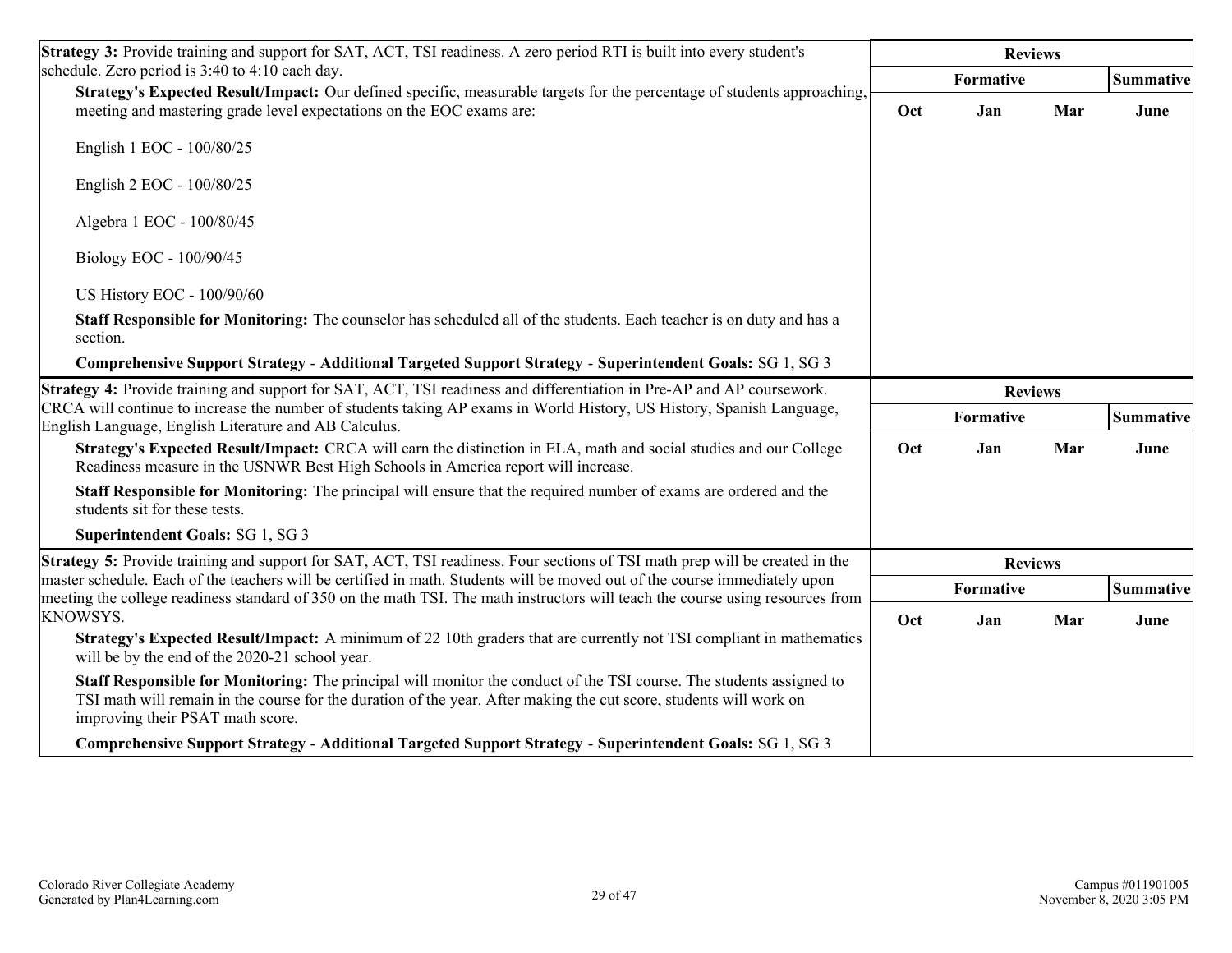| <b>Strategy 6:</b> Provide training and support for SAT, ACT, TSI readiness. The 39 students from the 10th grade will take the math                                                                                                                                                                                                                                                                 | <b>Reviews</b>   |                  |     |           |
|-----------------------------------------------------------------------------------------------------------------------------------------------------------------------------------------------------------------------------------------------------------------------------------------------------------------------------------------------------------------------------------------------------|------------------|------------------|-----|-----------|
| TSI by the end of the fall semester. Subsequent testing dates will be on Saturday mornings during the spring semester for<br>students who need to make the cut.                                                                                                                                                                                                                                     |                  | <b>Formative</b> |     | Summative |
| <b>Strategy's Expected Result/Impact:</b> A minimum of 22 10th graders that are currently not TSI compliant in mathematics<br>will be by the end of the 2020-21 school year.                                                                                                                                                                                                                        | Oct              | Jan              | Mar | June      |
| Staff Responsible for Monitoring: The principal will monitor the conduct of the TSI course.                                                                                                                                                                                                                                                                                                         |                  |                  |     |           |
| Comprehensive Support Strategy - Additional Targeted Support Strategy - Superintendent Goals: SG 1, SG 3                                                                                                                                                                                                                                                                                            |                  |                  |     |           |
| <b>Strategy 7:</b> Provide training and support for SAT, ACT, TSI readiness. All 9th grade students will be scheduled into a TSI                                                                                                                                                                                                                                                                    |                  | <b>Reviews</b>   |     |           |
| prep course, taught by the English 2 and English 4 teachers. Students will be moved out of the course immediately upon<br>meeting the college readiness standard of 351 in reading and 340/4 on writing (or a 5 on the essay). The English 2 teacher is                                                                                                                                             | <b>Formative</b> |                  |     | Summative |
| ESL certified and will use explicit instruction in reading and writing.<br><b>Strategy's Expected Result/Impact:</b> 100% of the students in the Class of 2024 will make the writing cut score by the<br>end of the 1st semester. 90% of the Class of 2024 will meet the reading cut score by the end of the 1st semester.                                                                          | Oct              | Jan              | Mar | June      |
| Staff Responsible for Monitoring: The principal will monitor the conduct of the TSI course. The counselor will be<br>responsible for moving students out of the TSI course immediately after the student masters the TSI reading and writing<br>exams.                                                                                                                                              |                  |                  |     |           |
| Comprehensive Support Strategy - Additional Targeted Support Strategy - Superintendent Goals: SG 1, SG 3                                                                                                                                                                                                                                                                                            |                  |                  |     |           |
| <b>Strategy 8:</b> Provide training and support for SAT, ACT, TSI readiness. CRCA is a TSI testing site. TSI testing will occur in                                                                                                                                                                                                                                                                  | <b>Reviews</b>   |                  |     |           |
| three tiers. 9th grade students will be tested August 7-8, September 5, October 2-3 in writing (first) and reading (second). The<br>TSI will be offered on 9/28, 10/5, 10/12, 10/19, 10/26, 11/2, 11/9, 11/16, 12/7, 12/14, 1/11, 1/18, 1/25 and 2/1 for students who<br>need to make the cut. Additional testing dates will be scheduled in the spring semester, on Saturdays, if they are needed. |                  | Formative        |     | Summative |
| <b>Strategy's Expected Result/Impact:</b> 100% of the students in the Class of 2023 will make the writing cut score by the<br>end of the 1st semester. 90% of the Class of 2023 will meet the reading cut score by the end of the 1st semester.                                                                                                                                                     | Oct              | Jan              | Mar | June      |
| Staff Responsible for Monitoring: The principal, assistant principal, counselor and college access specialist will be<br>trained as proctors and conduct all testing.                                                                                                                                                                                                                               |                  |                  |     |           |
| <b>Comprehensive Support Strategy - Additional Targeted Support Strategy</b>                                                                                                                                                                                                                                                                                                                        |                  |                  |     |           |
| <b>Strategy 9:</b> Provide training and support for SAT, ACT, TSI readiness. Implement, monitor and provide instructional feedback                                                                                                                                                                                                                                                                  | <b>Reviews</b>   |                  |     |           |
| on the TSI reading and writing program employed at CRCA.<br>Strategy's Expected Result/Impact: 100% of the students in the Class of 2024 will make the writing cut score by the                                                                                                                                                                                                                     | Formative        |                  |     | Summative |
| end of the 1st semester. 90% of the Class of 2024 will meet the reading cut score by the end of the 1st semester.                                                                                                                                                                                                                                                                                   | Oct              | Jan              | Mar | June      |
| <b>Staff Responsible for Monitoring:</b> The English 2 and Creative Writing teachers will organize materials, create the<br>curriculum and teach the ELA TSI prep courses. The principal and assistant principal will provide instructional feedback.<br>The class of 9th graders will be monitored by the teacher, administrators and counselor at CRCA.                                           |                  |                  |     |           |
| Comprehensive Support Strategy - Additional Targeted Support Strategy - Superintendent Goals: SG 1, SG 3                                                                                                                                                                                                                                                                                            |                  |                  |     |           |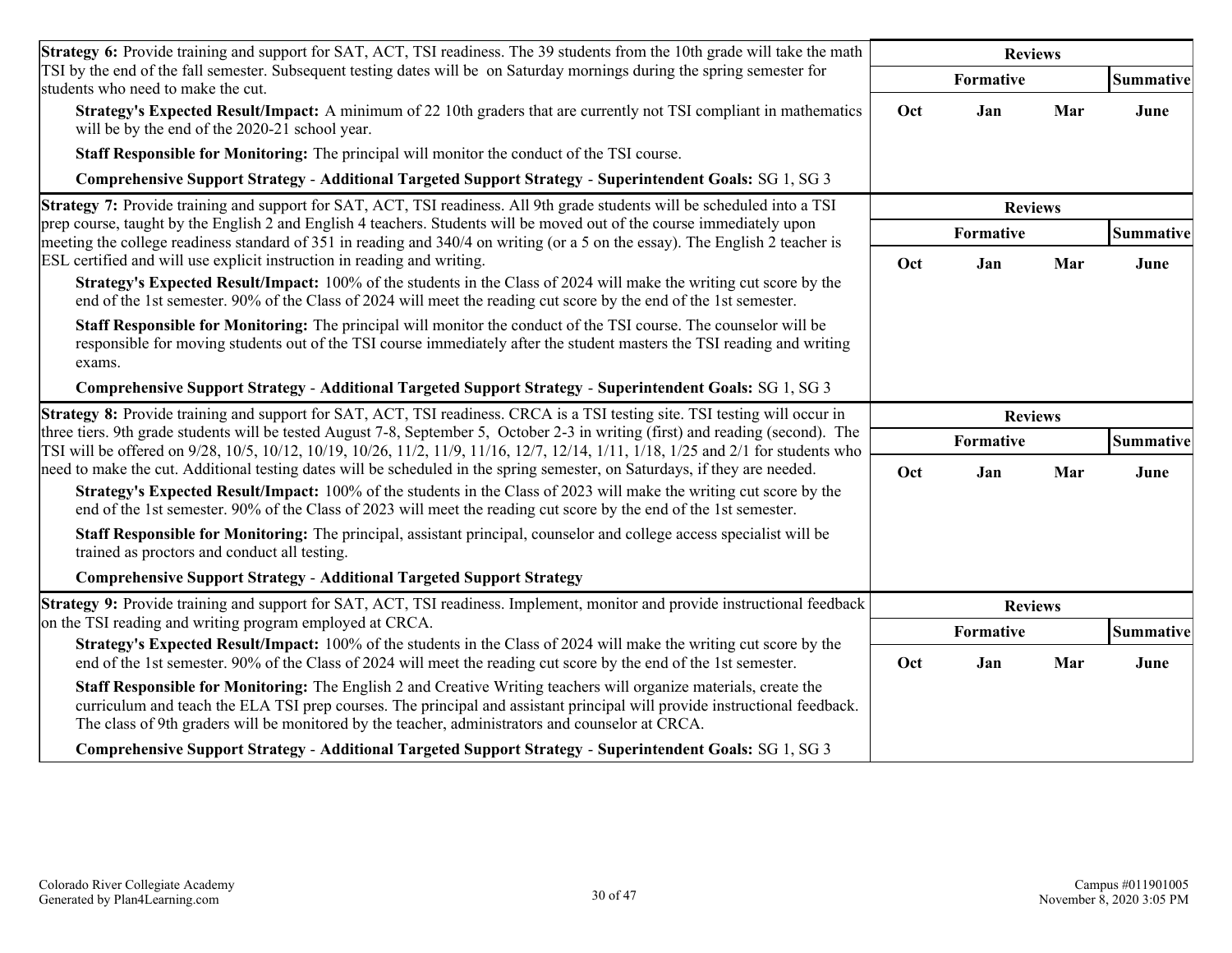| Strategy 10: Provide training and support for SAT, ACT, TSI readiness. Six sections of TSI math prep will be created in the                                                                                                                                                                        | <b>Reviews</b>   |                |           |           |
|----------------------------------------------------------------------------------------------------------------------------------------------------------------------------------------------------------------------------------------------------------------------------------------------------|------------------|----------------|-----------|-----------|
| master schedule. Each of the teachers will be certified in math. Students will be moved out of the course immediately upon<br>meeting the college readiness standard of 350 on the math TSI. The math instructors will teach the course using resources from                                       |                  | Formative      |           | Summative |
| <b>KNOWSYS.</b><br>Strategy's Expected Result/Impact: The 14 students (4 seniors and 10 juniors) that were not TSI compliant in<br>mathematics at the start of the 2020-21 school year, will be by the end of the first semester.                                                                  | Oct              | Jan            | Mar       | June      |
| Staff Responsible for Monitoring: The principal will monitor the conduct of the TSI course. The counselor will be<br>responsible for moving students out of the TSI course immediately after the student masters the TSI math exam.                                                                |                  |                |           |           |
| Comprehensive Support Strategy - Additional Targeted Support Strategy - Superintendent Goals: SG 1, SG 3                                                                                                                                                                                           |                  |                |           |           |
| Strategy 11: Provide support for dual credit attainment. All 9th grade students who are TSI compliant in reading and writing<br>by the start of the Spring Semester will be enrolled in the EDUC 1300 course. The course is designed to teach study skills and                                     |                  | <b>Reviews</b> |           |           |
| those 'soft' skills students require to be successful in a college course.                                                                                                                                                                                                                         | <b>Formative</b> |                | Summative |           |
| Strategy's Expected Result/Impact: 100% of the enrolled students will complete the course with an A, B or C grade.                                                                                                                                                                                 | Oct              | Jan            | Mar       | June      |
| Staff Responsible for Monitoring: EDUC 1300 instructor will teach the course and the assistant principal will monitor it.                                                                                                                                                                          |                  |                |           |           |
| Superintendent Goals: SG 1, SG 3                                                                                                                                                                                                                                                                   |                  |                |           |           |
| Strategy 12: Provide training and support for SAT, ACT, TSI readiness. All 10th and 11th grade students will be placed in a                                                                                                                                                                        | <b>Reviews</b>   |                |           |           |
| College Prep Advisory class. Lessons for the class will be orchestrated by the College Access Specialist and disseminated to the<br>section teachers. Section teachers will employ an electronic grade check/reflection system designed by CRCA teachers. College                                  | Formative        |                | Summative |           |
| Prep Advisory teachers are empowered to assign students to tutorials for ACC courses where the grade is below an 80. Input<br>from ACC (Early Alert System) will also be used to track students in academic trouble.                                                                               | Oct              | Jan            | Mar       | June      |
| Strategy's Expected Result/Impact: 90% of the ACC courses taken by CRCA students will have a grade of A, B or C by<br>the end of each semester                                                                                                                                                     |                  |                |           |           |
| Staff Responsible for Monitoring: The College Access Specialist and College Prep Advisory Teachers conduct this<br>support class. The CRCA Counselor monitors the Early Alert program the instructors from ACC are supposed to interact<br>with.                                                   |                  |                |           |           |
| Comprehensive Support Strategy - Additional Targeted Support Strategy - Superintendent Goals: SG 1, SG 3                                                                                                                                                                                           |                  |                |           |           |
| Strategy 13: Provide support for dual credit attainment. All 10th grade ACC students will be assigned to a SPAN 1411 and                                                                                                                                                                           |                  | <b>Reviews</b> |           |           |
| SPAN 1412 tutorial at CRCA. The tutorial class is taught by the CRCA Spanish teacher and is a support class.                                                                                                                                                                                       | Formative        |                | Summative |           |
| Strategy's Expected Result/Impact: All CRCA 10th graders taking Spanish 1411 will earn a grade of C or higher,<br>enabling them to enroll in SPAN 1412 in the Spring. All CRCA 10th graders in ACC SPAN 1412 will earn a C or higher<br>allowing them to use the course in their associate's plan. | Oct              | Jan            | Mar       | June      |
| Staff Responsible for Monitoring: The CRCA Spanish teacher will run the support class.                                                                                                                                                                                                             |                  |                |           |           |
| <b>Comprehensive Support Strategy - Additional Targeted Support Strategy</b>                                                                                                                                                                                                                       |                  |                |           |           |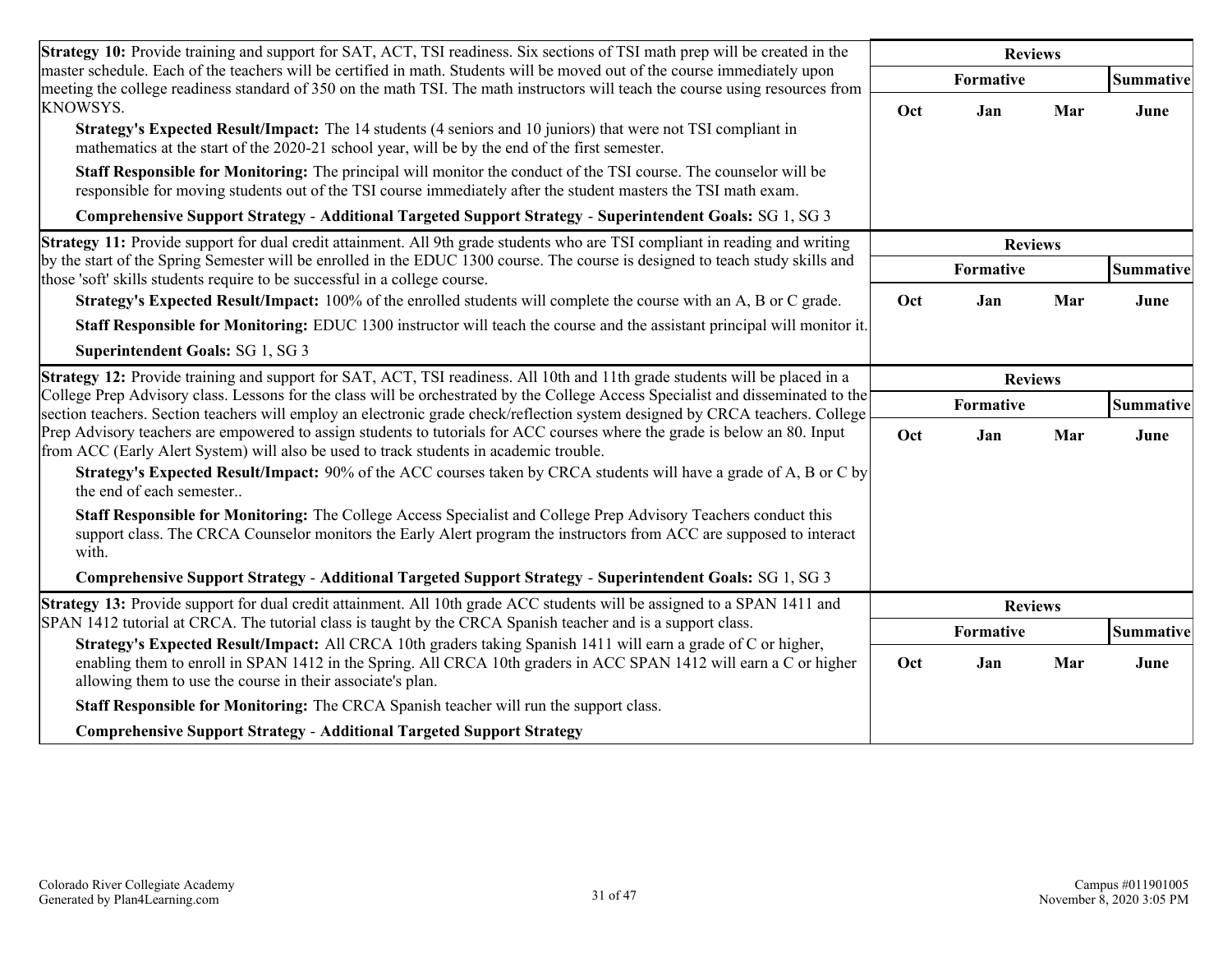| <b>Strategy 14:</b> Provide support for dual credit attainment. 11th grade ACC students taking MATH 1314 or 1414/2412 will take                                                                                                                         | <b>Reviews</b> |                         |     |                   |
|---------------------------------------------------------------------------------------------------------------------------------------------------------------------------------------------------------------------------------------------------------|----------------|-------------------------|-----|-------------------|
| Algebra 2 or Pre-Calculus at CRCA. They will also be placed in an RTI tutorial period with their CRCA math teacher. 12th<br>grade students taking an ACC math course for their associates will take either MATH 1314 or MATH 1332.                      |                | Formative               |     | Summative         |
| Strategy's Expected Result/Impact: All 48 students in MATH 1314, 1414/2412 and 1332 will earn a C or higher in the<br>courses.                                                                                                                          | Oct            | Jan                     | Mar | June              |
| Staff Responsible for Monitoring: The Algebra 2/Pre-Calculus teacher is responsible for the support of the MATH<br>1314/1414-2412/1332 students.                                                                                                        |                |                         |     |                   |
| Comprehensive Support Strategy - Additional Targeted Support Strategy - Superintendent Goals: SG 1, SG 3                                                                                                                                                |                |                         |     |                   |
| Strategy 15: Provide support for dual credit attainment. 11th grade ACC students will take a Friday ENGL 1301 and 1302<br>tutorial class on Fridays. This tutorial is a support class, taught by the ACC adjunct, for Comp 1 and 2.                     |                | <b>Reviews</b>          |     |                   |
| Strategy's Expected Result/Impact: All CRCA 11th grade students will earn a C or higher for ENGL 1301 and ENGL<br>1302.                                                                                                                                 | Oct            | <b>Formative</b><br>Jan | Mar | Summative<br>June |
| Staff Responsible for Monitoring: ACC ENGL 1301/1302 adjunct is also an ELA teacher for CRCA. He will conduct<br>the support class.                                                                                                                     |                |                         |     |                   |
| Superintendent Goals: SG 1, SG 3                                                                                                                                                                                                                        |                |                         |     |                   |
| Strategy 16: Provide support for dual credit attainment. The 15 CRCA seniors enrolled in MATH 2412 (Fall) and MATH 2413                                                                                                                                 | <b>Reviews</b> |                         |     |                   |
| (Spring) will receive tutoring on demand on Fridays.                                                                                                                                                                                                    |                | Formative               |     | Summative         |
| Strategy's Expected Result/Impact: CRCA will graduate at least 10 students in 2021 who have completed Calculus 1 at<br>ACC.                                                                                                                             | Oct            | Jan                     | Mar | June              |
| <b>Staff Responsible for Monitoring:</b> The Algebra 2/Pre-Calculus teacher is responsible for supporting the 2412/2413<br>students.                                                                                                                    |                |                         |     |                   |
| Superintendent Goals: SG 1, SG 3                                                                                                                                                                                                                        |                |                         |     |                   |
| Strategy 17: Provide support for dual credit attainment. CRCA students enrolled in ACC courses during the summer session                                                                                                                                |                | <b>Reviews</b>          |     |                   |
| will have their progress monitored by CRCA administrators and counselors. A check in system, including logging into the<br>students' Blackboard accounts, will be devised and implemented.                                                              |                | Formative               |     | Summative         |
| Strategy's Expected Result/Impact: The successful completion rate of courses will increase during the summer session.                                                                                                                                   | Oct            | Jan                     | Mar | June              |
| Staff Responsible for Monitoring: The CRCA counselor and/or assistant principal will be responsible for the summer<br>monitoring system when the principal is on break. The principal will be responsible for the progress monitoring during<br>summer. |                |                         |     |                   |
| Superintendent Goals: SG 1, SG 3                                                                                                                                                                                                                        |                |                         |     |                   |
| Strategy 18: The 14 students from the 11th and 12th grades will take the math TSI on 9/11. Subsequent testing dates will be                                                                                                                             | <b>Reviews</b> |                         |     |                   |
| Saturdays during the fall and spring semester for students who need to make the cut.                                                                                                                                                                    | Formative      |                         |     | Summative         |
| Strategy's Expected Result/Impact: The 14 students that were not TSI compliant in mathematics at the start of the<br>2020-21 school year, will be by the end of the second semester.                                                                    | Oct            | Jan                     | Mar | June              |
| Staff Responsible for Monitoring: The principal, assistant principal, counselor and college access specialist will be<br>trained as proctors and conduct all testing.                                                                                   |                |                         |     |                   |
| Comprehensive Support Strategy - Additional Targeted Support Strategy - Superintendent Goals: SG 1, SG 3                                                                                                                                                |                |                         |     |                   |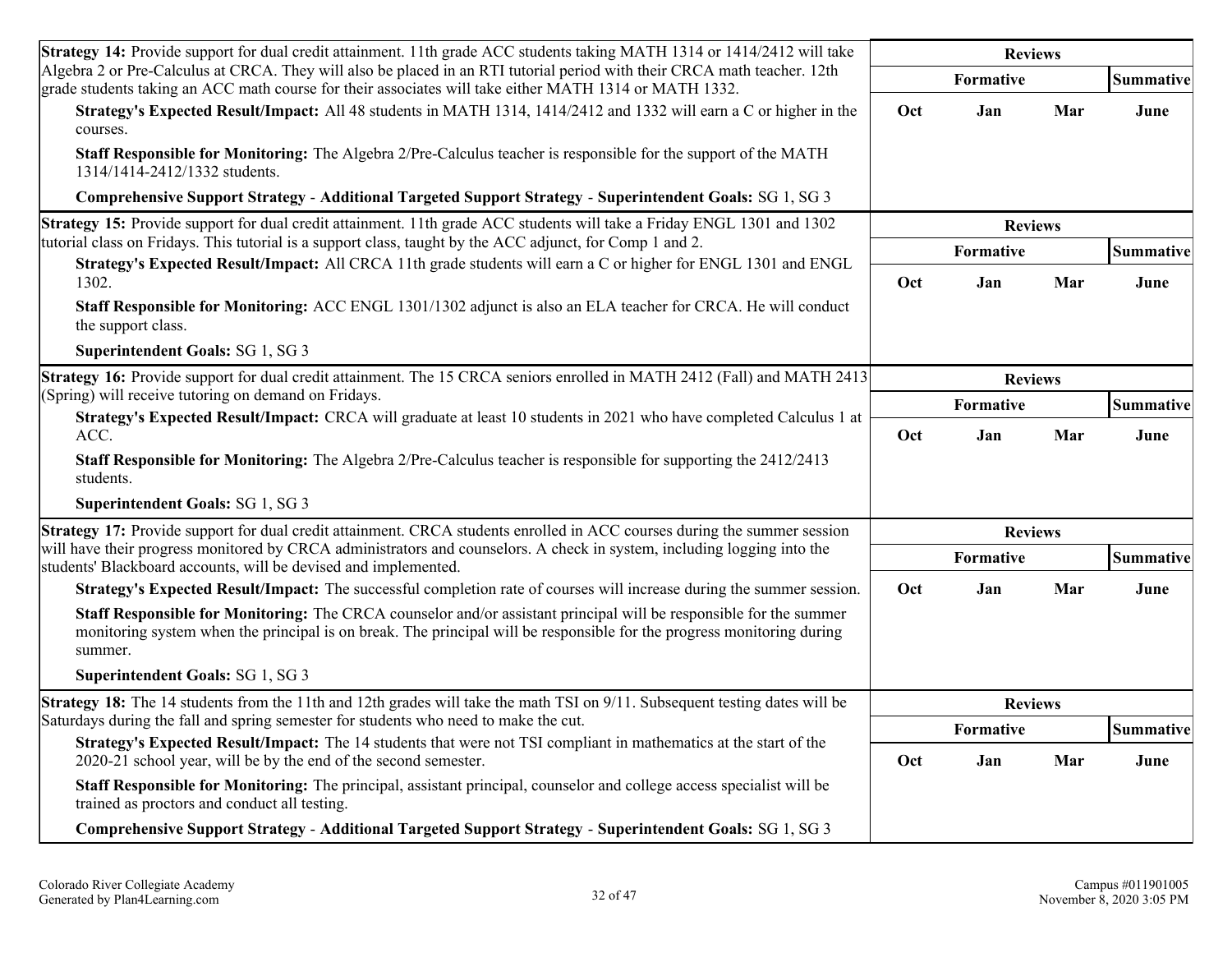| $\sim$<br>NG.<br>, UX | 100 <sub>9</sub><br>:omplishec<br>$A_{1}$ | continue/<br>M0d11 | <b>Discontinue</b> |  |
|-----------------------|-------------------------------------------|--------------------|--------------------|--|
|-----------------------|-------------------------------------------|--------------------|--------------------|--|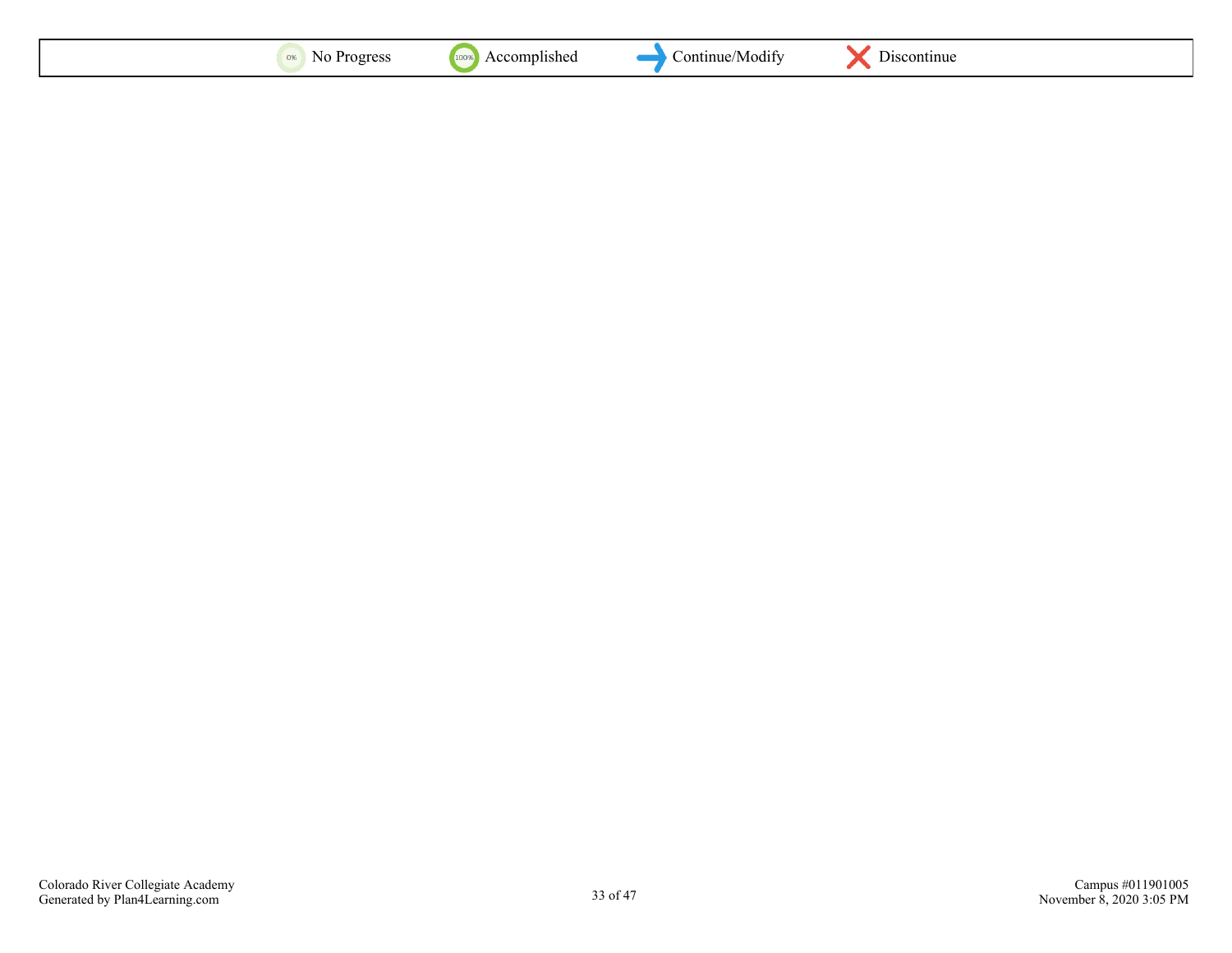**Performance Objective 4:** Increase CRCA's overall attendance rate.

**Evaluation Data Sources:** EoY ADA

| <b>Strategy 1:</b> CRCA administration and attendance clerk will monitor and implement attendance protocols and procedures to | <b>Reviews</b> |                  |     |           |
|-------------------------------------------------------------------------------------------------------------------------------|----------------|------------------|-----|-----------|
| lincrease attendance rates.                                                                                                   |                | <b>Formative</b> |     | Summative |
| Strategy's Expected Result/Impact: EoY ADA will increase.                                                                     |                |                  |     |           |
| Staff Responsible for Monitoring: Principal and Attendance Clerk                                                              | Oct            | Jan              | Mar | June      |
| <b>Superintendent Goals: SG 1, SG 3</b>                                                                                       | 0%             |                  |     |           |
| Continue/Modify<br>Accomplished<br>No Progress<br>100%                                                                        | Discontinue    |                  |     |           |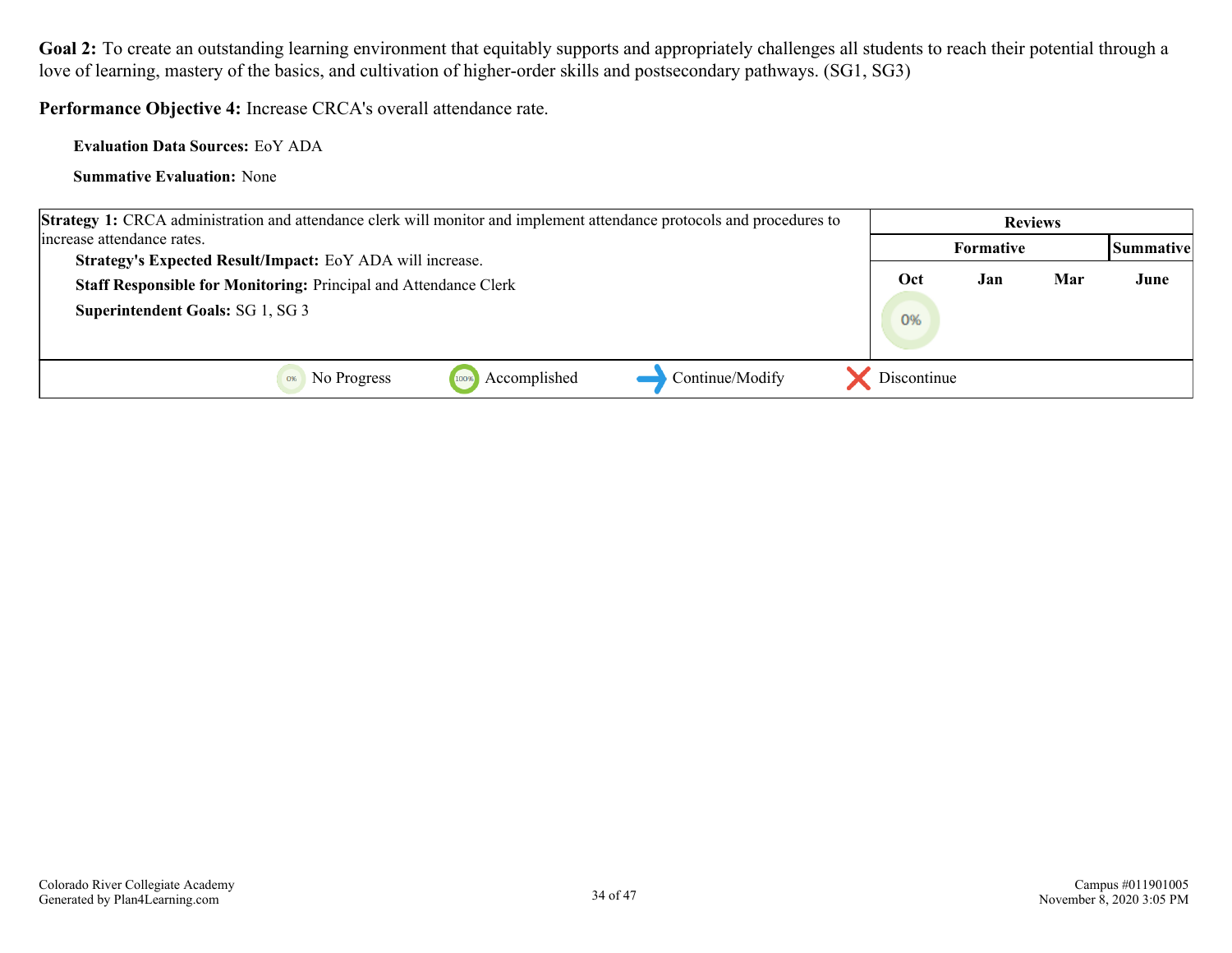**Performance Objective 5:** Increase CRCA technology proficiency and infrastructure.

**Evaluation Data Sources:** Teacher, student and family proficiency in Blackboard, Google Classrooms and Zoom Maintenance of the 1:1 student to computer ratio

| Strategy 1: Teachers will have access to Nearpod, Google Classrooms and Zoom. ACC adjuncts will use Blackboard.                                                                                          |                                    | <b>Reviews</b>   |     |           |  |
|----------------------------------------------------------------------------------------------------------------------------------------------------------------------------------------------------------|------------------------------------|------------------|-----|-----------|--|
| <b>Strategy's Expected Result/Impact:</b> Online presentations will be interactive.                                                                                                                      |                                    | <b>Formative</b> |     | Summative |  |
| Staff Responsible for Monitoring: Principal and Assistant Principal<br>Superintendent Goals: SG 1, SG 3                                                                                                  | Oct<br>0%                          | Jan              | Mar | June      |  |
| <b>Strategy 2:</b> To increase student and family training on BISD online learning platforms, grade level parent meetings in<br>September will address key issues.                                       | <b>Reviews</b><br><b>Formative</b> |                  |     | Summative |  |
| <b>Strategy's Expected Result/Impact:</b> Increase parent monitoring of online student learning.<br><b>Staff Responsible for Monitoring: Principal and Counselor</b><br>Superintendent Goals: SG 1, SG 3 | Oct<br>0%                          | Jan              | Mar | June      |  |
| Accomplished<br>Continue/Modify<br>No Progress<br>0%<br>100%                                                                                                                                             | Discontinue                        |                  |     |           |  |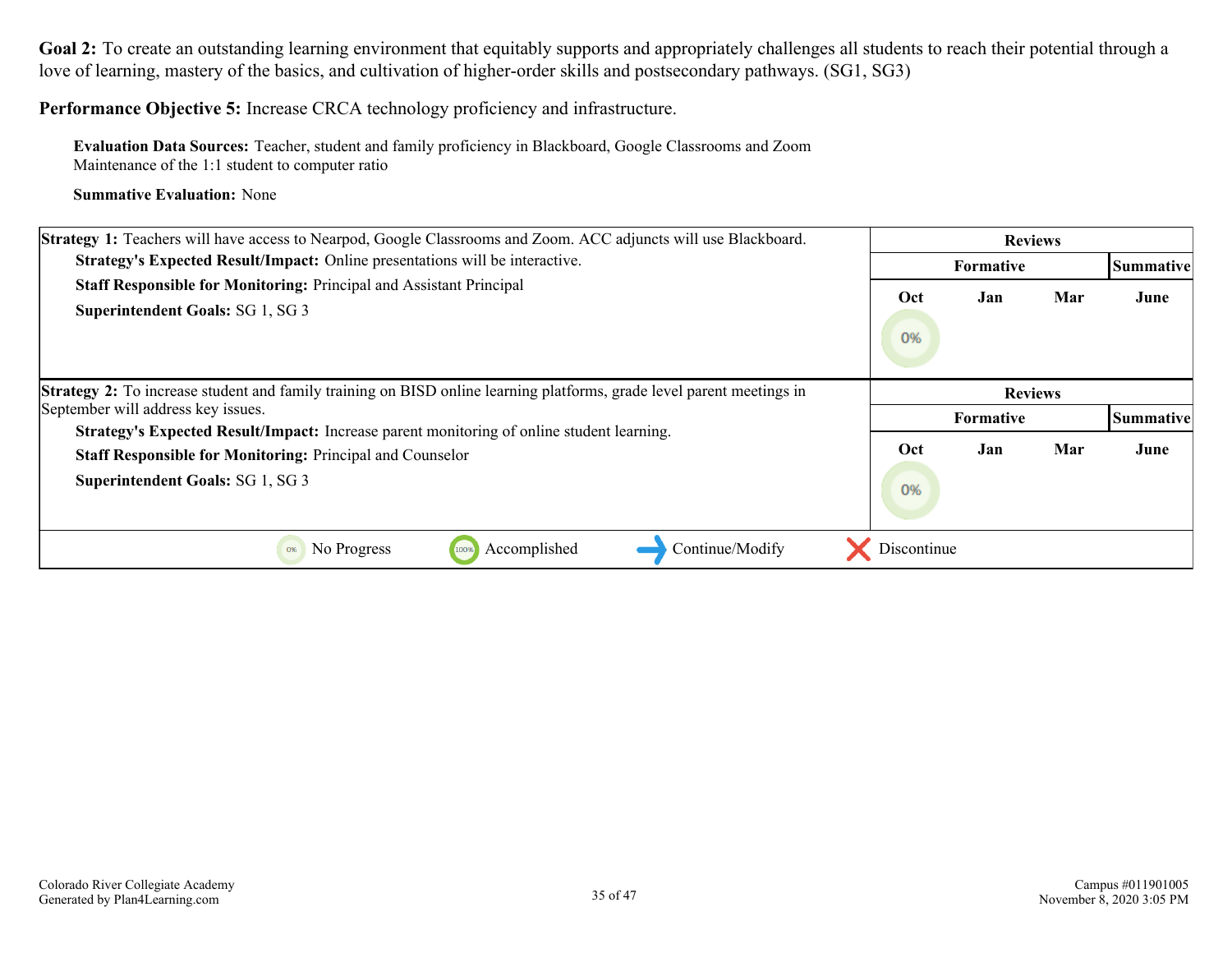**Performance Objective 6:** Develop and Maintain Individual Instructional Choice

**Evaluation Data Sources:** Continuation of the online v. onsite learning options beyond the Covid19 pandemic.

| <b>Strategy 1:</b> Continue to maintain a competitive ECHS option for BISD students and augment CRCA with an online option for                                                     | <b>Reviews</b> |     |     |                  |
|------------------------------------------------------------------------------------------------------------------------------------------------------------------------------------|----------------|-----|-----|------------------|
| families beyond the Covid19 pandemic.                                                                                                                                              | Formative      |     |     | <b>Summative</b> |
| Strategy's Expected Result/Impact: Increased choice in learning options for students and families.<br>Staff Responsible for Monitoring: CRCA Principal and District Administration | Oct            | Jan | Mar | June             |
| <b>Superintendent Goals: SG 1, SG 3</b>                                                                                                                                            | 0%             |     |     |                  |
| Continue/Modify<br>Accomplished<br>No Progress<br>100%                                                                                                                             | Discontinue    |     |     |                  |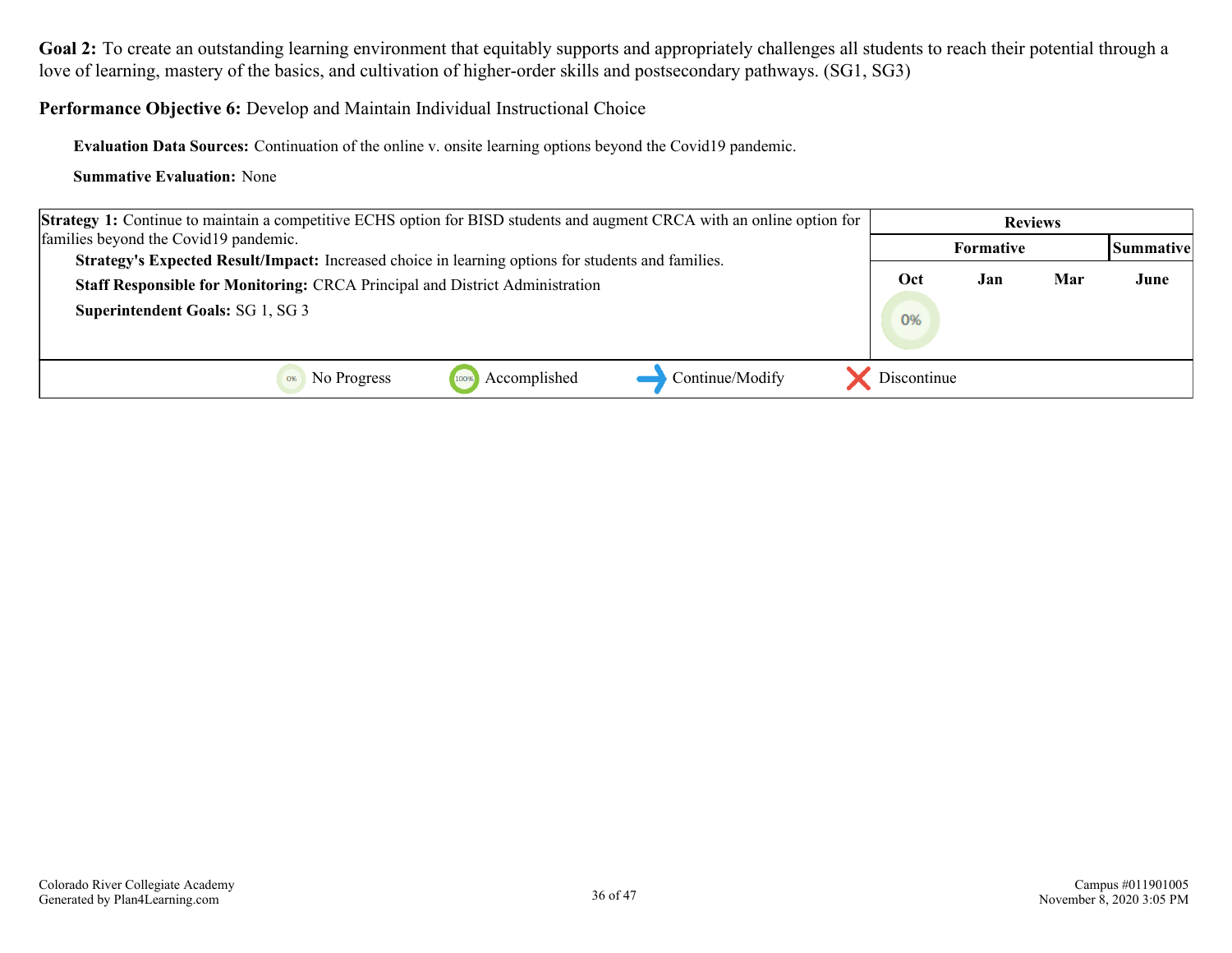<span id="page-35-0"></span>Goal 3: To foster relational capacity, engagement, trust, and confidence across all district stakeholders and partners to include teachers, students, parents, administrators, school board and community. (SG2, SG4)

**Performance Objective 1:** Engendering trust with the community through communication.

**Evaluation Data Sources:** Campus/District parent engagement activity sign-ins, agendas.

| <b>Strategy 1:</b> CRCA will continue and expand its recruitment program directed at the 8th grade students who attend school at                                                                                                   | <b>Reviews</b> |                |     |           |
|------------------------------------------------------------------------------------------------------------------------------------------------------------------------------------------------------------------------------------|----------------|----------------|-----|-----------|
| BMS and CCMS. Large group presentations by the CRCA principal and students will be augmented by conversations and<br>recruiting in small group settings (at lunch, before and after school).                                       | Formative      |                |     | Summative |
| <b>Strategy's Expected Result/Impact:</b> 80 or more applications will be submitted by Spring Break, 2020.                                                                                                                         | Oct            | Jan            | Mar | June      |
| Staff Responsible for Monitoring: The CRCA principal and selected students are responsible for the large group<br>presentations. The CRCA counselor and selected students will run the small group outreach.                       |                |                |     |           |
| Superintendent Goals: SG 2, SG 4                                                                                                                                                                                                   |                |                |     |           |
| Problem Statements: Demographics 1 - Parent and Community Engagement 1                                                                                                                                                             |                |                |     |           |
| Strategy 2: CRCA administrators and counselors will increase the level of communication with the middle school<br>administrators and counselors in the recruiting effort.                                                          |                | <b>Reviews</b> |     |           |
| Strategy's Expected Result/Impact: 80 or more applications will be submitted by Spring Break, 2021.                                                                                                                                |                | Formative      |     | Summative |
| <b>Staff Responsible for Monitoring:</b> The assistant principal at CRCA will coordinate communication between the three<br>schools.                                                                                               |                | Jan            | Mar | June      |
| Superintendent Goals: SG 2, SG 4                                                                                                                                                                                                   |                |                |     |           |
| Problem Statements: Demographics 1 - Parent and Community Engagement 1                                                                                                                                                             |                |                |     |           |
| Strategy 3: The due date on the applications for the new CRCA students will be March 29, 2021.                                                                                                                                     |                | <b>Reviews</b> |     |           |
| <b>Strategy's Expected Result/Impact:</b> 80 or more applications will be submitted by Spring Break, 2021.                                                                                                                         |                | Formative      |     | Summative |
| <b>Staff Responsible for Monitoring:</b> The principal at CRCA is responsible for pushing the due date back. The middle<br>school administrators and counselors will be tasked with communicating this change at the campus level. | Oct            | Jan            | Mar | June      |
| Superintendent Goals: SG 2, SG 4                                                                                                                                                                                                   |                |                |     |           |
| <b>Strategy 4:</b> The campus Webmaster will oversee all aspects of CRCA's virtual world outreach, consolidating the existing                                                                                                      | <b>Reviews</b> |                |     |           |
| Facebook pages, Twitter accounts and other means CRCA employs in cyberspace.                                                                                                                                                       | Formative      |                |     | Summative |
|                                                                                                                                                                                                                                    | Oct            | Jan            | Mar | June      |
| Strategy's Expected Result/Impact: Our electronic presence will be consolidated and cohesive.                                                                                                                                      |                |                |     |           |
| <b>Staff Responsible for Monitoring:</b> The campus webmaster is responsible for CRCA's electronic footprint. The assistant<br>principal will monitor the webmaster.                                                               |                |                |     |           |
| <b>Superintendent Goals: SG 2, SG 4</b>                                                                                                                                                                                            |                |                |     |           |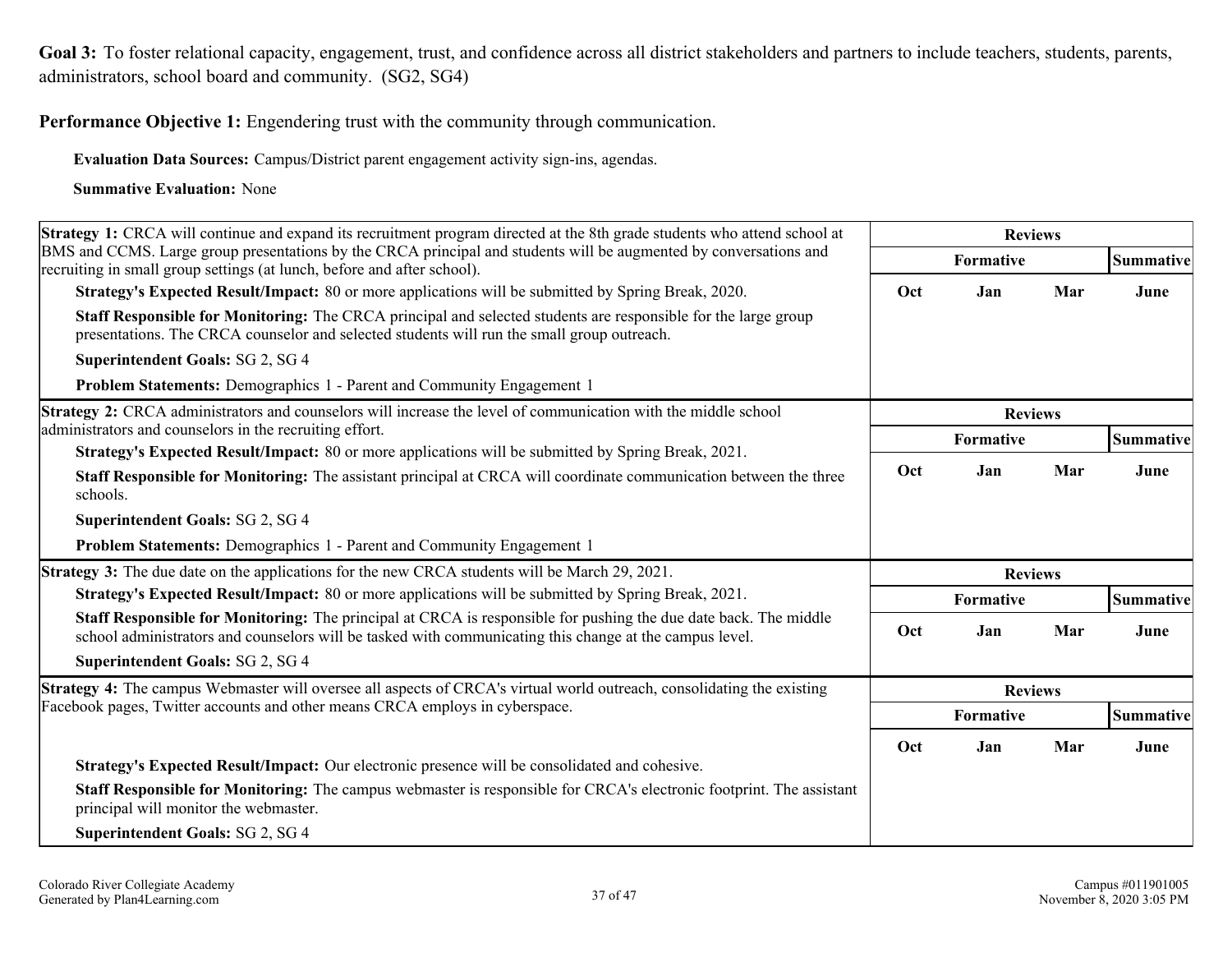| <b>Strategy 5:</b> All calls and emails will be answered within 24 hours or sooner. |             | <b>Reviews</b> |     |                   |
|-------------------------------------------------------------------------------------|-------------|----------------|-----|-------------------|
| Strategy's Expected Result/Impact: Call logs and emails                             |             | Formative      |     | <b>Summativel</b> |
| <b>Staff Responsible for Monitoring: All staff</b>                                  | Oct<br>0%   | Jan            | Mar | June              |
| Continue/Modify<br>Accomplished<br>No Progress<br>100%<br>0%                        | Discontinue |                |     |                   |

#### **Performance Objective 1 Problem Statements:**

| <b>Demographics</b>                                                                                                                                                           |  |  |  |  |  |
|-------------------------------------------------------------------------------------------------------------------------------------------------------------------------------|--|--|--|--|--|
| <b>Problem Statement 1:</b> CRCA must recruit more at risk 8th grade students. Root Cause: Sustained recruiting outreach to at risk 8th grade students has been insufficient. |  |  |  |  |  |
| <b>Parent and Community Engagement</b>                                                                                                                                        |  |  |  |  |  |
| <b>Problem Statement 1:</b> CRCA must recruit more at risk 8th grade students. Root Cause: Sustained recruiting outreach to at risk 8th grade students has been insufficient. |  |  |  |  |  |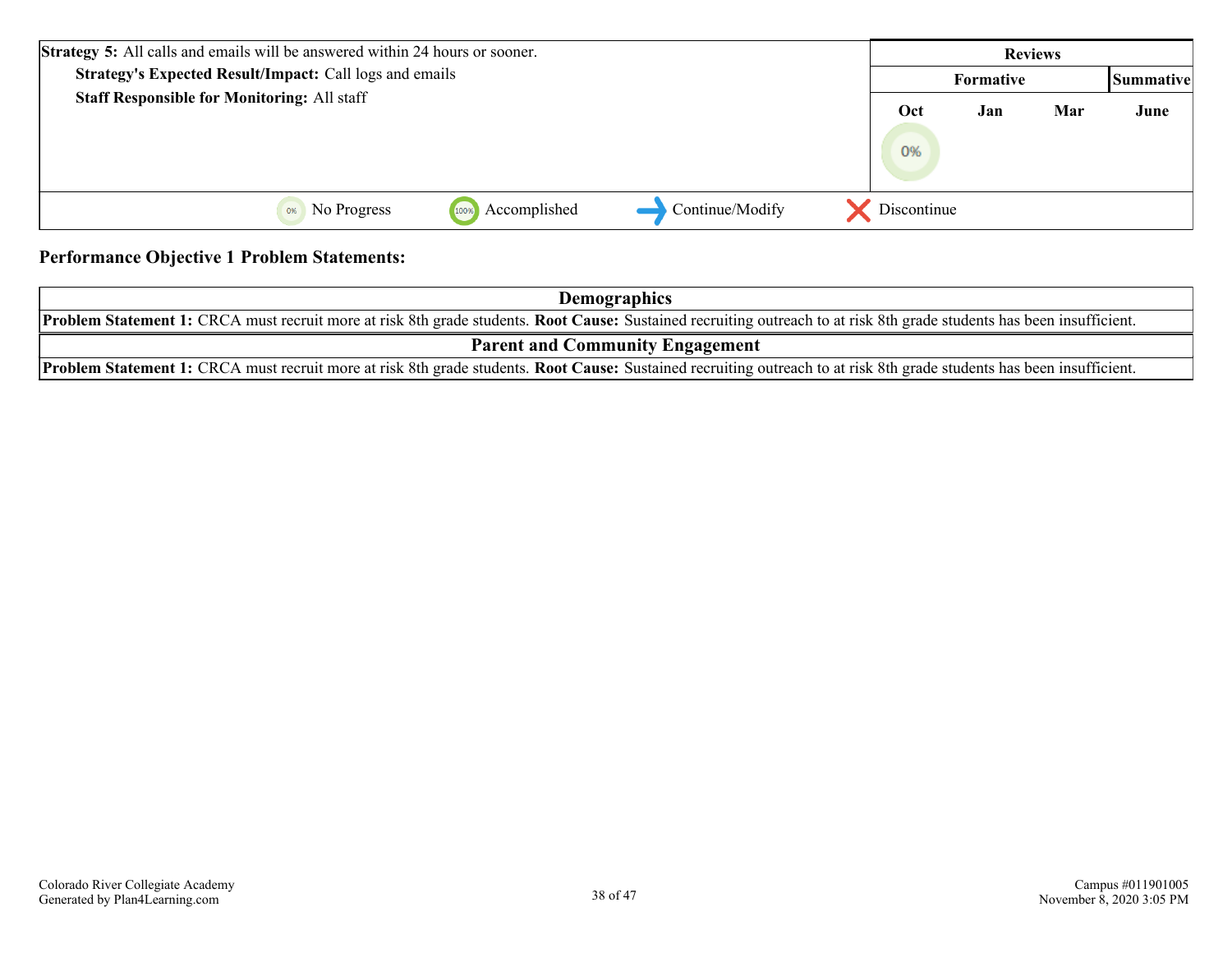Goal 3: To foster relational capacity, engagement, trust, and confidence across all district stakeholders and partners to include teachers, students, parents, administrators, school board and community. (SG2, SG4)

**Performance Objective 2:** Welcome, engagement and support of dialogue and partnership with parents, community members and organizations.

| Strategy 1: CRCA will participate in We Believe in BISD.                                                                                                                                                                                                                                                                                                  | <b>Reviews</b> |                |     |                  |
|-----------------------------------------------------------------------------------------------------------------------------------------------------------------------------------------------------------------------------------------------------------------------------------------------------------------------------------------------------------|----------------|----------------|-----|------------------|
| Strategy's Expected Result/Impact: CRCA will host the We Believe in BISD team.                                                                                                                                                                                                                                                                            |                | Formative      |     | <b>Summative</b> |
| <b>Staff Responsible for Monitoring: Principal</b>                                                                                                                                                                                                                                                                                                        | Oct            | Jan            | Mar | June             |
| Strategy 2: Grade level parent meetings will be scheduled, advertised and held by October 1, 2020. The fall meetings will                                                                                                                                                                                                                                 | <b>Reviews</b> |                |     |                  |
| cover the campus handbook, SAP and dealing with student stress. Meetings will be in English and Spanish.<br>Strategy's Expected Result/Impact: A sign in sheet will be kept for all the meetings.                                                                                                                                                         | Formative      |                |     | Summative        |
| Staff Responsible for Monitoring: The CRCA principal will select the dates of the meetings. The counselor will conduct<br>the advertisement and both will participate in the presentation of the meetings. The counselor will provide support in<br>Spanish.                                                                                              | Oct            | Jan            | Mar | June             |
| <b>Superintendent Goals: SG 2, SG 4</b>                                                                                                                                                                                                                                                                                                                   |                |                |     |                  |
| Strategy 3: A fall and a spring meeting will be held for the parents with students in the 11th grade. The focus will be FAFSA                                                                                                                                                                                                                             |                | <b>Reviews</b> |     |                  |
| and university admissions.                                                                                                                                                                                                                                                                                                                                |                | Formative      |     | <b>Summative</b> |
| Strategy's Expected Result/Impact: A sign in sheet will be kept for all the meetings.<br>Staff Responsible for Monitoring: The College Access Specialist and the CRCA Counselor are charged with the<br>FAFSA/University Admissions meeting. The counselor will provide support in Spanish.                                                               | Oct            | Jan            | Mar | June             |
| Superintendent Goals: SG 2, SG 4                                                                                                                                                                                                                                                                                                                          |                |                |     |                  |
| Strategy 4: Parent recruitment nights will be held in the fall, one week after the recruitment presentations at BMS and CCMS.                                                                                                                                                                                                                             |                | <b>Reviews</b> |     |                  |
| Parent recruitment nights will be held in the spring for the parents of 9th graders at BHS and CCHS who are considering<br>attending CRCA as 10th grader students. The acceptance night for rising ninth grade students will be held in May. PSAT nights                                                                                                  | Formative      |                |     | Summative        |
| will be held in May.                                                                                                                                                                                                                                                                                                                                      | Oct            | Jan            | Mar | June             |
| <b>Strategy's Expected Result/Impact:</b> A sign in sheet will be kept for all the meetings.                                                                                                                                                                                                                                                              |                |                |     |                  |
| Staff Responsible for Monitoring: The CRCA principal is charged with organizing all meetings. The counselor will<br>provide support in Spanish. The assistant principal and CAS will be co-presenters.                                                                                                                                                    |                |                |     |                  |
| Problem Statements: Demographics 1 - Parent and Community Engagement 1                                                                                                                                                                                                                                                                                    |                |                |     |                  |
| <b>Strategy 5:</b> CRCA will begin a Future Flyers program aimed at recruiting students in the 5th, 6th and 7th grades. Future Flyers                                                                                                                                                                                                                     | <b>Reviews</b> |                |     |                  |
| will involve current CRCA students in mentoring relationships with the younger students as well as the production of a video to<br>promote the ECHS program in BISD. The video will be produced in both English and Spanish.                                                                                                                              | Formative      |                |     | Summative        |
| Strategy's Expected Result/Impact: The success of the Future Flyers program will be measured by the actual production<br>of the video and campus visits to 5th, 6th and 7th grade classes. Whether this program is a long term success or not will be<br>measured by the sustainability of 80+ applications to CRCA in the years following its inception. | Oct            | Jan            | Mar | June             |
| <b>Staff Responsible for Monitoring:</b> Future Flyers will be monitored by the campus TIG, assistant principal and principal.                                                                                                                                                                                                                            |                |                |     |                  |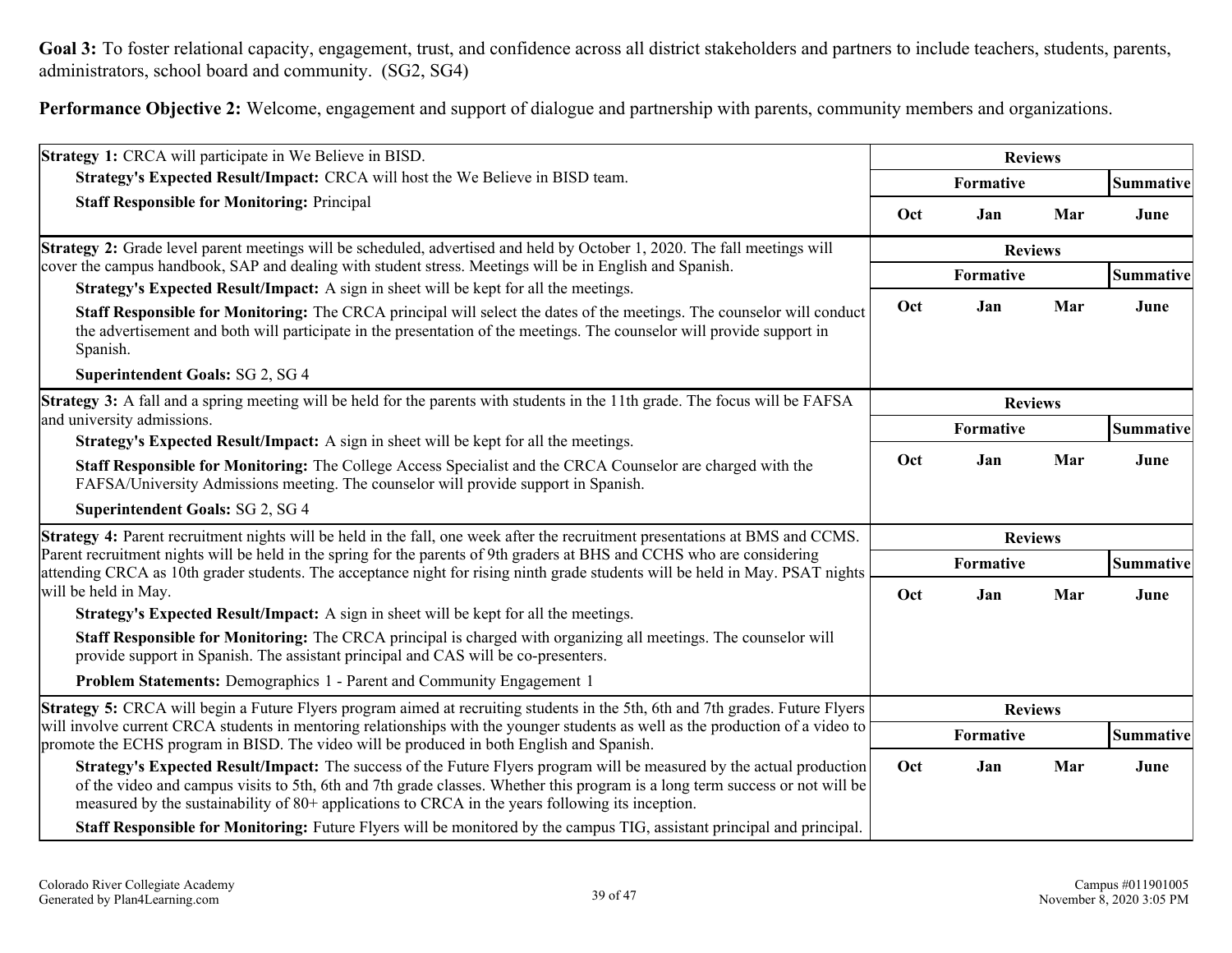| <b>Strategy 6:</b> The large group presentations that have been made in the past to the 8th grade audiences at BMS and CCMS will                                                                                                                                                                                               |                | <b>Reviews</b>   |     |                  |
|--------------------------------------------------------------------------------------------------------------------------------------------------------------------------------------------------------------------------------------------------------------------------------------------------------------------------------|----------------|------------------|-----|------------------|
| be complimented by ongoing, small group interactions conducted before school and at lunch.<br>Strategy's Expected Result/Impact: More than 80 applications will be submitted for the Class of 2024.                                                                                                                            |                | <b>Formative</b> |     | <b>Summative</b> |
| Staff Responsible for Monitoring: The CRCA counselor will be charged with organizing the breakfast and lunch visits<br>with the middle schools.                                                                                                                                                                                | Oct            | Jan              | Mar | June             |
| <b>Strategy 7:</b> Parent recruitment meetings will be held the week following the presentations at BMS and CCMS. The parent                                                                                                                                                                                                   | <b>Reviews</b> |                  |     |                  |
| recruitment meetings will be held at CRCA and conducted in both English and Spanish.                                                                                                                                                                                                                                           |                | Formative        |     | Summative        |
| Strategy's Expected Result/Impact: Parent sign in sheets will be kept.<br><b>Staff Responsible for Monitoring:</b> The principal, assistant principal and counselor are charged with organizing and<br>conducting the meetings.                                                                                                | Oct            | Jan              | Mar | June             |
| <b>Strategy 8:</b> The CRCA PTSA will begin its sixth year. Its goals for the year will be:                                                                                                                                                                                                                                    |                | <b>Reviews</b>   |     |                  |
| 1. increase the number of monthly meetings                                                                                                                                                                                                                                                                                     | Formative      |                  |     | Summative        |
| 2. increase membership<br>3. increase fundraising<br>4. increase CRCA faculty participation                                                                                                                                                                                                                                    | Oct            | Jan              | Mar | June             |
| <b>Strategy's Expected Result/Impact:</b> Monthly meeting notes will be posted outside the CRCA office.<br><b>Staff Responsible for Monitoring:</b> The PTSA officers are charged with operating the organization. The CRCA principal,<br>a member of the PTSA board, will facilitate the group's efforts to meet their goals. |                |                  |     |                  |
| Strategy 9: Work with all community, campus and district partners (ACC advisers, social workers, parent liaisons, truancy                                                                                                                                                                                                      |                | <b>Reviews</b>   |     |                  |
| officers, SROs, etc.) to ensure student needs are met.                                                                                                                                                                                                                                                                         |                | <b>Formative</b> |     | <b>Summative</b> |
| Strategy's Expected Result/Impact: Enrollment at CRCA will increase.<br><b>Staff Responsible for Monitoring: Administration and Teachers</b>                                                                                                                                                                                   | Oct            | Jan              | Mar | June             |
| Superintendent Goals: SG 2, SG 4                                                                                                                                                                                                                                                                                               | 0%             |                  |     |                  |
| Accomplished<br>Continue/Modify<br>No Progress<br>100%<br>0%                                                                                                                                                                                                                                                                   | Discontinue    |                  |     |                  |

### **Performance Objective 2 Problem Statements:**

| <b>Demographics</b>                                                                                                                                                           |  |  |  |  |
|-------------------------------------------------------------------------------------------------------------------------------------------------------------------------------|--|--|--|--|
| <b>Problem Statement 1:</b> CRCA must recruit more at risk 8th grade students. Root Cause: Sustained recruiting outreach to at risk 8th grade students has been insufficient. |  |  |  |  |
| <b>Parent and Community Engagement</b>                                                                                                                                        |  |  |  |  |
| <b>Problem Statement 1:</b> CRCA must recruit more at risk 8th grade students. Root Cause: Sustained recruiting outreach to at risk 8th grade students has been insufficient. |  |  |  |  |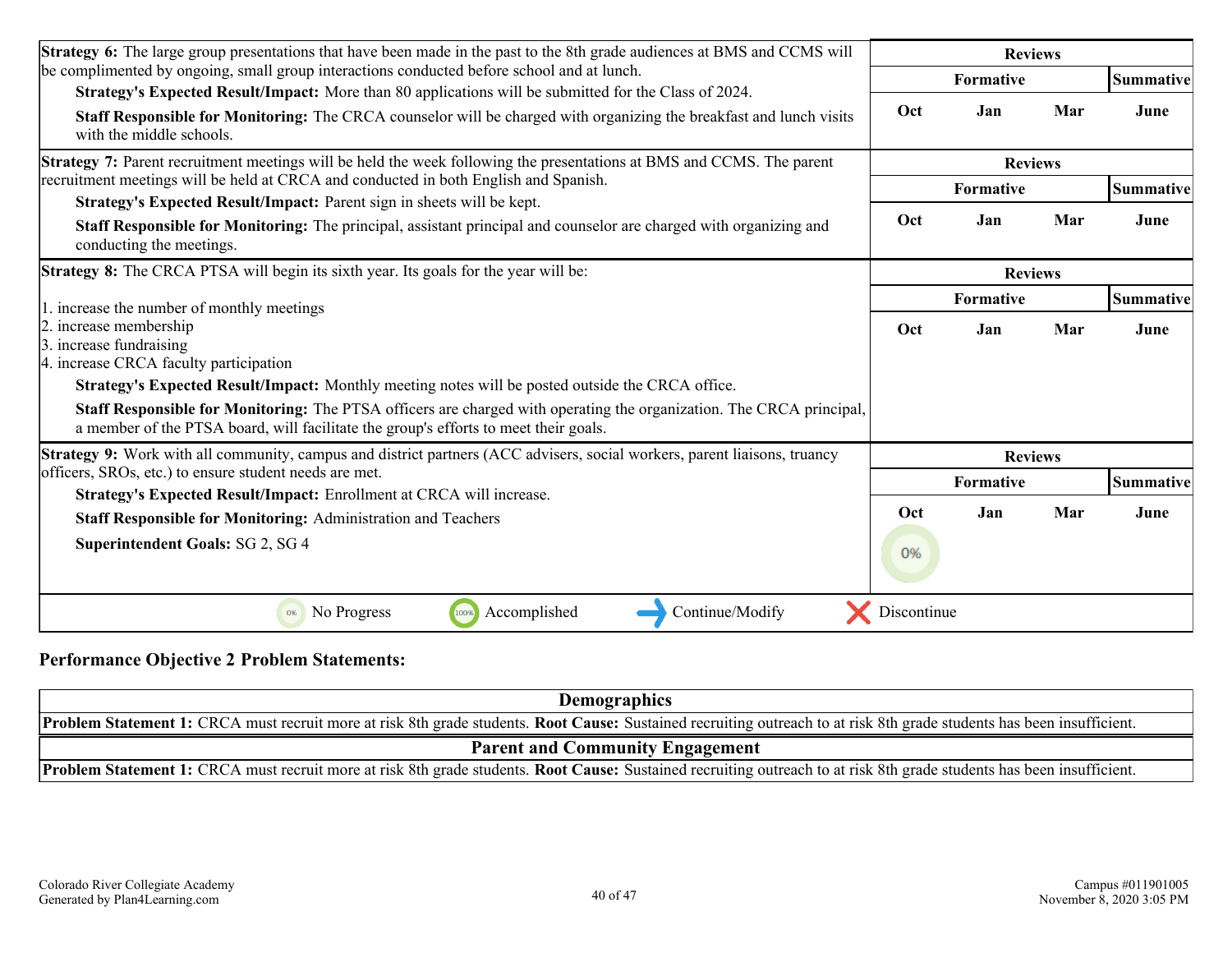Goal 3: To foster relational capacity, engagement, trust, and confidence across all district stakeholders and partners to include teachers, students, parents, administrators, school board and community. (SG2, SG4)

**Performance Objective 3:** Establish a welcoming school.

**Evaluation Data Sources:** Panorama staff, student and parent surveys.

| Strategy 1: Focusing on community building and establishing relationships, the Speak Up, Speak Out student group (SUSO)                                                                       | <b>Reviews</b>    |                |     |                  |
|-----------------------------------------------------------------------------------------------------------------------------------------------------------------------------------------------|-------------------|----------------|-----|------------------|
| will conduct a fall and spring service learning project and enter the project in the SUSO competition run by the Annette Strauss<br>Institute for Civic Life at the University of Texas.      |                   | Formative      |     | Summative        |
| <b>Strategy's Expected Result/Impact:</b> Documentation of SUSO's success in the projects will be evinced by its place in the<br>fall and spring competitions.                                | Mar<br>Oct<br>Jan |                |     | June             |
| <b>Staff Responsible for Monitoring:</b> The SUSO sponsor is responsible for leading the organization in the projects.                                                                        |                   |                |     |                  |
| Superintendent Goals: SG 2, SG 4                                                                                                                                                              |                   |                |     |                  |
| Strategy 2: Focusing on community building and establishing relationships, the NHS and STUCO chapters at CRCA will                                                                            |                   | <b>Reviews</b> |     |                  |
| document two major service learning projects over the school year.                                                                                                                            |                   | Formative      |     | <b>Summative</b> |
| Strategy's Expected Result/Impact: Documentation of the NHS and STUCO service learning projects will be noted in<br>its annual report to principal.                                           | Oct               | Jan            | Mar | June             |
| Staff Responsible for Monitoring: The NHS and STUCO sponsors are responsible for monitoring the organization's<br>work.                                                                       |                   |                |     |                  |
| <b>Superintendent Goals: SG 2, SG 4</b>                                                                                                                                                       |                   |                |     |                  |
| <b>Strategy 3:</b> 4) A new recruiting video will be created by the CRCA students.                                                                                                            |                   | <b>Reviews</b> |     |                  |
|                                                                                                                                                                                               |                   |                |     |                  |
| Strategy's Expected Result/Impact: More than 80 applications will be submitted for the Class of 2025.                                                                                         |                   | Formative      |     | <b>Summative</b> |
| Staff Responsible for Monitoring: The campus webmaster in cooperation with the EDUC 1300 instructor will oversee<br>the creation of the new recruiting video.                                 | Oct               | Jan            | Mar | June             |
| <b>Strategy 4:</b> The Class of 2022 will host CRCA's third Prom in the Spring.                                                                                                               |                   | <b>Reviews</b> |     |                  |
| Strategy's Expected Result/Impact: The dance is held and the students attend.                                                                                                                 |                   | Formative      |     | Summative        |
| <b>Staff Responsible for Monitoring:</b> The Student Council Sponsor has taken on the role of organizing Prom.                                                                                | Oct               | Jan            | Mar | June             |
| <b>Strategy 5:</b> Focusing on community building and establishing relationships, CRCA will hold a pep rally at the beginning of                                                              |                   | <b>Reviews</b> |     |                  |
| each semester. Registration for school clubs, activities and events will occur during the pep rally. Celebrations of academic<br>achievement will occur during the spring semester pep rally. |                   | Formative      |     | Summative        |
| Strategy's Expected Result/Impact: CRCA student life will improve.                                                                                                                            | Oct               | Jan            | Mar | June             |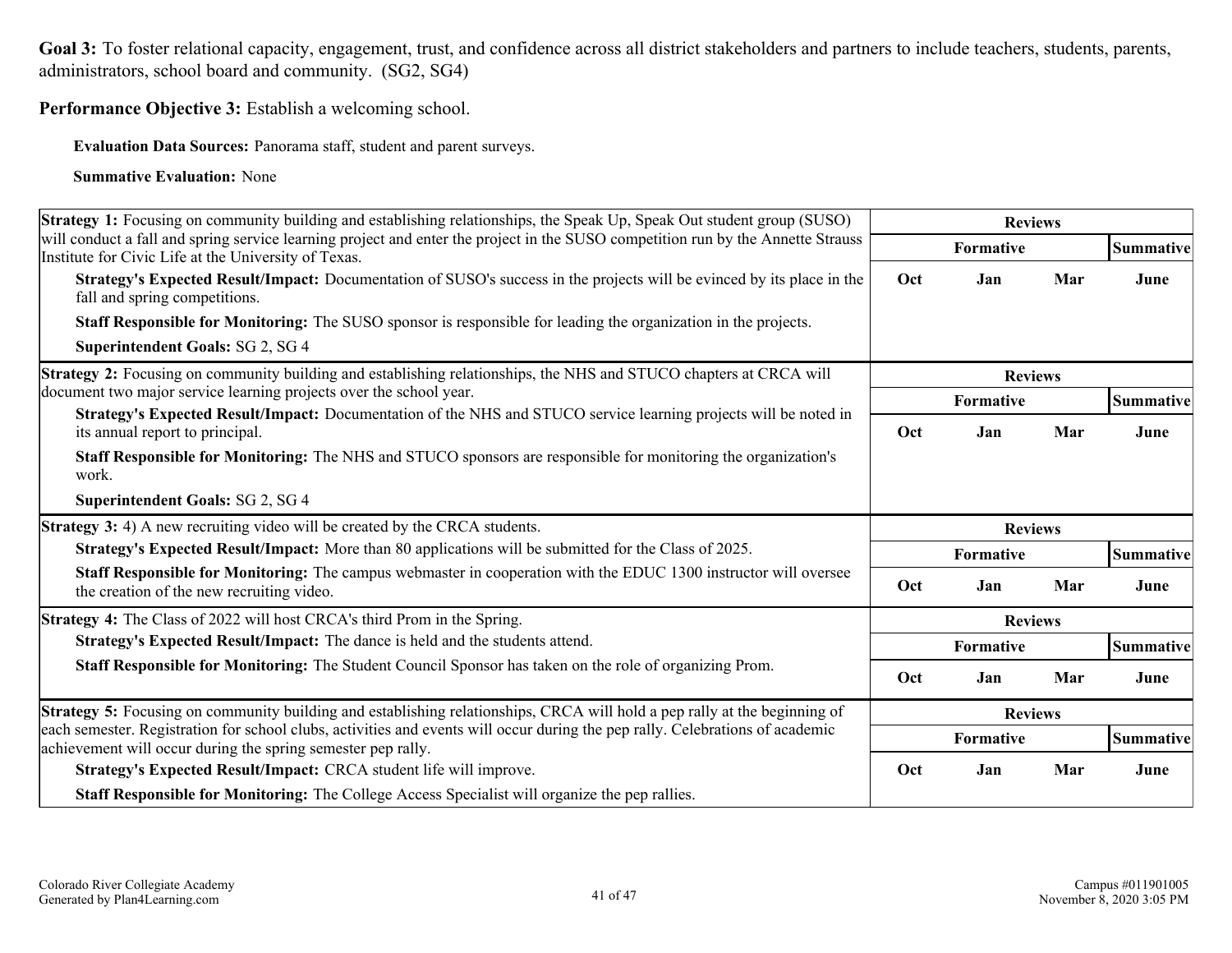| <b>Strategy 6:</b> CRCA 10th, 11th and 12th grade students will have the opportunity to join ACC Student Life club. 11th and 12th         |                |           | <b>Reviews</b> |                  |
|-------------------------------------------------------------------------------------------------------------------------------------------|----------------|-----------|----------------|------------------|
| grade students will have the opportunity to join the ACC Book Club.<br>Strategy's Expected Result/Impact: CRCA student life will improve. |                | Formative |                | <b>Summative</b> |
| Staff Responsible for Monitoring: The College Access Specialist will show the students how to access Student Life and<br>the Book Club.   | Oct            | Jan       | Mar            | June             |
| Strategy 7: Provide customer service training to front office staff to ensure that everyone is greeted and feels welcome on               |                |           | <b>Reviews</b> |                  |
| campus.                                                                                                                                   | Formative      |           |                | <b>Summative</b> |
| Strategy's Expected Result/Impact: Everyone is greeted and feels welcome on campus.                                                       | Oct            | Jan       | Mar            | June             |
| Staff Responsible for Monitoring: Receptionists and Administration                                                                        |                |           |                |                  |
| <b>Strategy 8:</b> Ensure students have a learning environment where their physical and emotional well being and safety are               | <b>Reviews</b> |           |                |                  |
| prioritized daily.<br>Strategy's Expected Result/Impact: CRCA students will make note of how safe they feel in any and all surveys given  | Formative      |           |                | Summative        |
| to them. Increased student achievement and attendance will also be realized.                                                              | Oct            | Jan       | Mar            | June             |
| <b>Staff Responsible for Monitoring: All Staff</b><br>Superintendent Goals: SG 2, SG 4                                                    |                |           |                |                  |
| Strategy 9: Reporting and addressing all campus infrastructure issues on a timely basis by completing maintenance request                 |                |           | <b>Reviews</b> |                  |
| when a problem is noted will be done.                                                                                                     |                | Formative |                | Summative        |
| Strategy's Expected Result/Impact: Maintenance and technology issues will be dealt with in a timely manner.                               | Oct            | Jan       | Mar            | June             |
| Staff Responsible for Monitoring: All staff - Principal's administrative assistant enters the tickets.                                    |                |           |                |                  |
| Superintendent Goals: SG 2, SG 4                                                                                                          | 0%             |           |                |                  |
| <b>Strategy 10: CRCA will partner with CIS.</b>                                                                                           |                |           | <b>Reviews</b> |                  |
| Strategy's Expected Result/Impact: Students will have access to CIS counselors when needed.                                               | Formative      |           |                | Summative        |
| <b>Staff Responsible for Monitoring: Counselor</b>                                                                                        | Oct<br>0%      | Jan       | Mar            | June             |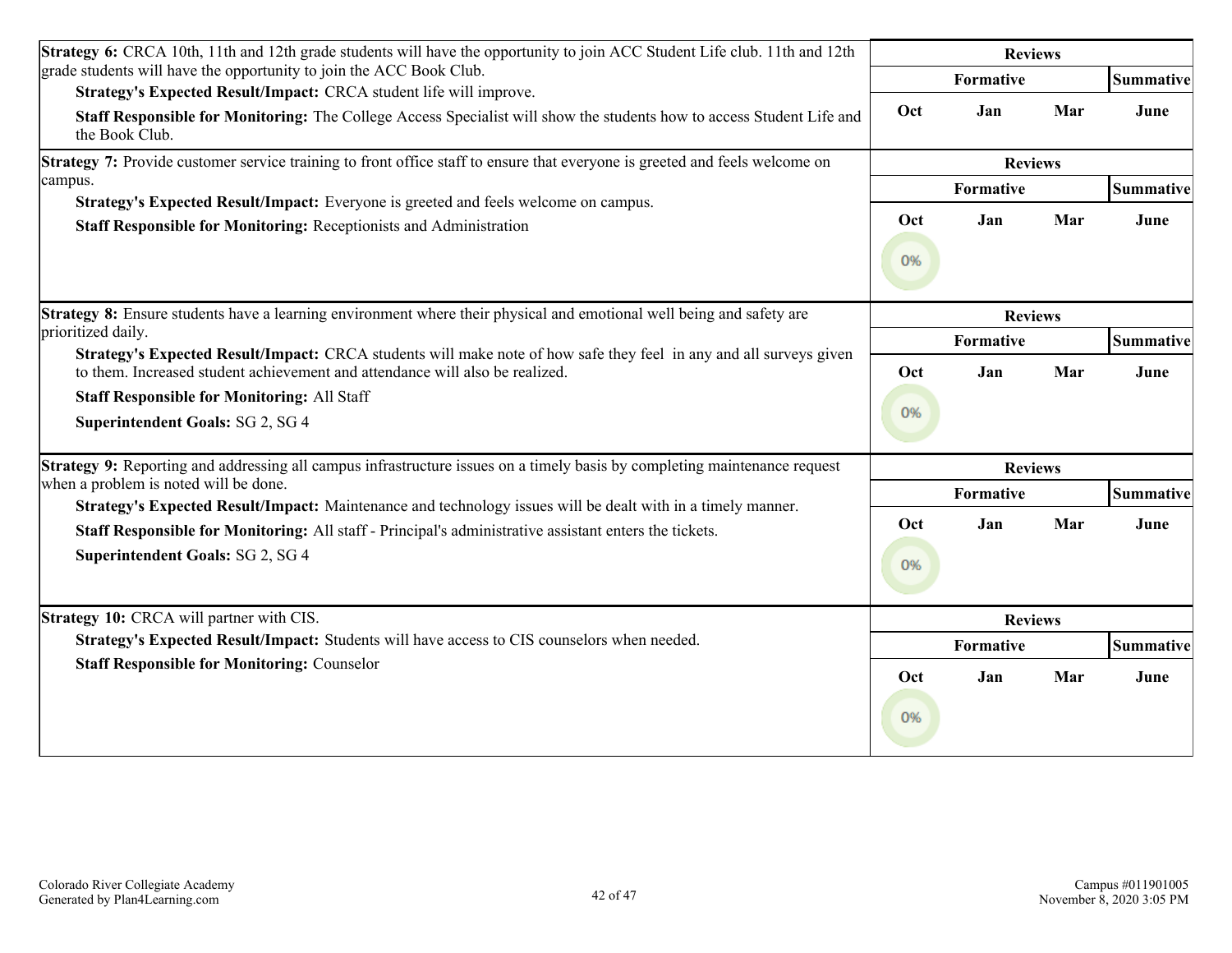| <b>Strategy 11:</b> CRCA will implement the BISD MTSS model to address the whole child.                                                           |             | <b>Reviews</b> |     |           |
|---------------------------------------------------------------------------------------------------------------------------------------------------|-------------|----------------|-----|-----------|
| Strategy's Expected Result/Impact: Student achievement will increase and students will have a greater sense of efficacy<br>in the academic world. |             | Formative      |     | Summative |
| Staff Responsible for Monitoring: Teachers, Administration and Counselor                                                                          | Oct<br>0%   | Jan            | Mar | June      |
| Continue/Modify<br>Accomplished<br>No Progress<br>100%                                                                                            | Discontinue |                |     |           |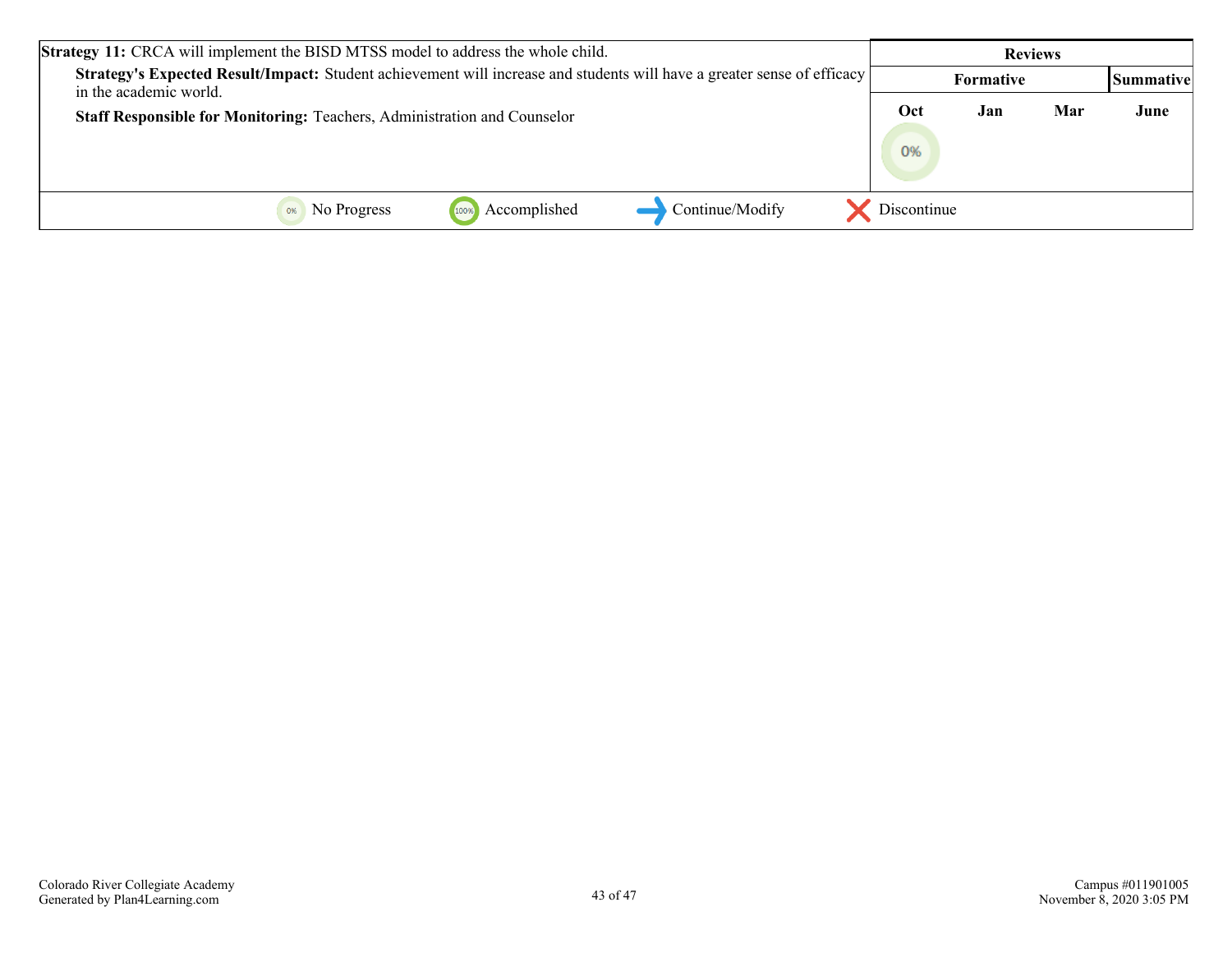<span id="page-42-0"></span>**Performance Objective 1:** Improve preventative maintenance processes at CRCA.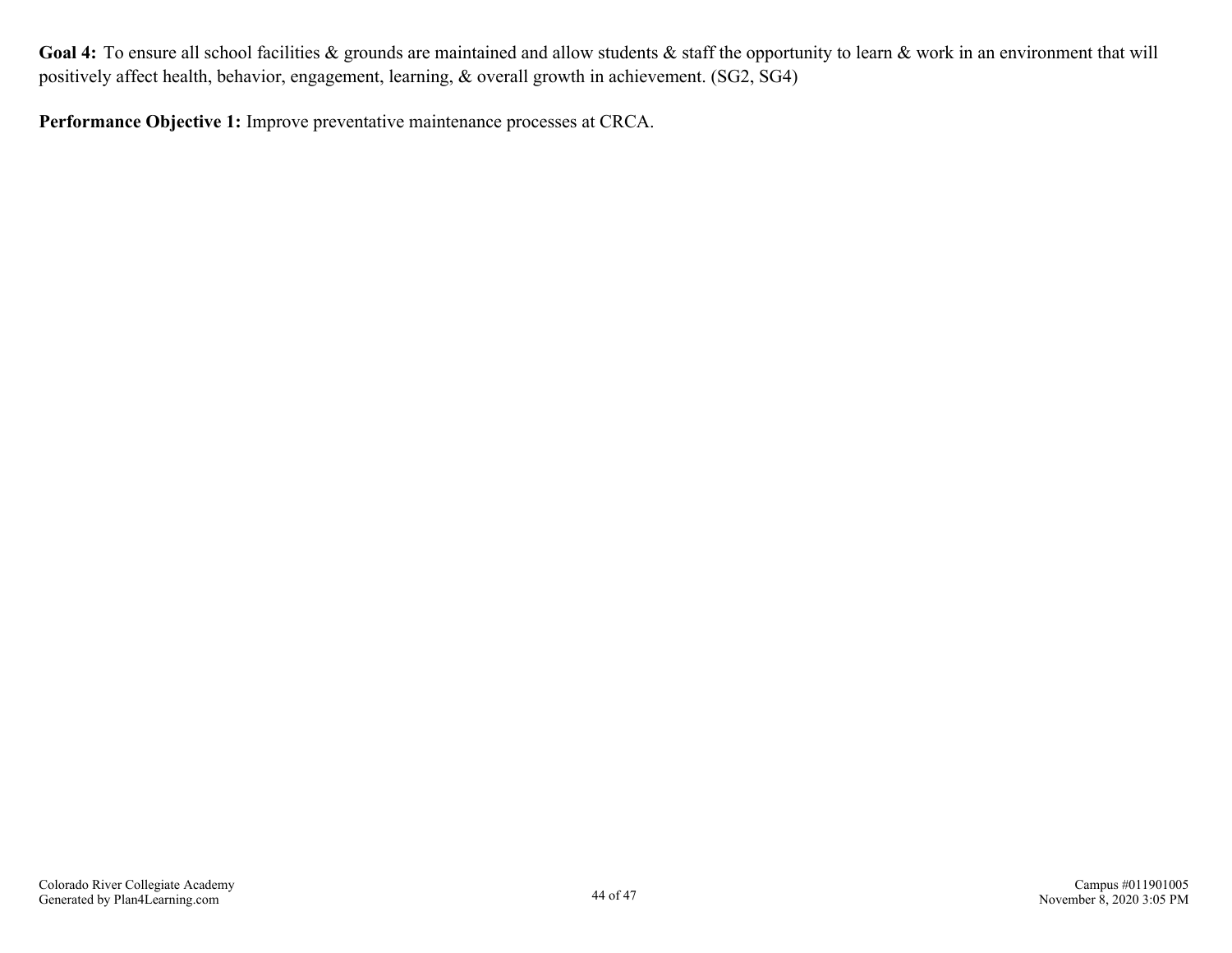**Performance Objective 2:** Improve facilities at CRCA to increase campus safety and positively impact student achievement through the learning environment.

| <b>Strategy 1:</b> Courtyard at CRCA will be enclosed by a fence.   |                 |             | <b>Reviews</b> |     |           |
|---------------------------------------------------------------------|-----------------|-------------|----------------|-----|-----------|
| Strategy's Expected Result/Impact: Campus will be more secure.      |                 |             | Formative      |     | Summative |
| <b>Staff Responsible for Monitoring: Chief of Police/Operations</b> |                 | Oct<br>0%   | Jan            | Mar | June      |
| Accomplished<br>No Progress<br>0%<br>100%                           | Continue/Modify | Discontinue |                |     |           |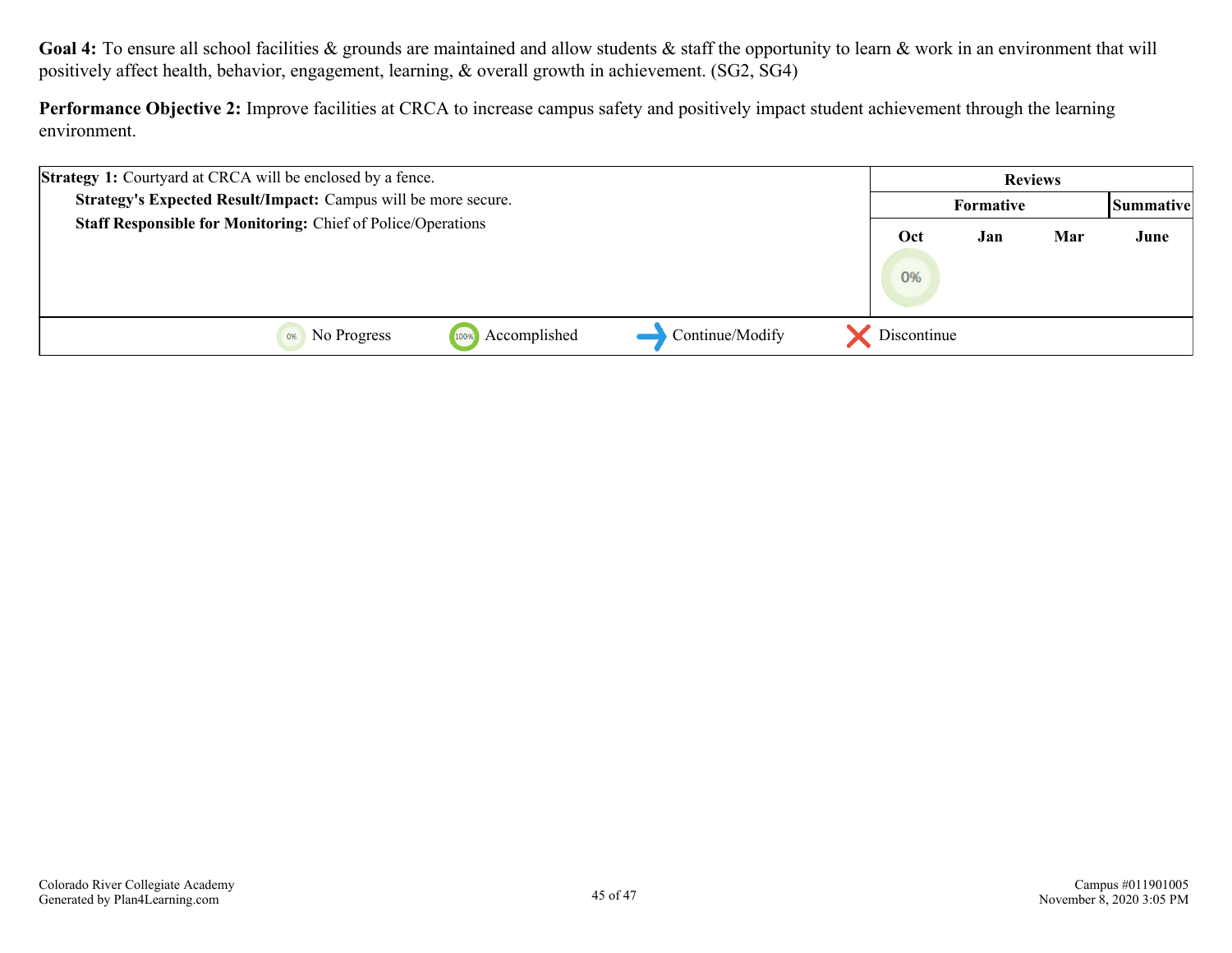**Performance Objective 3:** Build relational capacity with BISD community through the Citizens Advisory Task Force for consideration of a future bond.

| <b>Strategy 1:</b> CRCA staff will participate as member of CATF. |                   |                      |                 |             | <b>Reviews</b> |     |           |
|-------------------------------------------------------------------|-------------------|----------------------|-----------------|-------------|----------------|-----|-----------|
|                                                                   |                   |                      |                 |             | Formative      |     | Summative |
|                                                                   |                   |                      |                 | Oct<br>0%   | Jan            | Mar | June      |
|                                                                   | No Progress<br>0% | Accomplished<br>100% | Continue/Modify | Discontinue |                |     |           |